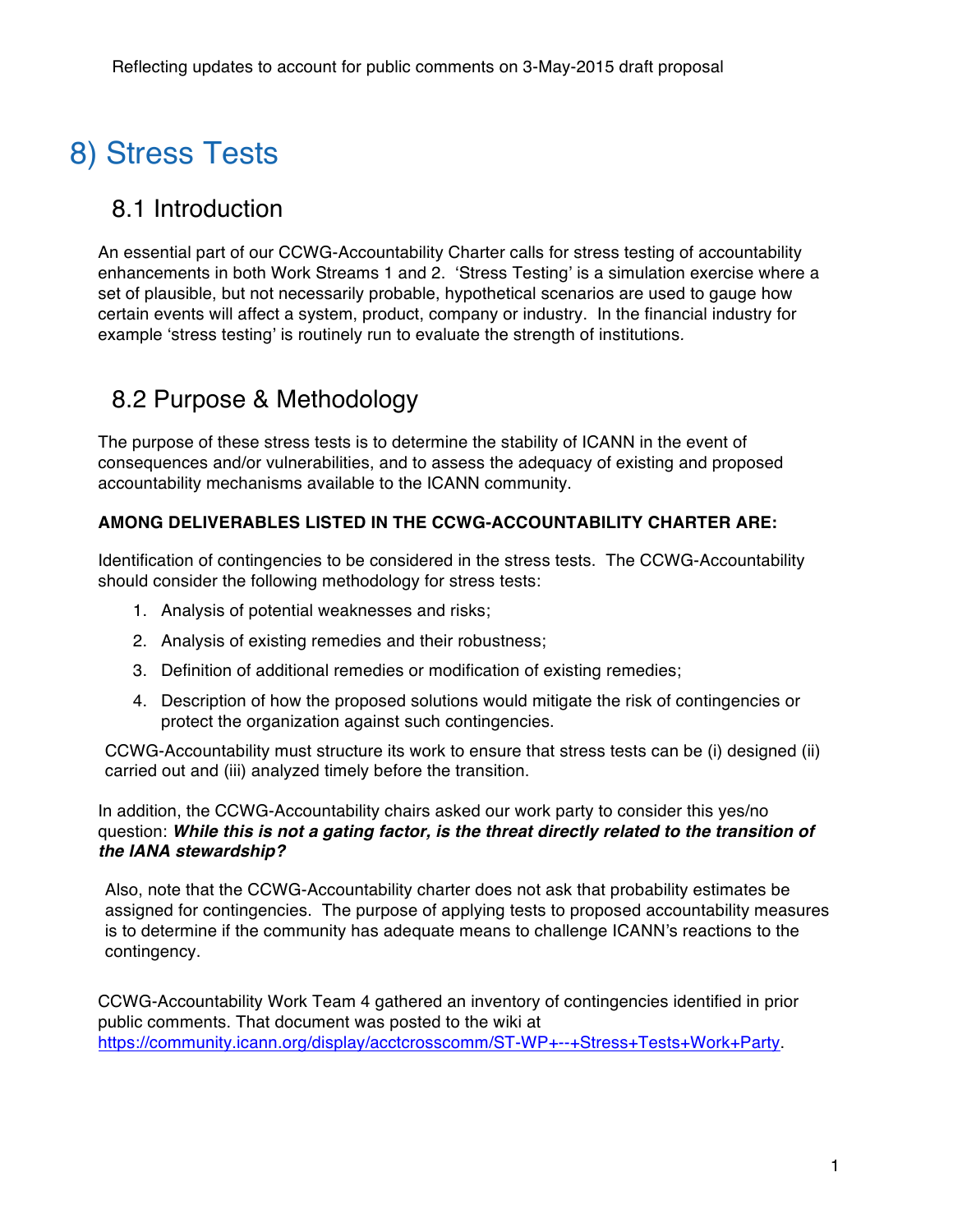We consolidated these into five 'stress test categories' listed below, and prepared draft documents showing how these stress tests are useful to evaluate ICANN's existing and CCWG-Accountability's proposed accountability measures.

#### **I. FINANCIAL CRISIS OR INSOLVENCY (#5, 6, 7, 8 AND 9)**

ICANN becomes fiscally insolvent, and lacks the resources to adequately meet its obligations. This could result from a variety of causes, including financial crisis specific to the domain name industry, or the general global economy. It could also result from a legal judgment against ICANN, fraud or theft of funds, or technical evolution that makes domain name registrations obsolete.

#### **II. FAILURE TO MEET OPERATIONAL OBLIGATIONS (#1, 2, 11, 17, AND 21)**

ICANN fails to process change or delegation requests to the IANA Root Zone, or executes a change or delegation over the objections of stakeholders, such as those defined as 'Significantly Interested Parties' [http://ccnso.icann.org/workinggroups/foi-final-07oct14-en.pdf].

#### **III. LEGAL/LEGISLATIVE ACTION (#3, 4, 19, AND 20)**

ICANN is the subject of litigation under existing or future policies, legislation, or regulation. ICANN attempts to delegate a new TLD, or re-delegate a non-compliant existing TLD, but is blocked by legal action.

#### **IV. FAILURE OF ACCOUNTABILITY (#10, 12, 13, 16, 18, 22, 23, 24 AND 26)**

Actions (or expenditure of resources) by one or more ICANN Board Directors, CEO, or other Staff, are contrary to ICANN's Mission or Bylaws. ICANN is "captured" by one stakeholder segment, including governments via the GAC, which either is able to drive its agenda on all other stakeholders, or abuse accountability mechanisms to prevent all other stakeholders from advancing their interests (veto).

#### **V. FAILURE OF ACCOUNTABILITY TO EXTERNAL STAKEHOLDERS (#14, 15, 25)**

ICANN modifies its structure to avoid obligations to external stakeholders, such as terminating the Affirmation of Commitments, terminating presence in a jurisdiction where it faces legal action, moving contracts or contracting entities to a favorable jurisdiction. ICANN delegates, subcontracts, or otherwise abdicates its obligations to a third party in a manner that is inconsistent with its Bylaws or otherwise not subject to accountability. ICANN merges with or is acquired by an unaccountable third party.

#### **Applying Additional Stress Tests**

Public comment participants may conceive of other contingencies and risks beyond the 26 stress tests identified in this section. In that case, we encourage commenters to apply their own stress test analysis. To do so, a commenter can examine ICANN's present accountability mechanisms to determine whether they adequately address the contingency. Then, the commenter can examine the proposed accountability enhancements in this document, and assess whether they would give the community adequate means to challenge Board decisions and to hold the Board accountable for its actions.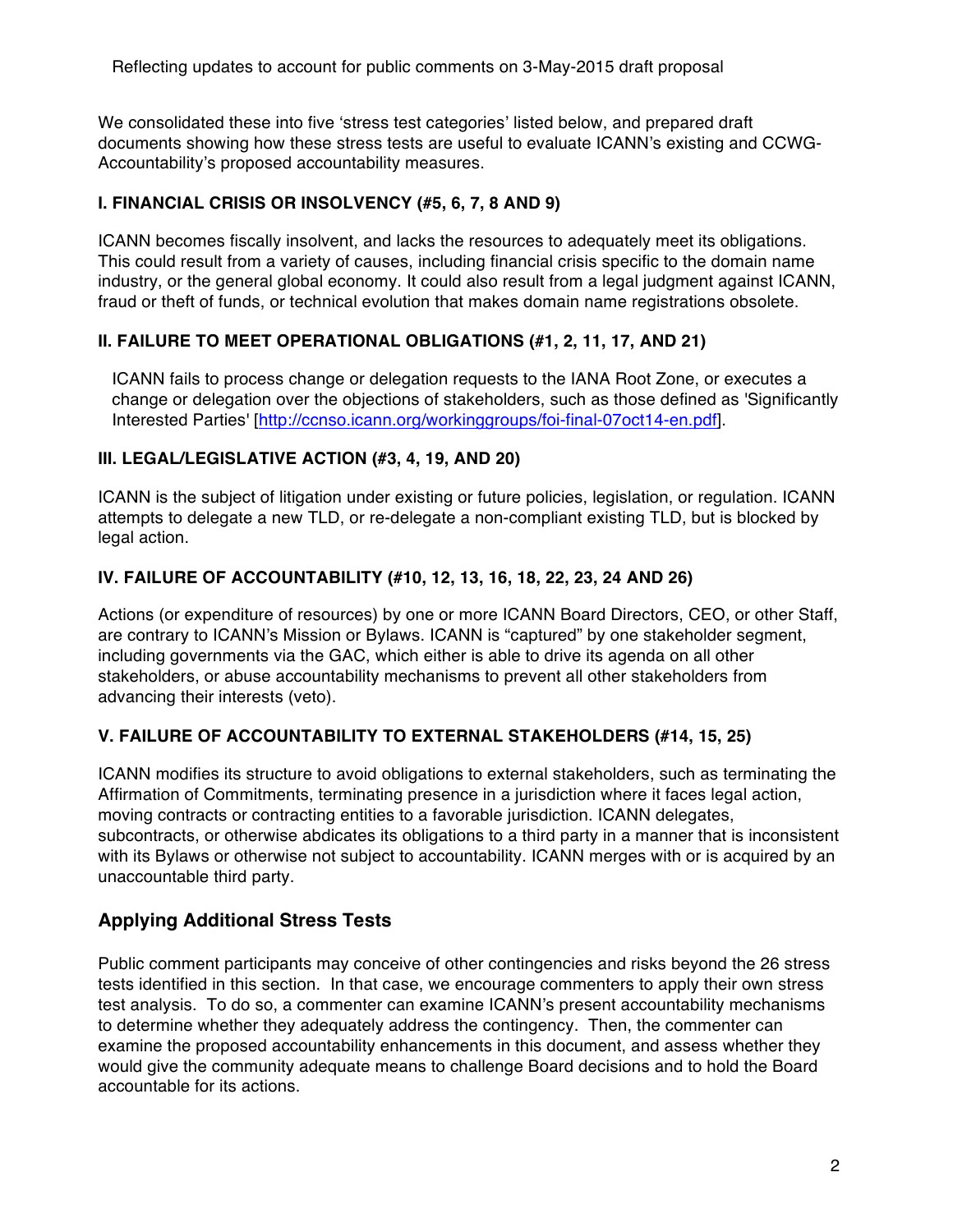For example, the stress test team evaluated contingencies that could generally be described as external events (cyber attack, financial crisis, etc.). We discovered that while some risk mitigation was possible, it became clear that no accountability framework could eliminate the risk of such events or entirely alleviate their impact. Instead, it was critical to explore the ability of the community to hold ICANN Board and management accountable for their preparation and reaction to the external events. The proposed accountability measures do provide adequate means to do so.

Note that we cannot apply stress tests definitively until CCWG-Accountability and CWG-Stewardship have defined mechanisms/structures to test. This draft applies stress tests to a 'snapshot' of proposed mechanisms under consideration at this point in the process.

Also, note that several stress tests can specifically apply to work of the CWG-Stewardship regarding transition of the IANA naming functions contract (see Stress Tests #1 & 2, 10, 11, 14, 15, 16, 17, 19, 22, 24, 25.)

The stress test exercise demonstrates that Work Stream 1 recommendations do enhance the community's ability to hold ICANN Board and management accountable, relative to present accountability measures. It is also clear that the CWG-Stewardship proposals are complementary to CCWG-Accountability measures. One stress test regarding appeals of ccTLD revocations and assignments (ST 21) has not been adequately addressed in either the CWG-Stewardship or CCWG-Accountability proposals, awaiting policy development from the ccNSO.

The following table shows the stress test scenarios for each of our five categories of risk, alongside existing accountability mechanisms and measures and proposed accountability measures. Conclusions have been drawn after discussion and exploration of each hypothetical situation, and the table also lists whether a) if the 'threat' is or is not directly related to the transition of IANA stewardship; b) if and to what extent existing measures and mechanisms are deemed adequate; and c) the adequacy and effectiveness of any proposed measures or mechanisms.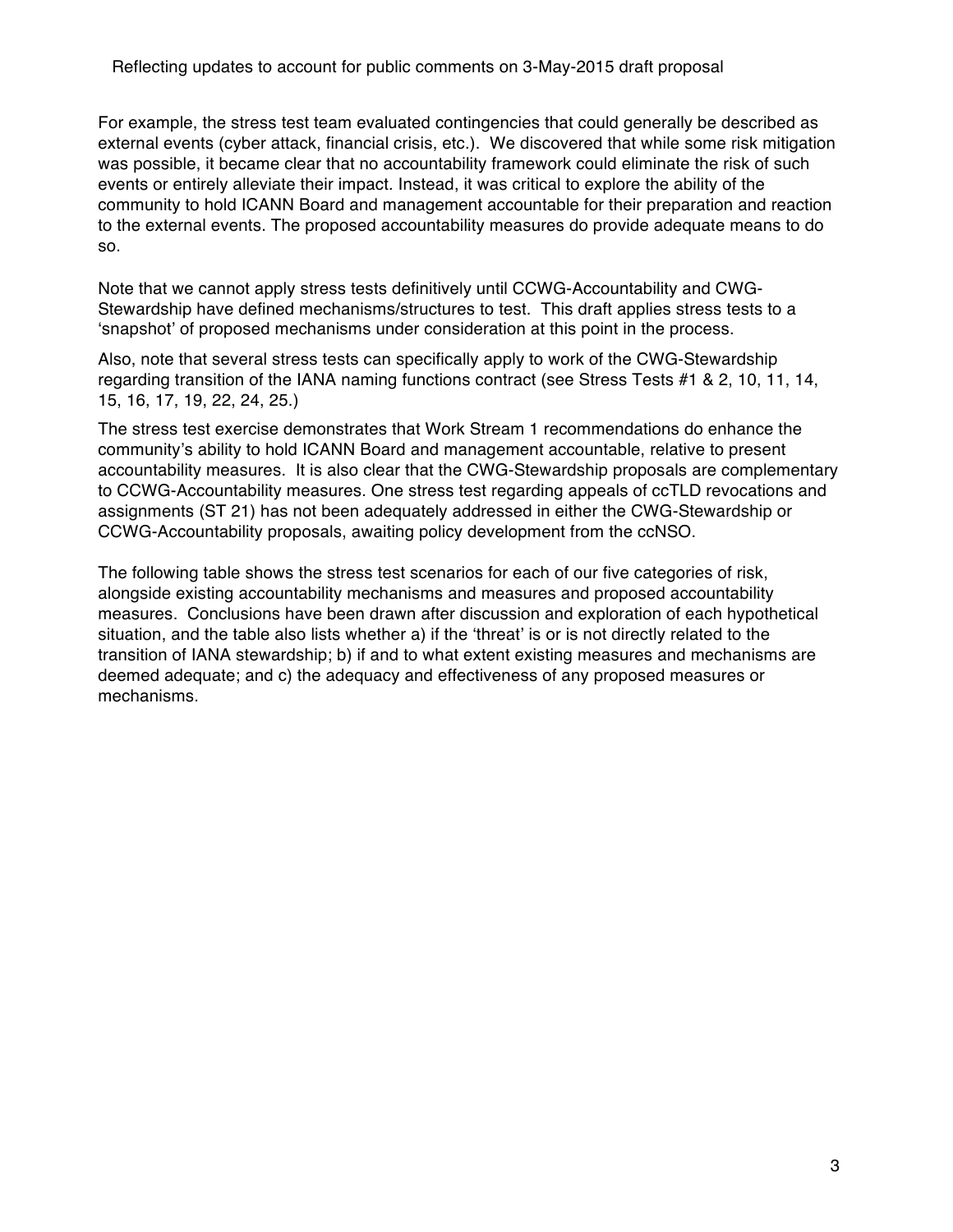## 8.3 Stress test category I: Financial Crisis or Insolvency

| <b>STRESS TEST #5, 6, 7, 8</b>      | <b>EXISTING</b><br><b>ACCOUNTABILITY</b><br><b>MEASURES</b> | <b>PROPOSED</b><br><b>ACCOUNTABILITY</b><br><b>MEASURES</b> |
|-------------------------------------|-------------------------------------------------------------|-------------------------------------------------------------|
| 5. Domain industry financial        | ICANN could propose                                         | One proposed measure would                                  |
| crisis. Consequence:                | revenue increases or                                        | empower the community to veto                               |
| significant reduction in            | spending cuts, but these                                    | ICANN's proposed annual budget.                             |
| domain sales generated              | decisions are not subject to                                | This measure enables blocking a                             |
| revenues and significant            | challenge by the ICANN                                      | proposal by ICANN to increase its                           |
| increase in registrar and           | community.                                                  | revenues by adding fees on                                  |
| registry costs, threatening         |                                                             | registrars, registries, and/or                              |
| ICANN's ability to operate.         | The Community has input in                                  | registrants.                                                |
|                                     | ICANN budgeting and                                         |                                                             |
| 6. General financial crisis.        | Strategic Plan.                                             | Another proposed mechanism is                               |
|                                     |                                                             | community challenge to a Board                              |
| 7. Litigation arising from          | Registrars must approve                                     | decision using a reconsideration                            |
| private contract, e.g., Breach      | ICANN's variable registrar                                  | request and/or referral to an                               |
| of Contract.                        | fees. If not, registry operators                            | Independent Review Panel (IRP)                              |
|                                     | pay the fees.                                               | with the power to issue a binding                           |
| 8. Technology competing             |                                                             | decision. If ICANN made a                                   |
| with DNS.                           | ICANN's reserve fund could                                  | revenue or expenditure decision                             |
|                                     | support operations in a period                              | outside the annual budget                                   |
| Consequence: loss affecting         | of reduced revenue. Reserve                                 | process, the Reconsideration or                             |
| reserves sufficient to              | fund is independently                                       | IRP mechanisms may be able to                               |
| threaten business continuity.       | reviewed periodically.                                      | reverse that decision unless it                             |
|                                     |                                                             | was deemed vital to ICANN.                                  |
| <b>Conclusions:</b>                 |                                                             |                                                             |
| This threat is not directly related | Existing measures would be                                  | Proposed measures are helpful,                              |
| to the transition of IANA           | adequate, unless the revenue                                | but might not be adequate if                                |
| stewardship.                        | loss was extreme and                                        | revenue loss was extreme                                    |
|                                     | sustained.                                                  | and sustained.                                              |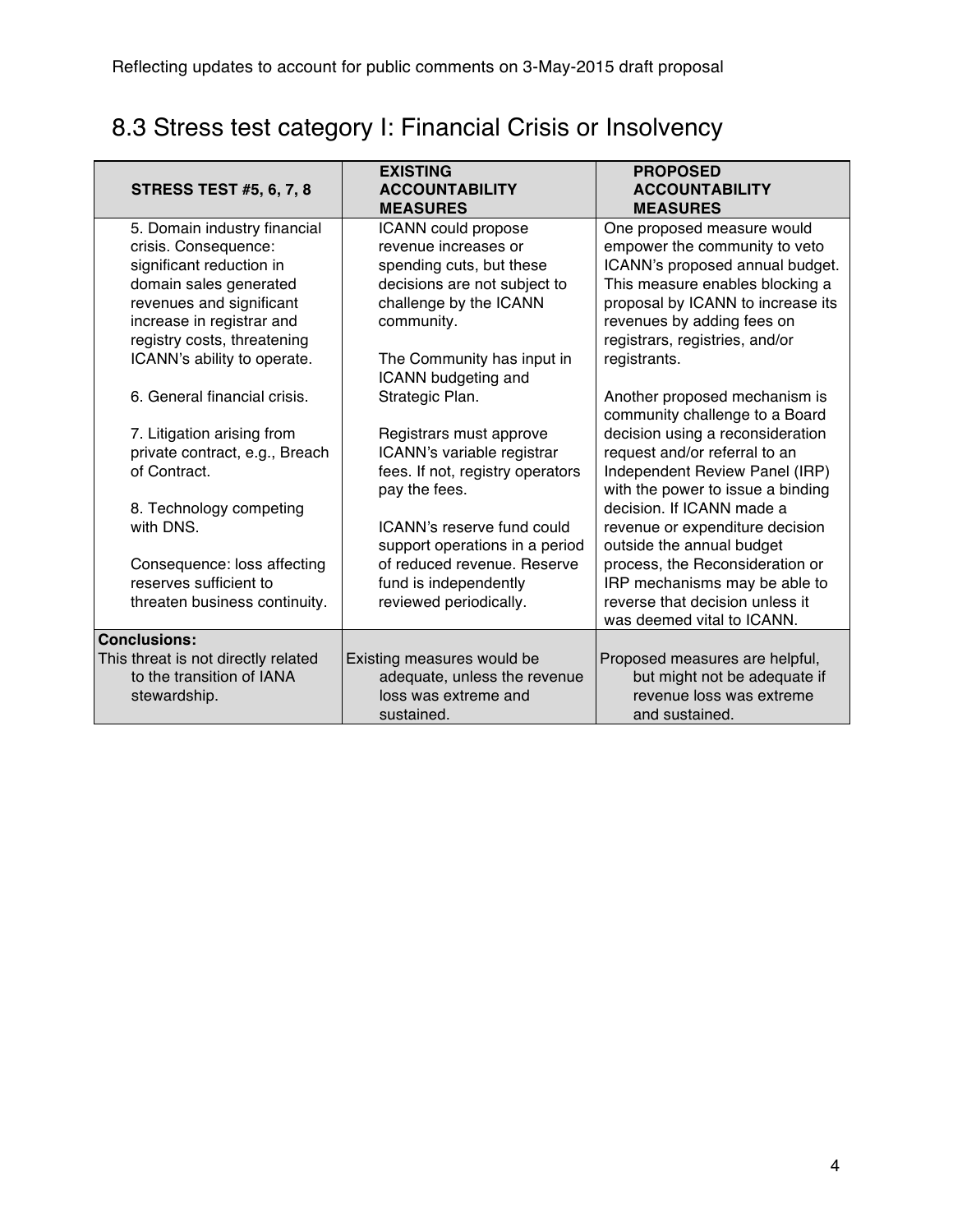| <b>STRESS TEST #9</b>                                                                                                                     | <b>EXISTING</b><br><b>ACCOUNTABILITY</b>                                                                                                                                                                                                                                                                                                                                                                                                                              | <b>PROPOSED</b><br><b>ACCOUNTABILITY</b>                                                                                                                                                                                                                                                                                                                                                                                                                                                                                                                                                                                                                                                                                                                                                                             |
|-------------------------------------------------------------------------------------------------------------------------------------------|-----------------------------------------------------------------------------------------------------------------------------------------------------------------------------------------------------------------------------------------------------------------------------------------------------------------------------------------------------------------------------------------------------------------------------------------------------------------------|----------------------------------------------------------------------------------------------------------------------------------------------------------------------------------------------------------------------------------------------------------------------------------------------------------------------------------------------------------------------------------------------------------------------------------------------------------------------------------------------------------------------------------------------------------------------------------------------------------------------------------------------------------------------------------------------------------------------------------------------------------------------------------------------------------------------|
|                                                                                                                                           |                                                                                                                                                                                                                                                                                                                                                                                                                                                                       |                                                                                                                                                                                                                                                                                                                                                                                                                                                                                                                                                                                                                                                                                                                                                                                                                      |
| 9. Major corruption or fraud.<br>Consequence: major impact on<br>corporate reputation,<br>significant litigation and loss<br>of reserves. | <b>MEASURES</b><br><b>ICANN has annual</b><br>independent audit that<br>includes testing of internal<br>controls designed to prevent<br>fraud and corruption.<br><b>ICANN</b> maintains an<br>anonymous hotline for<br>employees to report<br>suspected fraud.<br><b>ICANN Board can dismiss</b><br>CEO and/or executives<br>responsible.<br>The community has no ability<br>to force the Board to report or<br>take action against suspected<br>corruption or fraud. | <b>MEASURES</b><br>One proposed measure is to<br>empower the community to<br>force ICANN's Board to<br>consider a recommendation<br>arising from an Affirmation of<br>Commitments Review. An<br><b>ATRT could make</b><br>recommendations to avoid<br>conflicts of interest. An<br><b>ICANN Board decision</b><br>against those<br>recommendations could be<br>challenged with a<br>Reconsideration and/or IRP.<br>Another proposed measure<br>would empower the<br>community to veto ICANN's<br>proposed annual budget.<br>This measure enables<br>blocking a budget proposal<br>that is tainted by corruption or<br>fraud.<br>If ICANN's Board were<br>involved, or if the Board did<br>not act decisively in<br>preventing corruption or fraud<br>(for instance by enforcing<br>internal controls or policies), a |
|                                                                                                                                           |                                                                                                                                                                                                                                                                                                                                                                                                                                                                       | proposed measure empowers<br>the community to remove<br>individual Directors or recall<br>the entire Board.                                                                                                                                                                                                                                                                                                                                                                                                                                                                                                                                                                                                                                                                                                          |
| <b>Conclusions:</b>                                                                                                                       | Existing measures would not be                                                                                                                                                                                                                                                                                                                                                                                                                                        | Proposed measures are helpful,                                                                                                                                                                                                                                                                                                                                                                                                                                                                                                                                                                                                                                                                                                                                                                                       |
| This threat is not directly related<br>to the transition of IANA<br>stewardship.                                                          | adequate if litigation costs or<br>losses were extreme and<br>sustained.                                                                                                                                                                                                                                                                                                                                                                                              | but might not be adequate if<br>litigation costs and losses<br>were extreme and sustained.                                                                                                                                                                                                                                                                                                                                                                                                                                                                                                                                                                                                                                                                                                                           |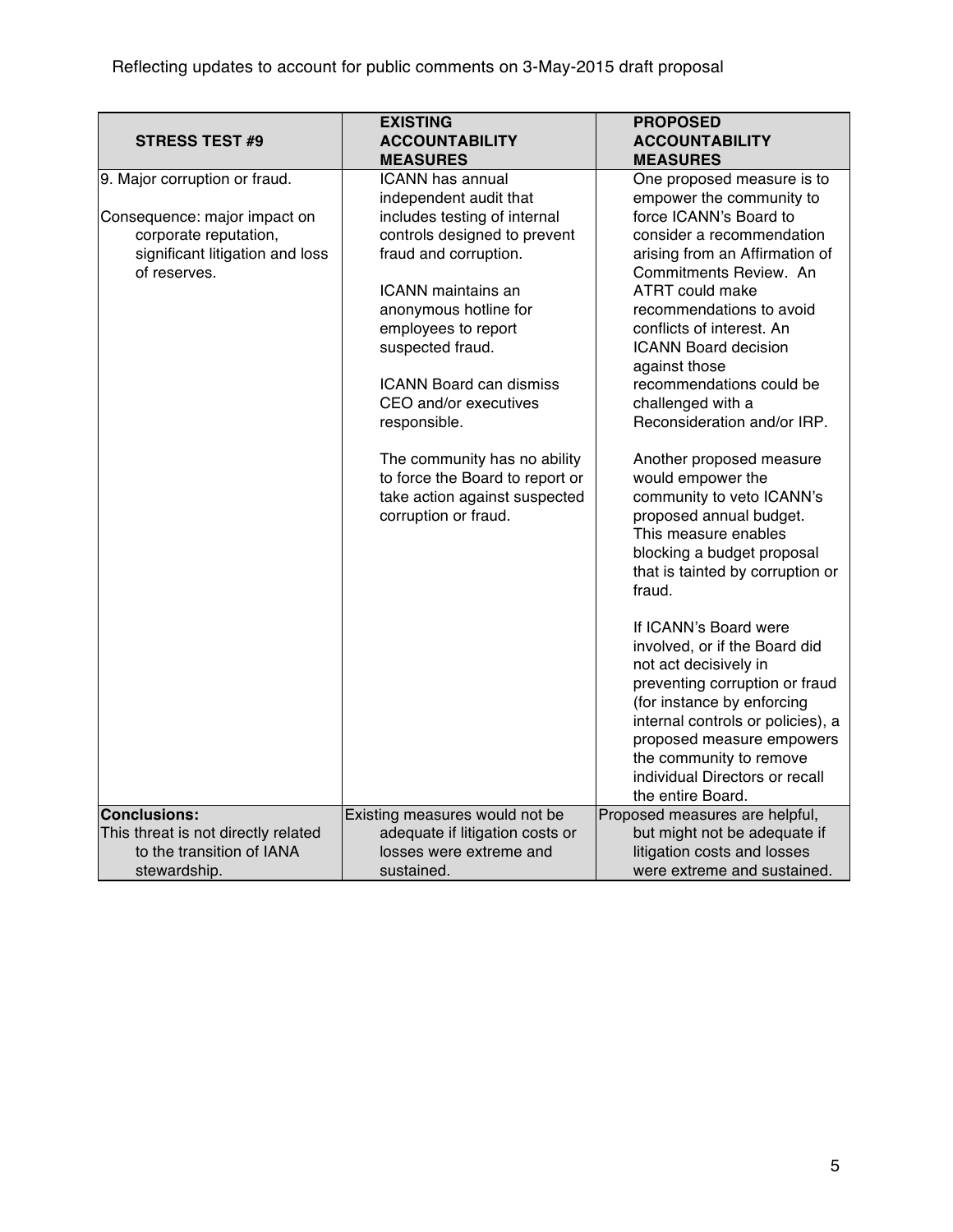### 8.4 Stress test category II: Failure to Meet Operational Expectations

| <b>STRESS TEST #1, 2</b>                                                                                                                                                         | <b>EXISTING</b><br><b>ACCOUNTABILITY</b><br><b>MEASURES</b>                                                                                                           | <b>PROPOSED ACCOUNTABILITY</b><br><b>MEASURES</b>                                                                                                                                                                                                                                                                                                                                                                  |
|----------------------------------------------------------------------------------------------------------------------------------------------------------------------------------|-----------------------------------------------------------------------------------------------------------------------------------------------------------------------|--------------------------------------------------------------------------------------------------------------------------------------------------------------------------------------------------------------------------------------------------------------------------------------------------------------------------------------------------------------------------------------------------------------------|
| 1. Change authority for the Root<br>Zone ceases to function, in<br>part or in whole.<br>2. Delegation authority for the<br>Root Zone ceases to<br>function, in part or in whole. | Under the present IANA<br>functions contract, NTIA<br>can revoke ICANN's<br>authority to perform<br>IANA functions and re-<br>assign to different<br>entity/entities. | The CWG-Stewardship proposal includes<br>various escalation procedures to prevent<br>degradation of service, as well as a<br>framework (operational) for the transition<br>of the IANA function.                                                                                                                                                                                                                   |
| Consequence: interference with<br>existing policy relating to<br>Root Zone and/or prejudice<br>to the security and stability<br>of one or several TLDs.                          | NTIA relinquishes the<br>IANA functions contract,<br>this measure will no<br>longer be available.                                                                     | The CWG-Stewardship proposes that IANA<br>naming functions be legally transferred to<br>a new Post-Transition IANA entity (PTI)<br>that would be a subsidiary or affiliate of<br>ICANN.                                                                                                                                                                                                                            |
|                                                                                                                                                                                  |                                                                                                                                                                       | The CWG-Stewardship proposes a<br>multistakeholder IANA Function Review<br>(IFR) to conduct reviews of PTI. Results of<br>IFR are not prescribed or restricted and<br>could include recommendations to the<br>ICANN Board to terminate or not renew<br>the IANA Functions Contract with PTI. An<br>ICANN Board decision against those<br>recommendations could be challenged<br>with a Reconsideration and/or IRP. |
|                                                                                                                                                                                  |                                                                                                                                                                       | The CWG-Stewardship proposes the ability for<br>the multistakeholder community to require,<br>if necessary and after other escalation<br>mechanisms and methods have been<br>exhausted, the selection of a new operator<br>for the IANA functions.                                                                                                                                                                 |
|                                                                                                                                                                                  |                                                                                                                                                                       | Suggestions for Work Stream 2: Require<br>annual external security audits and<br>publication of results, and require<br>certification per international standards<br>(ISO 27001) and publication of results.                                                                                                                                                                                                       |
| <b>Conclusions:</b><br>This threat is directly related to                                                                                                                        | Existing measures would<br>be inadequate after                                                                                                                        | Proposed measures are, in combination,<br>adequate to mitigate this contingency.                                                                                                                                                                                                                                                                                                                                   |
| the transition of IANA<br>stewardship.                                                                                                                                           | NTIA terminates the<br>IANA contract.                                                                                                                                 |                                                                                                                                                                                                                                                                                                                                                                                                                    |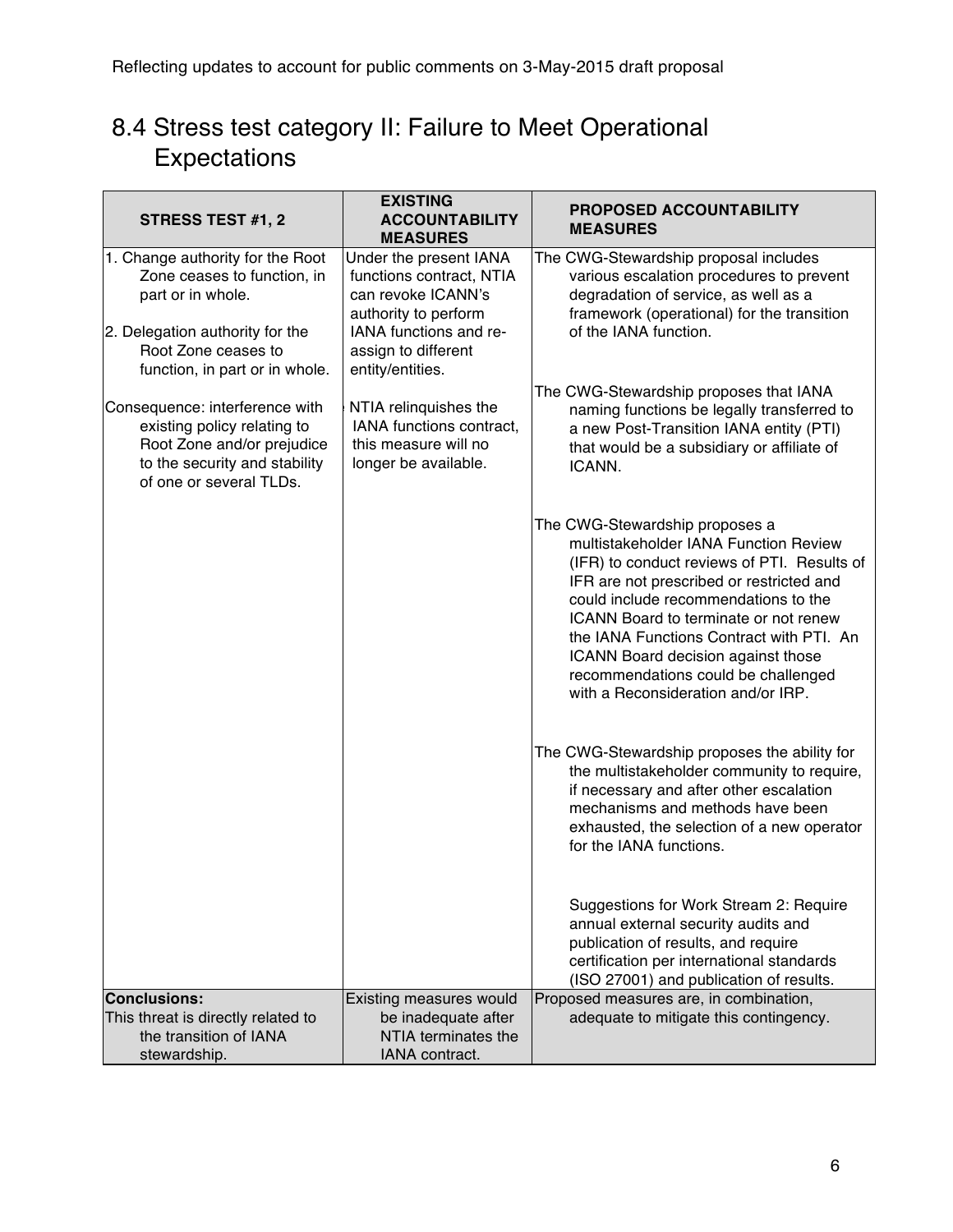|                                                                                                 | <b>EXISTING</b>                                                                                                                                                                                                                                                                                                                                                                                                                                                                                                   | <b>PROPOSED</b>                                                                                                                                                                                                                                                                                                                                                                                                                                                                                                                                                                                                                                                  |
|-------------------------------------------------------------------------------------------------|-------------------------------------------------------------------------------------------------------------------------------------------------------------------------------------------------------------------------------------------------------------------------------------------------------------------------------------------------------------------------------------------------------------------------------------------------------------------------------------------------------------------|------------------------------------------------------------------------------------------------------------------------------------------------------------------------------------------------------------------------------------------------------------------------------------------------------------------------------------------------------------------------------------------------------------------------------------------------------------------------------------------------------------------------------------------------------------------------------------------------------------------------------------------------------------------|
| <b>STRESS TEST #11</b>                                                                          | <b>ACCOUNTABILITY</b>                                                                                                                                                                                                                                                                                                                                                                                                                                                                                             | <b>ACCOUNTABILITY</b>                                                                                                                                                                                                                                                                                                                                                                                                                                                                                                                                                                                                                                            |
|                                                                                                 | <b>MEASURES</b>                                                                                                                                                                                                                                                                                                                                                                                                                                                                                                   | <b>MEASURES</b>                                                                                                                                                                                                                                                                                                                                                                                                                                                                                                                                                                                                                                                  |
| 11. Compromise of credentials.<br>Consequence: major impact on                                  | Regarding compromise of internal<br>systems:                                                                                                                                                                                                                                                                                                                                                                                                                                                                      | Regarding compromise of internal<br>systems:                                                                                                                                                                                                                                                                                                                                                                                                                                                                                                                                                                                                                     |
| corporate reputation, significant<br>loss of authentication and/or<br>authorization capacities. | Based upon experience of the recent<br>security breach, it is not apparent<br>how the community holds ICANN<br>management accountable for<br>implementation of adopted security<br>procedures.<br>It also appears that the community<br>cannot force ICANN to conduct an                                                                                                                                                                                                                                          | No measures yet suggested would<br>force ICANN management to conduct<br>an after-action report and disclose it<br>to the community.<br>Nor can the community force ICANN<br>management to execute its stated<br>security procedures for employees<br>and contractors.                                                                                                                                                                                                                                                                                                                                                                                            |
|                                                                                                 | after-action report on a security<br>incident and reveal that report.                                                                                                                                                                                                                                                                                                                                                                                                                                             | Regarding DNS security:                                                                                                                                                                                                                                                                                                                                                                                                                                                                                                                                                                                                                                          |
|                                                                                                 | Regarding DNS security:<br>Beyond operating procedures, there<br>are credentials employed in<br>DNSSEC.<br>ICANN annually seeks SysTrust<br>Certification for its role as the Root<br>Zone KSK manager.<br>The IANA Department has <b>achieved</b><br><b>EFQM Committed to Excellence</b><br>certification for its Business<br>Excellence activities.<br>Under C.5.3 of the IANA Functions<br>Contract, ICANN has undergone<br>annual independent audits of its<br>security provisions for the IANA<br>functions. | One proposed measure empowers<br>the community to force ICANN's<br>Board to consider a recommendation<br>arising from an Affirmation of<br>Commitments Review - namely,<br>Security Stability and Resiliency. An<br>ICANN Board decision against those<br>recommendations could be<br>challenged with a Reconsideration<br>and/or IRP.<br>A proposed Bylaws change would<br>require ICANN Board to respond to<br>formal advice from advisory<br>committees such as SSAC and<br>RSSAC. If the Board took a decision<br>to reject or only partially accept<br>formal AC advice, the community<br>could be empowered to challenge<br>that Board decision to an IRP. |
|                                                                                                 |                                                                                                                                                                                                                                                                                                                                                                                                                                                                                                                   | Suggestions for Work Stream 2:<br>- Require annual external security<br>audits and publication of results.<br>- Require certification per<br>international standards (ISO 27001)<br>and publication of results.                                                                                                                                                                                                                                                                                                                                                                                                                                                  |
| <b>Conclusions:</b><br>This threat is directly related to the<br>transition of IANA stewardship | Existing measures would not be<br>adequate.                                                                                                                                                                                                                                                                                                                                                                                                                                                                       | Proposed Work Stream 1 measures,<br>in combination, would be helpful to<br>mitigate the scenario, but not to<br>prevent it. Work Stream 2<br>suggestions might provide risk<br>mitigation measures.                                                                                                                                                                                                                                                                                                                                                                                                                                                              |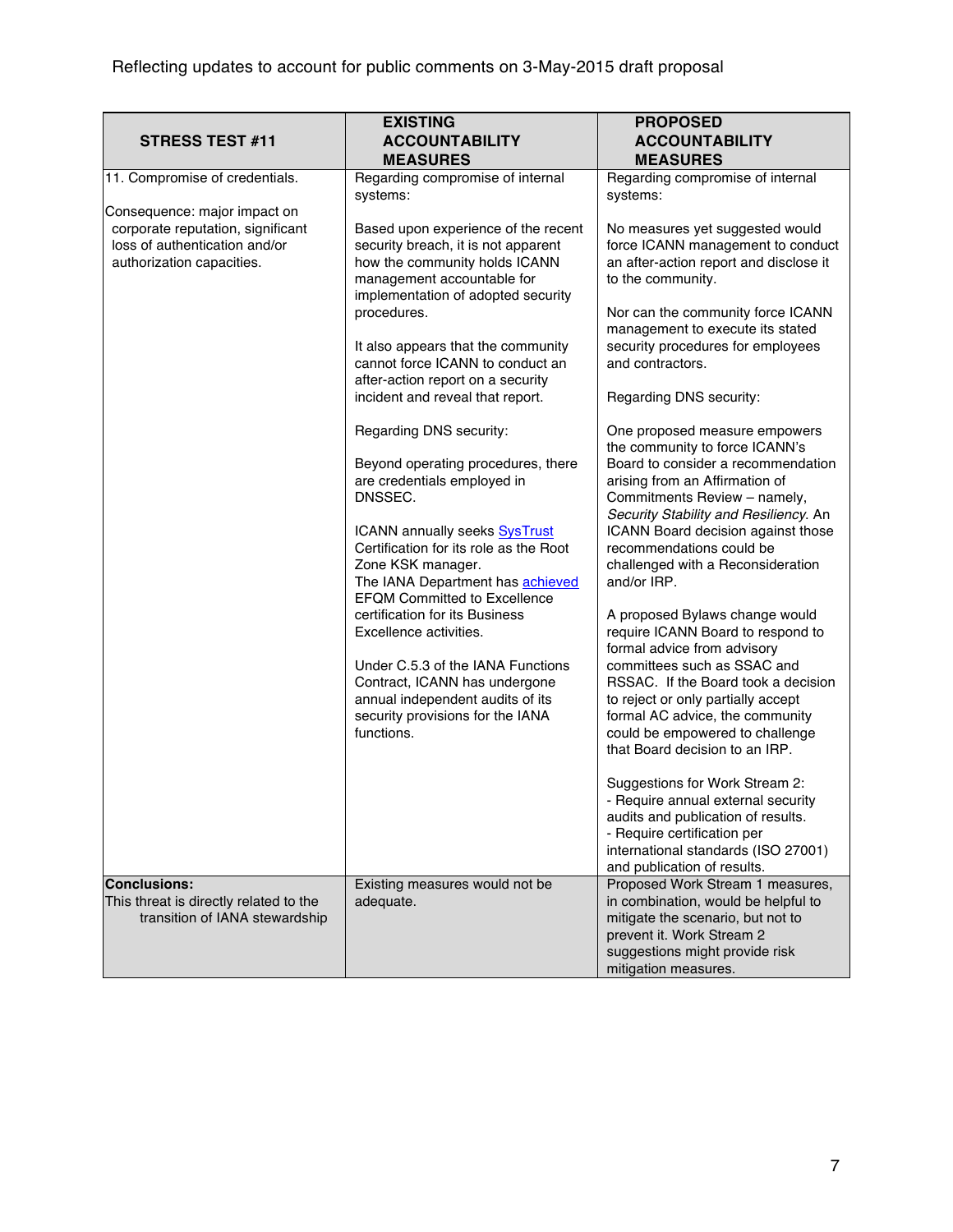| <b>STRESS TEST #17</b>                                                                                                                                                                                                                                                                                                         | <b>EXISTING</b><br><b>ACCOUNTABILITY</b><br><b>MEASURES</b>                                                                                                                                                                                                                                                                                                                                                                                                                                                                                                                                                                     | <b>PROPOSED</b><br><b>ACCOUNTABILITY</b><br><b>MEASURES</b>                                                                                                                                                                                                                                                                                                                                                                                                                                                                                                                                                                                                                                           |
|--------------------------------------------------------------------------------------------------------------------------------------------------------------------------------------------------------------------------------------------------------------------------------------------------------------------------------|---------------------------------------------------------------------------------------------------------------------------------------------------------------------------------------------------------------------------------------------------------------------------------------------------------------------------------------------------------------------------------------------------------------------------------------------------------------------------------------------------------------------------------------------------------------------------------------------------------------------------------|-------------------------------------------------------------------------------------------------------------------------------------------------------------------------------------------------------------------------------------------------------------------------------------------------------------------------------------------------------------------------------------------------------------------------------------------------------------------------------------------------------------------------------------------------------------------------------------------------------------------------------------------------------------------------------------------------------|
| 17. ICANN attempts to add<br>a new top-level domain in<br>spite of security and stability<br>concerns expressed by<br>technical community or other<br>stakeholder groups.<br>Consequence: DNS security<br>and stability could be<br>undermined, and ICANN<br>actions could impose costs<br>and risks upon external<br>parties. | In 2013-14 the community<br>demonstrated that it could<br>eventually prod ICANN<br>management to attend to<br>risks identified by SSAC. For<br>example: dotless domains<br>(SAC 053); security<br>certificates and name<br>collisions such as .mail,<br>.home (SAC 057)<br>NTIA presently gives clerical<br>approval for each delegation<br>to indicate that ICANN has<br>followed its processes. NTIA<br>could delay a delegation if its<br>finds that ICANN has not<br>followed its processes. Not<br>clear if that would/could have<br>been a finding if ICANN<br>attempted to delegate a new<br>TLD such as .mail or .home. | One proposed measure is to<br>empower the community to<br>force ICANN's Board to<br>respond to recommendations<br>arising from an Affirmation of<br>Commitments Review -<br>namely, 9.2 Review of<br>Security, Stability, and<br>Resiliency. An ICANN Board<br>decision against those<br>recommendations could be<br>challenged with a<br>Reconsideration and/or IRP.<br>A proposed Bylaws change<br>would require ICANN Board<br>to respond to formal advice<br>from advisory committees<br>such as SSAC and RSSAC.<br>If the Board took a decision<br>to reject or only partially<br>accept formal AC advice, the<br>community could be<br>empowered to challenge that<br>Board decision to an IRP. |
| <b>Conclusions:</b><br>This threat is partially related to                                                                                                                                                                                                                                                                     | <b>Existing measures were</b>                                                                                                                                                                                                                                                                                                                                                                                                                                                                                                                                                                                                   | Proposed measures enhance                                                                                                                                                                                                                                                                                                                                                                                                                                                                                                                                                                                                                                                                             |
| the transition of IANA<br>stewardship.                                                                                                                                                                                                                                                                                         | adequate to mitigate the risks of<br>this scenario.                                                                                                                                                                                                                                                                                                                                                                                                                                                                                                                                                                             | community's power to mitigate<br>the risks of this scenario.                                                                                                                                                                                                                                                                                                                                                                                                                                                                                                                                                                                                                                          |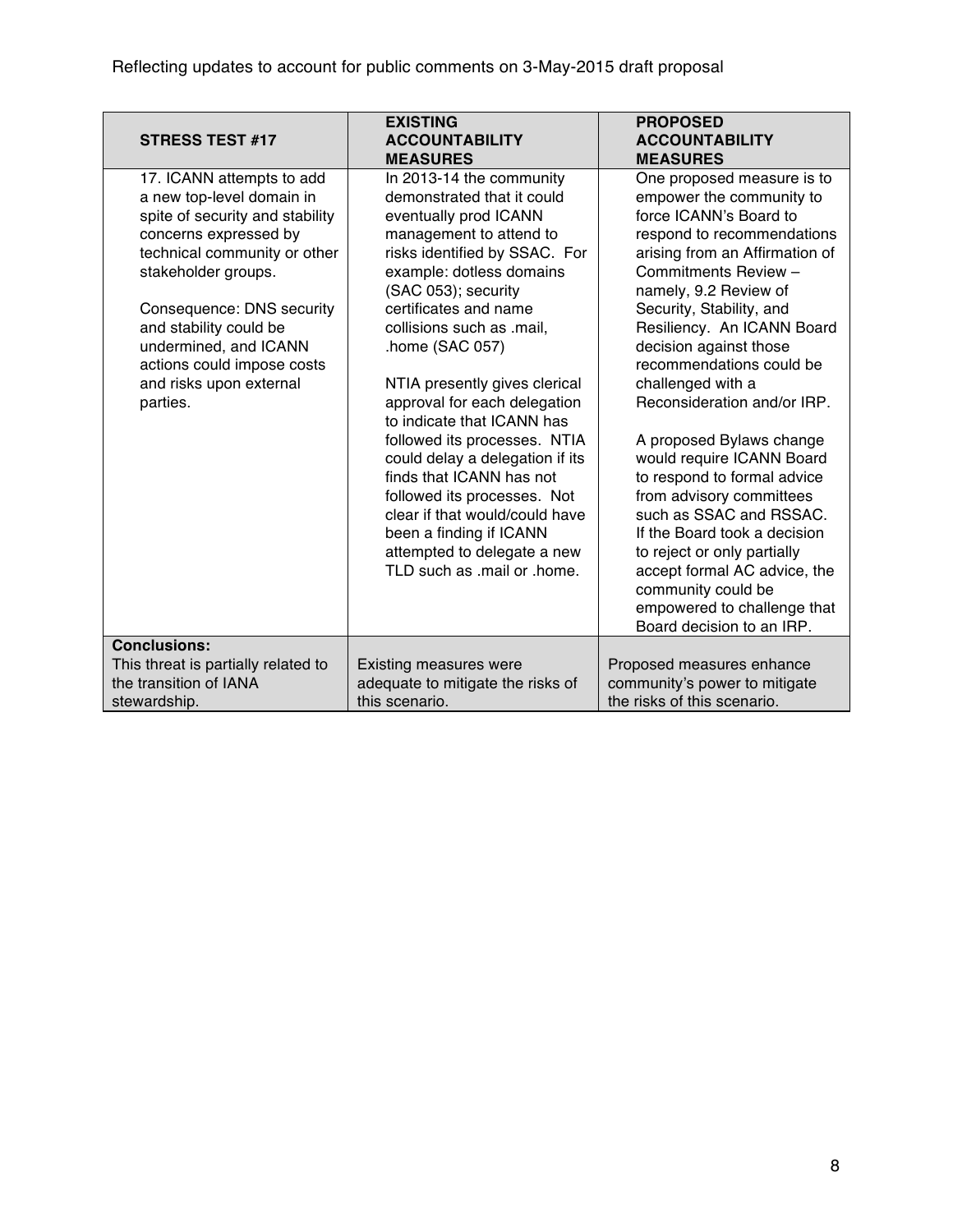| <b>STRESS TEST #21</b>                                                                                                                                                                                                                                                                                                                                                                                                                                                                                                                                                                                                                                                                                                                                                                                                                                                                                                                                                                                                                                                                                                                             | <b>EXISTING</b><br><b>ACCOUNTABILITY</b><br><b>MEASURES</b>                                                                                                                                                                                                                                                                                                                                                                                                                                                                                                                                                                                                                                                                           | PROPOSED ACCOUNTABILITY<br><b>MEASURES</b>                                                                                                                                                                                                                                                                                                                                                                                                                                                                                                                                                                                                                                                                                                                                                                                                                                                                                                                                                                                                                                                                                                                                                                                                                                                                                      |
|----------------------------------------------------------------------------------------------------------------------------------------------------------------------------------------------------------------------------------------------------------------------------------------------------------------------------------------------------------------------------------------------------------------------------------------------------------------------------------------------------------------------------------------------------------------------------------------------------------------------------------------------------------------------------------------------------------------------------------------------------------------------------------------------------------------------------------------------------------------------------------------------------------------------------------------------------------------------------------------------------------------------------------------------------------------------------------------------------------------------------------------------------|---------------------------------------------------------------------------------------------------------------------------------------------------------------------------------------------------------------------------------------------------------------------------------------------------------------------------------------------------------------------------------------------------------------------------------------------------------------------------------------------------------------------------------------------------------------------------------------------------------------------------------------------------------------------------------------------------------------------------------------|---------------------------------------------------------------------------------------------------------------------------------------------------------------------------------------------------------------------------------------------------------------------------------------------------------------------------------------------------------------------------------------------------------------------------------------------------------------------------------------------------------------------------------------------------------------------------------------------------------------------------------------------------------------------------------------------------------------------------------------------------------------------------------------------------------------------------------------------------------------------------------------------------------------------------------------------------------------------------------------------------------------------------------------------------------------------------------------------------------------------------------------------------------------------------------------------------------------------------------------------------------------------------------------------------------------------------------|
| 21. A government official<br>demands ICANN rescind<br>responsibility for management<br>of a ccTLD from an incumbent<br>ccTLD Manager.<br>However, the IANA Functions<br>Manager is unable to document<br>voluntary and specific consent<br>for the revocation from the<br>incumbent ccTLD Manager.<br>Also, the government official<br>demands that ICANN assign<br>management responsibility for a<br>ccTLD to a Designated<br>Manager. But the IANA<br>Functions Manager does not<br>document that: Significantly<br>Interested Parties agree; that<br>other Stakeholders had a voice<br>in selection; the Designated<br>Manager has demonstrated<br>required capabilities; there are<br>not objections of many<br>Interested Parties and/or<br>Significantly Interested Parties.<br>This stress test examines the<br>community's ability to hold<br><b>ICANN</b> accountable to follow<br>established policies. It does not<br>deal with the adequacy of<br>policies in place.<br>Consequence: Faced with this<br>re-delegation request, ICANN<br>lacks measures to resist re-<br>delegation while awaiting the<br>bottom-up consensus decision | Under the present IANA<br>contract with NTIA, the<br>IANA Department issues a<br>boiler-plate report to the<br>ICANN Board, which<br>approves this on the<br>Consent Agenda and<br>forwards to NTIA, which<br>relies on the Board's<br>certification and approves<br>the revocation, delegation<br>or transfer.<br>There is presently no<br>mechanism for the<br>incumbent ccTLD Manager<br>or the community to<br>challenge ICANN's<br>certification that process<br>was followed properly.<br>See GAC Principles for<br>delegation and<br>administration of ccTLDs.<br>GAC Advice published in<br>2000 and updated in 2005<br>specifically referenced to<br>Sections 1.2 & 7.1.<br>See Framework of<br>Interpretation, 20-Oct-2014. | From the CWG-Stewardship draft<br>proposal: "CWG-Stewardship<br>recommends not including any appeal<br>mechanism that would apply to ccTLD<br>delegations and redelegations in the<br>IANA Stewardship Transition proposal."<br>From CWG-Stewardship co-chair<br>correspondence on 15-Apr-2015: "As<br>such, any appeal mechanism<br>developed by the CCWG-Accountability<br>should not cover ccTLD delegation / re-<br>delegation issues as these are<br>expected to be developed by the ccTLD<br>community through the appropriate<br>processes."<br>Regarding CCWG-Accountability<br>proposed measures:<br>One proposed CCWG-Accountability<br>measure could give the community<br>standing to request Reconsideration of<br>management's decision to certify the<br>ccTLD change. Would require a<br>standard of review that is more specific<br>than amended ICANN Mission,<br><b>Commitments and Core Values.</b><br>Another proposed CCWG-<br>Accountability mechanism is community<br>challenge to a Board decision, referring<br>it to an Independent Review Panel<br>(IRP) with the power to issue a binding<br>decision. If ICANN took action to revoke<br>or assign management responsibility for<br>a ccTLD, the IRP mechanism might be<br>enabled to review that decision. Would<br>require a standard of review. |
| of affected stakeholders.<br><b>Conclusions:</b><br>This threat is directly related to<br>the transition of IANA<br>stewardship.                                                                                                                                                                                                                                                                                                                                                                                                                                                                                                                                                                                                                                                                                                                                                                                                                                                                                                                                                                                                                   | Existing measures would<br>not be adequate.                                                                                                                                                                                                                                                                                                                                                                                                                                                                                                                                                                                                                                                                                           | Proposed measures do not adequately<br>empower the community to address<br>this scenario until the appropriate<br>processes develop appropriate                                                                                                                                                                                                                                                                                                                                                                                                                                                                                                                                                                                                                                                                                                                                                                                                                                                                                                                                                                                                                                                                                                                                                                                 |
|                                                                                                                                                                                                                                                                                                                                                                                                                                                                                                                                                                                                                                                                                                                                                                                                                                                                                                                                                                                                                                                                                                                                                    |                                                                                                                                                                                                                                                                                                                                                                                                                                                                                                                                                                                                                                                                                                                                       | mechanisms.                                                                                                                                                                                                                                                                                                                                                                                                                                                                                                                                                                                                                                                                                                                                                                                                                                                                                                                                                                                                                                                                                                                                                                                                                                                                                                                     |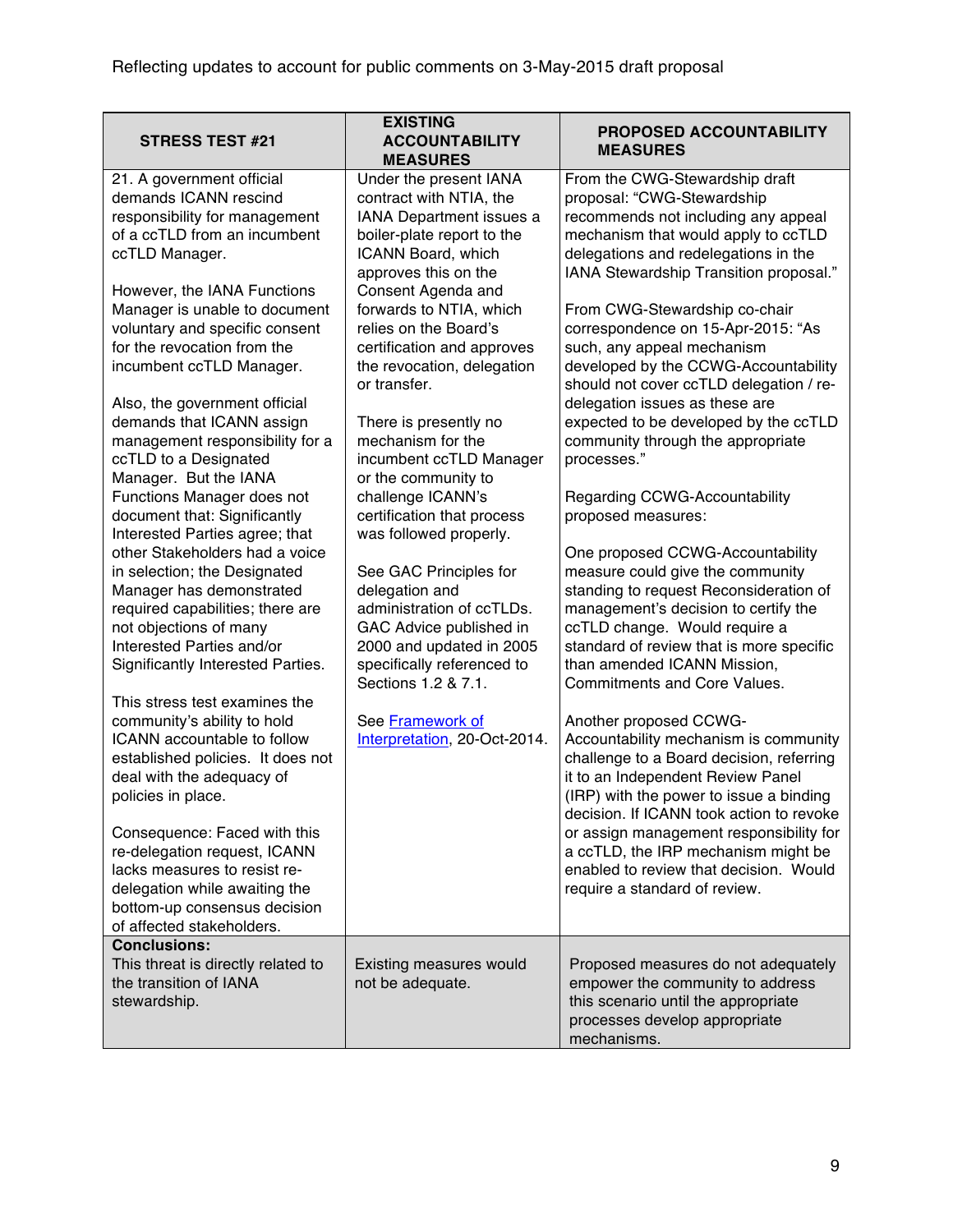## 8.5 Stress test category III: Legal/Legislative Action

| <b>STRESS TEST #3</b>                                                                                                                                                                                                           | <b>EXISTING</b><br><b>ACCOUNTABILITY</b><br><b>MEASURES</b>                                                                                                                                             | <b>PROPOSED ACCOUNTABILITY</b><br><b>MEASURES</b>                                                                                                                                                                                                                                                                                                                                                                                                      |
|---------------------------------------------------------------------------------------------------------------------------------------------------------------------------------------------------------------------------------|---------------------------------------------------------------------------------------------------------------------------------------------------------------------------------------------------------|--------------------------------------------------------------------------------------------------------------------------------------------------------------------------------------------------------------------------------------------------------------------------------------------------------------------------------------------------------------------------------------------------------------------------------------------------------|
| 3. Litigation arising from existing<br>public policy, e.g., Antitrust suit.<br>In response, ICANN Board<br>would decide whether to litigate,<br>concede, settle, etc.<br>Consequence: significant<br>interference with existing | The community could<br>develop new policies<br>that respond to litigation<br>challenges.<br>An ICANN Board<br>decision (litigate or<br>settle) could not be<br>challenged by the<br>community at-large, | After ICANN Board responded to the<br>lawsuit (litigating, changing policies or<br>enforcement, etc.) the community would<br>have several response options:<br>The community could develop new<br>policies that respond to litigation<br>challenges.                                                                                                                                                                                                   |
| policies and/or policy<br>development relating to relevant<br>activities.                                                                                                                                                       | which lacks standing to<br>use IRP.<br>Reconsideration looks at<br>process but not<br>substance of a decision.<br><b>ICANN</b> must follow<br>orders from courts of<br>competent jurisdiction.          | Another measure would give the<br>community standing to file for<br>Reconsideration or IRP, based on<br>amended Mission, Commitments and<br>Core Values.<br>Another measure would allow each<br>Affirmation of Commitments review team<br>to assess implementation of prior<br>recommendations, ad renew the<br>recommendations. An ICANN Board<br>decision against those recommendations<br>could be challenged with a<br>Reconsideration and/or IRP. |
| Conclusions:<br>This threat is not directly<br>related to the transition of<br>IANA stewardship.                                                                                                                                | Existing measures are<br>inadequate.                                                                                                                                                                    | Proposed measures would help the<br>community hold ICANN accountable, but<br>might not be adequate to stop interference<br>with ICANN policies.                                                                                                                                                                                                                                                                                                        |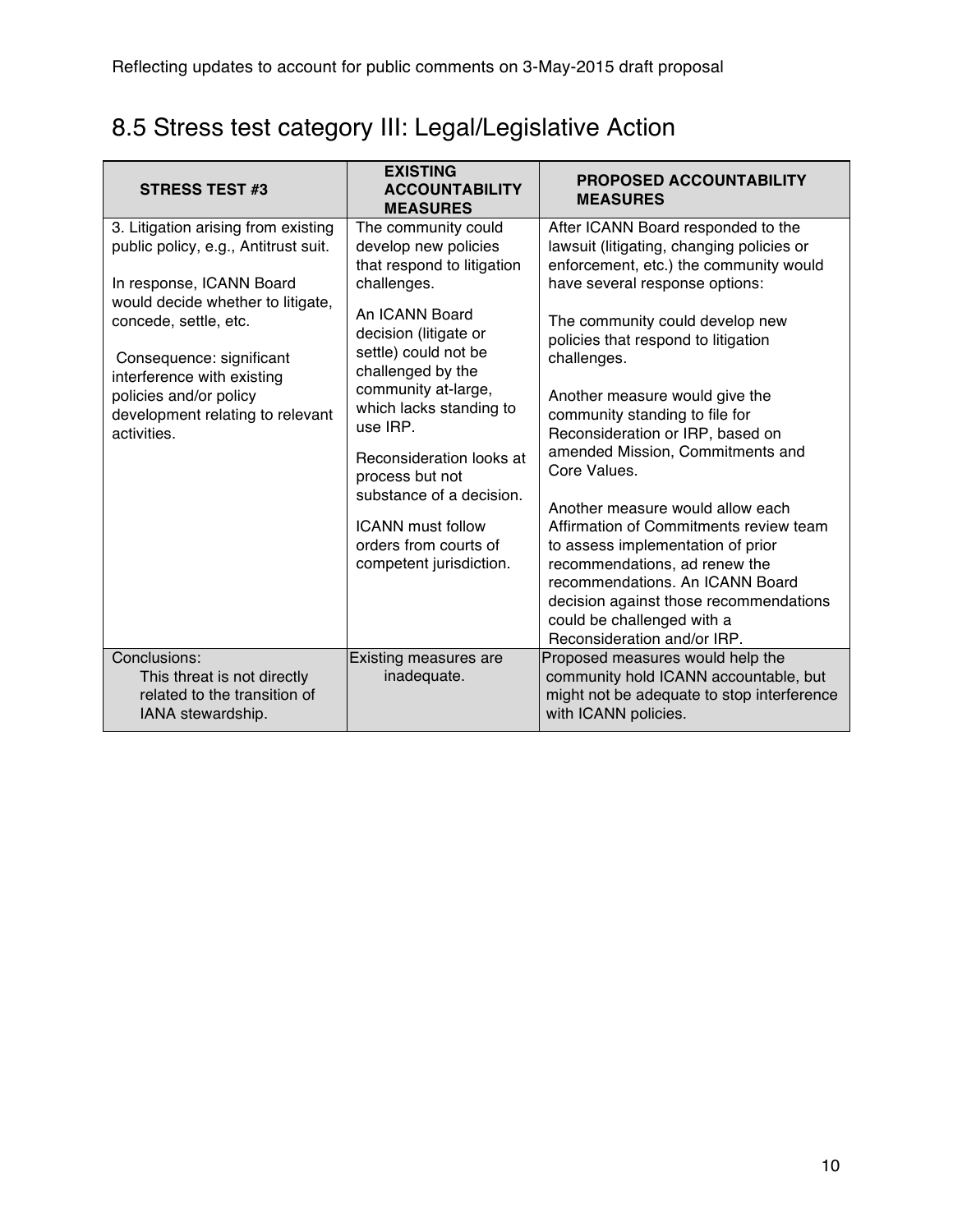| <b>STRESS TEST #4</b>                                                                                                                                                                                                                                                                                                                                                                                                                                                                                                                                                                   | <b>EXISTING</b><br><b>ACCOUNTABILITY</b><br><b>MEASURES</b>                                                                                                                                                                                                                                                                                                                                                                                   | <b>PROPOSED</b><br><b>ACCOUNTABILITY</b><br><b>MEASURES</b>                                                                                                                                                                                                                                                                                                                                                                                                                                                                                                                                                                                                                                                    |
|-----------------------------------------------------------------------------------------------------------------------------------------------------------------------------------------------------------------------------------------------------------------------------------------------------------------------------------------------------------------------------------------------------------------------------------------------------------------------------------------------------------------------------------------------------------------------------------------|-----------------------------------------------------------------------------------------------------------------------------------------------------------------------------------------------------------------------------------------------------------------------------------------------------------------------------------------------------------------------------------------------------------------------------------------------|----------------------------------------------------------------------------------------------------------------------------------------------------------------------------------------------------------------------------------------------------------------------------------------------------------------------------------------------------------------------------------------------------------------------------------------------------------------------------------------------------------------------------------------------------------------------------------------------------------------------------------------------------------------------------------------------------------------|
| 4. New regulations or legislation.<br>For example, a government<br>could cite anti-trust or consumer<br>protection laws and find<br>unlawful some rules that ICANN<br>imposes on TLDs. That<br>government could impose fines<br>on ICANN, withdraw from the<br>GAC, and/or force ISPs to use a<br>different root, thereby<br>fragmenting the Internet.<br>In response, ICANN Board<br>would decide whether to litigate,<br>concede, settle, etc.<br>Consequence: significant<br>interference with existing<br>policies and/or policy<br>development relating to relevant<br>activities. | The community could develop<br>new policies that respond to new<br>regulations.<br>An ICANN Board decision on how<br>to respond to the regulation<br>(litigate or change<br>policy/implementation) could not<br>be challenged by the community<br>at-large, which lacks standing to<br>use IRP.<br>Reconsideration looks at process<br>but not substance of a decision.<br>ICANN must follow orders from<br>courts of competent jurisdiction. | After ICANN Board responded to<br>the regulation (litigate or change<br>policy/implementation), the<br>community would have several<br>response options:<br>The community could develop<br>new policies that respond to<br>regulation.<br>Another measure would give the<br>community standing to file for<br>Reconsideration or IRP, based<br>on amended Mission,<br><b>Commitments and Core Values.</b><br>Another measure would allow<br>each Affirmation of Commitments<br>review team to assess<br>implementation of prior<br>recommendations, and renew the<br>recommendations. An ICANN<br>Board decision against those<br>recommendations could be<br>challenged with a<br>Reconsideration and/or IRP. |
| <b>Conclusions:</b><br>This threat is not directly related<br>to the transition of IANA<br>stewardship.                                                                                                                                                                                                                                                                                                                                                                                                                                                                                 | Existing measures are<br>inadequate.                                                                                                                                                                                                                                                                                                                                                                                                          | Proposed measures would be an<br>improvement but might still be<br>inadequate.                                                                                                                                                                                                                                                                                                                                                                                                                                                                                                                                                                                                                                 |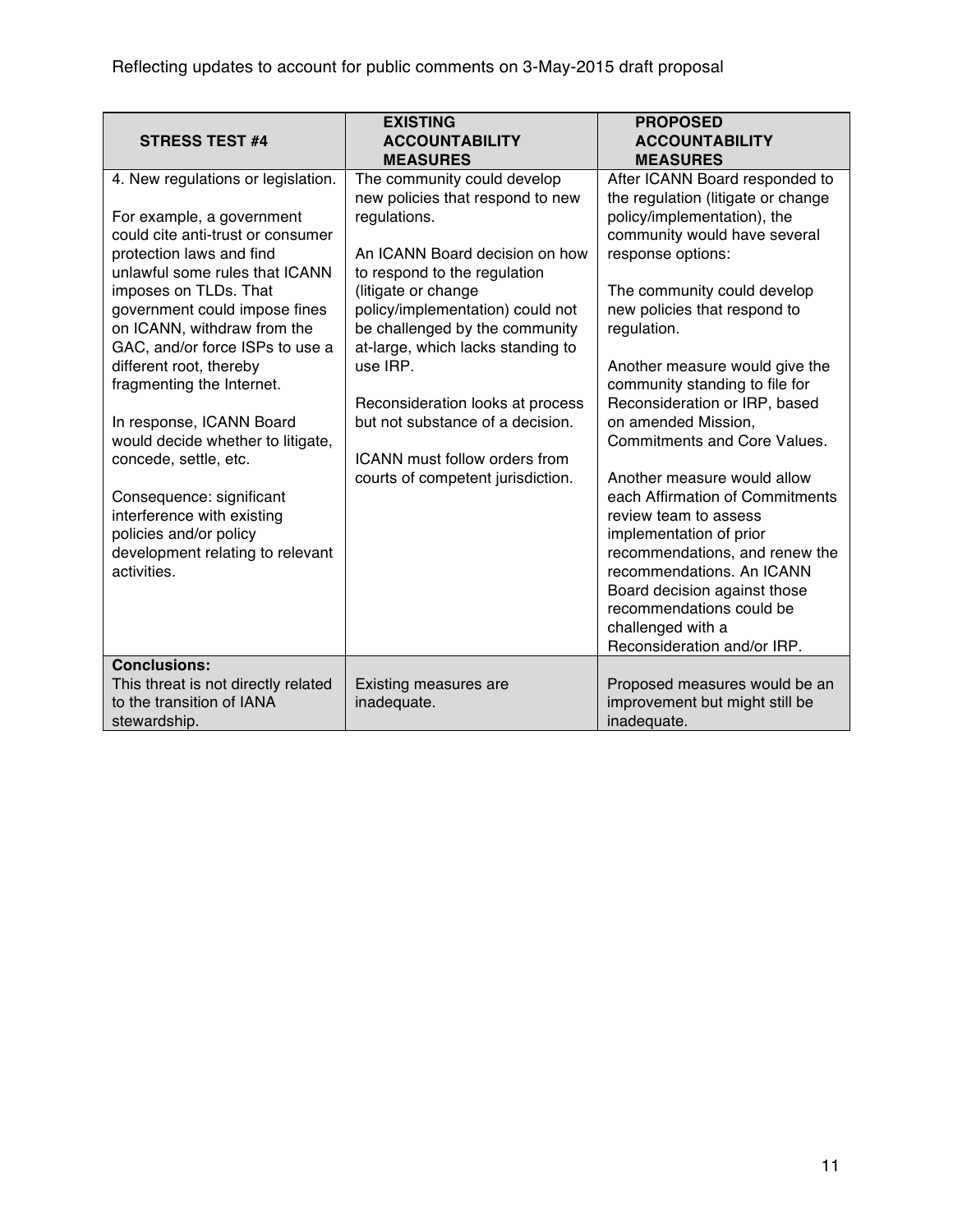| <b>STRESS TEST #19</b>                                    | <b>EXISTING</b><br><b>ACCOUNTABILITY</b><br><b>MEASURES</b>  | <b>PROPOSED</b><br><b>ACCOUNTABILITY</b><br><b>MEASURES</b> |
|-----------------------------------------------------------|--------------------------------------------------------------|-------------------------------------------------------------|
| 19. ICANN attempts to re-                                 | Under the present agreement                                  | While it would not protect the root                         |
| delegate a gTLD because                                   | with NTIA, the entity performing                             | zone maintainer from lawsuits,                              |
| the registry operator is                                  | root zone maintenance is                                     | one CCWG-Accountability                                     |
| determined to be in breach                                | protected from lawsuits since it is                          | proposed mechanism is<br>community challenge of ICANN       |
| of its contract, but the<br>registry operator challenges  | publishing the root per contract<br>with the US Government.  | decision to re-delegate or its                              |
| the action and obtains an                                 |                                                              | decision to acquiesce or litigate                           |
| injunction from a national                                | However, the IANA stewardship                                | the court order. This challenge                             |
| court.                                                    | transition might result in root                              | would take the form of a                                    |
|                                                           | zone maintainer not operating                                | Reconsideration or IRP.                                     |
| In response, ICANN Board                                  | under USG contract, so would                                 |                                                             |
| would decide whether to                                   | not be protected from lawsuits.                              | After ICANN Board responded to                              |
| litigate, concede, settle, etc.                           |                                                              | the lawsuit (litigating, changing                           |
|                                                           | A separate consideration:                                    | policies or enforcement, etc.) the                          |
| Consequence: The entity                                   |                                                              | decision could be challenged via                            |
| charged with root zone<br>maintenance could face the      | An ICANN Board decision<br>(litigate or settle) could not be | Reconsideration or IRP, based<br>on standard of review in   |
| question of whether to follow                             | challenged by the community at-                              | amended Mission, Commitments                                |
| ICANN re-delegation                                       | large, which lacks standing to                               | and Core Values.                                            |
| request or to follow the court                            | use IRP.                                                     |                                                             |
| order.                                                    |                                                              |                                                             |
|                                                           | Reconsideration looks at process                             |                                                             |
|                                                           | but not substance of a decision.                             |                                                             |
|                                                           |                                                              |                                                             |
|                                                           | ICANN must follow orders from                                |                                                             |
|                                                           | courts of competent jurisdiction.                            |                                                             |
| <b>Conclusions:</b><br>This threat is directly related to | Existing measures might not be                               | At this point, CWG-Stewardship's                            |
| the transition of IANA                                    | adequate.                                                    | recommendations are still in                                |
| stewardship.                                              |                                                              | development.                                                |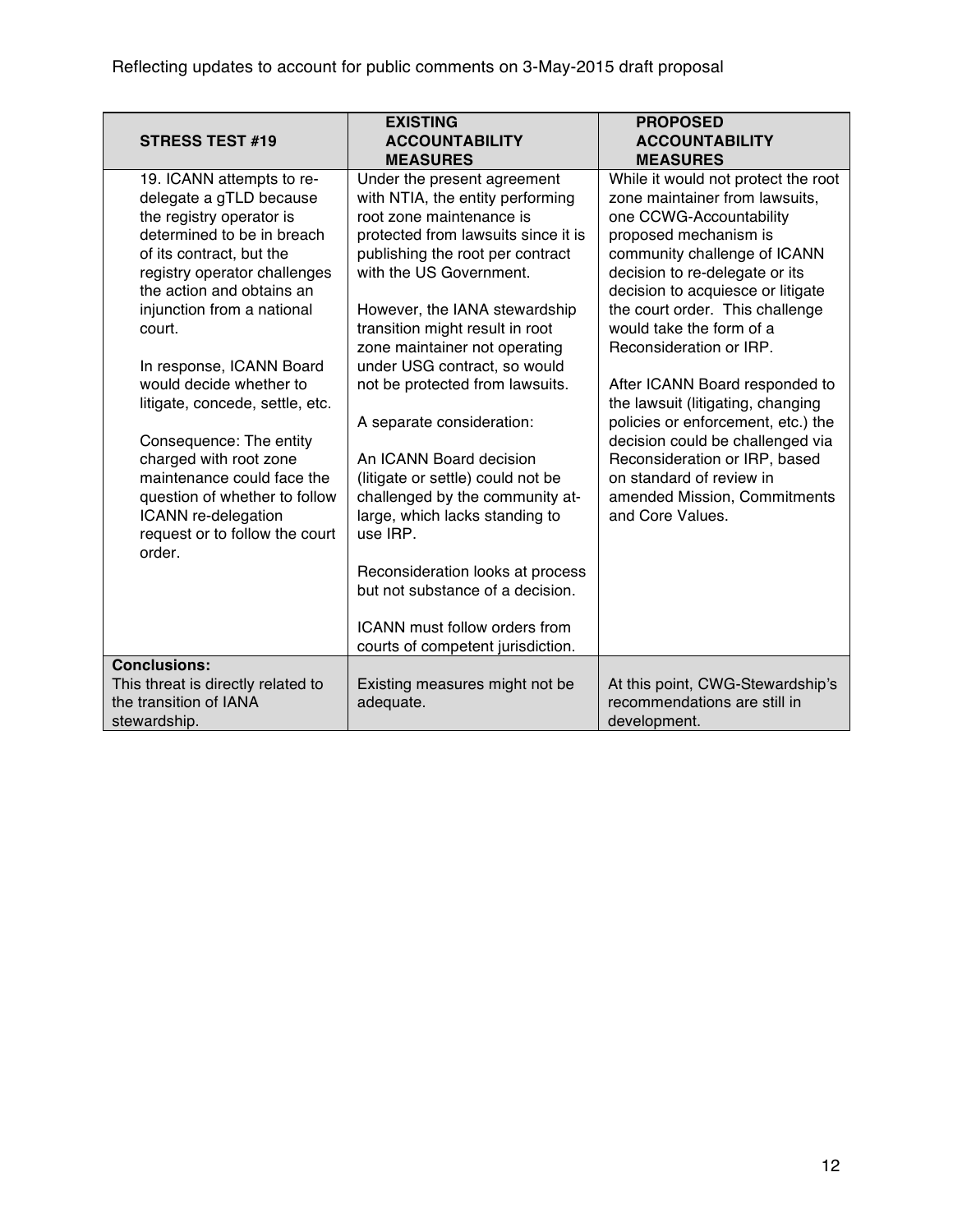| <b>STRESS TEST #20</b>                                                                                                                                                                                                                                                                                                                                                              | <b>EXISTING</b><br><b>ACCOUNTABILITY</b><br><b>MEASURES</b>                                                                                                                                                                                                                                                                                                                                                    | <b>PROPOSED</b><br><b>ACCOUNTABILITY</b><br><b>MEASURES</b>                                                                                                                                                                                                                                                                                                                                                                                                                                                                                             |
|-------------------------------------------------------------------------------------------------------------------------------------------------------------------------------------------------------------------------------------------------------------------------------------------------------------------------------------------------------------------------------------|----------------------------------------------------------------------------------------------------------------------------------------------------------------------------------------------------------------------------------------------------------------------------------------------------------------------------------------------------------------------------------------------------------------|---------------------------------------------------------------------------------------------------------------------------------------------------------------------------------------------------------------------------------------------------------------------------------------------------------------------------------------------------------------------------------------------------------------------------------------------------------------------------------------------------------------------------------------------------------|
| 20. A court order is issued to<br>block ICANN's delegation of a<br>new TLD, because of complaint<br>by existing TLD operators or<br>other aggrieved parties.<br>For example, an existing gTLD<br>operator might sue to block<br>delegation of a plural version of<br>the existing string.<br>In response, ICANN Board<br>would decide whether to litigate,<br>concede, settle, etc. | Before delegation, the community<br>lacked standing to object to string<br>similarity decisions.<br>Reconsideration requests looks<br>at process but not at substance<br>of the decision.<br>An ICANN Board decision (litigate<br>or settle) could not be challenged<br>by the community at-large, which<br>lacks standing to use IRP.<br>Reconsideration looks at process<br>but not substance of a decision. | Preventive: At the conclusion of<br>policy development, the<br>community would have standing<br>to challenge ICANN Board<br>decisions about policy<br>implementation.<br>A future new gTLD Guidebook<br>could give the community<br>standing to file objections.<br>Remedial: After the ICANN Board<br>responded to the lawsuit<br>(litigating, changing policies or<br>enforcement, etc.) the community                                                                                                                                                |
| Consequence: ICANN's<br>decision about how to respond<br>to court order could bring liability<br>to ICANN and its contract<br>parties.                                                                                                                                                                                                                                              | ICANN must follow orders from<br>courts of competent jurisdiction,<br>and may consider factors such as<br>cost of litigation and insurance.                                                                                                                                                                                                                                                                    | would have several response<br>options:<br>One measure would give the<br>community standing to file for<br>Reconsideration or IRP,<br>according to standard of review in<br>amended Mission, Commitments<br>and Core Values.<br>One proposed measure<br>empowers the community to force<br>ICANN's Board to consider a<br>recommendation arising from an<br><b>Affirmation of Commitments</b><br>Review - namely, Consumer<br>Trust, Choice, and Competition.<br>An ICANN Board decision<br>against those recommendations<br>could be challenged with a |
| <b>Conclusions:</b><br>This threat is not directly related                                                                                                                                                                                                                                                                                                                          | Existing measures would be                                                                                                                                                                                                                                                                                                                                                                                     | Reconsideration and/or IRP.<br>Proposed measures would be an                                                                                                                                                                                                                                                                                                                                                                                                                                                                                            |
| to the transition of IANA<br>stewardship.                                                                                                                                                                                                                                                                                                                                           | inadequate.                                                                                                                                                                                                                                                                                                                                                                                                    | improvement but might still be<br>inadequate.                                                                                                                                                                                                                                                                                                                                                                                                                                                                                                           |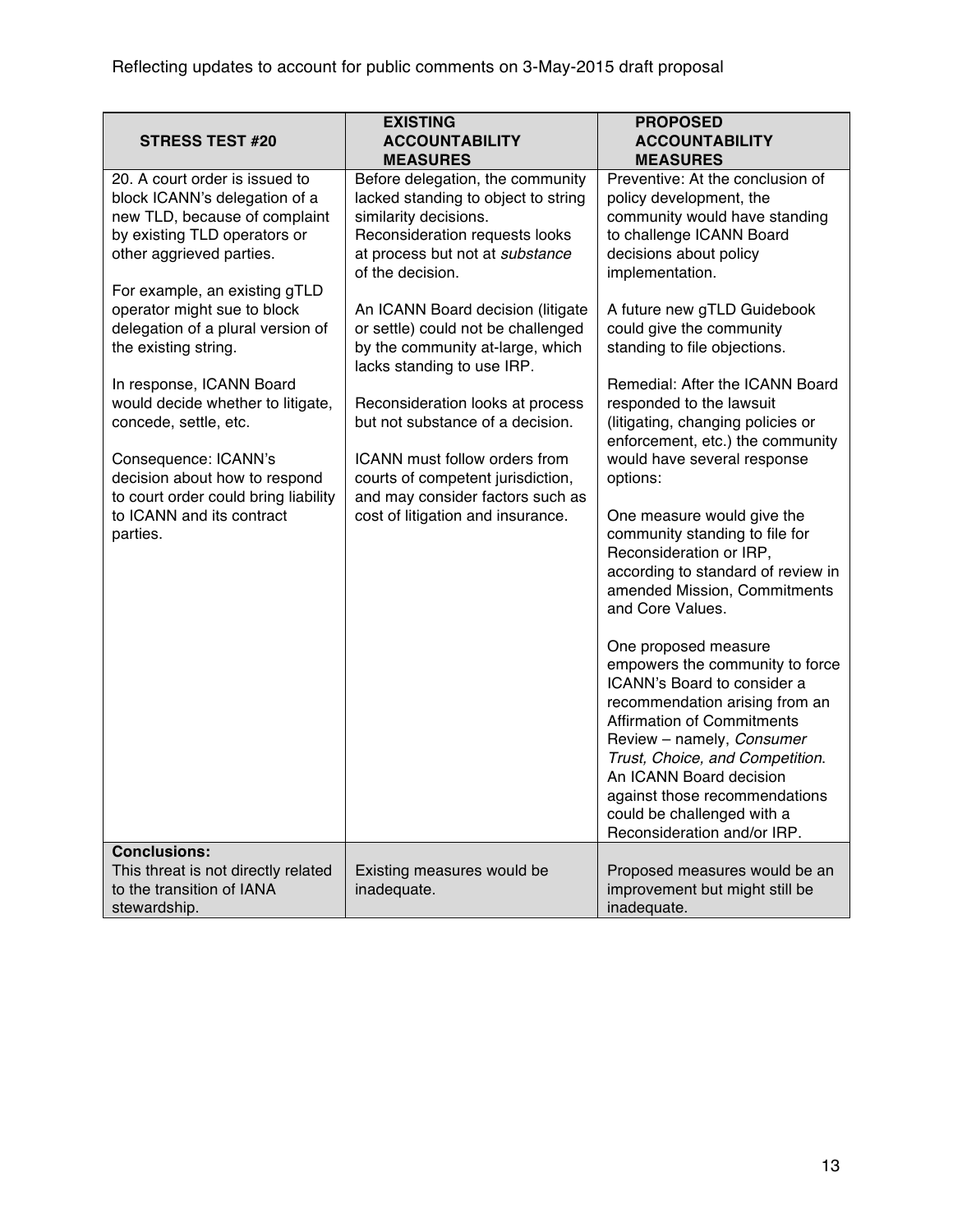# 8.6 Stress test category IV: Failure of Accountability

| <b>STRESS TEST #10, 24</b>                                                                                                                                                                                                                                                                                                                                                                                                                                                                                                                                                                                                                                                                                                                                                                                                                                                                           | <b>EXISTING</b><br><b>ACCOUNTABILITY</b><br><b>MEASURES</b>                                                                                                                                                                                                                                                                                                                                                                                              | <b>PROPOSED</b><br><b>ACCOUNTABILITY</b><br><b>MEASURES</b>                                                                                                                                                                                                                                                                                                                                                                                                                                                                                                                                                                                                                               |
|------------------------------------------------------------------------------------------------------------------------------------------------------------------------------------------------------------------------------------------------------------------------------------------------------------------------------------------------------------------------------------------------------------------------------------------------------------------------------------------------------------------------------------------------------------------------------------------------------------------------------------------------------------------------------------------------------------------------------------------------------------------------------------------------------------------------------------------------------------------------------------------------------|----------------------------------------------------------------------------------------------------------------------------------------------------------------------------------------------------------------------------------------------------------------------------------------------------------------------------------------------------------------------------------------------------------------------------------------------------------|-------------------------------------------------------------------------------------------------------------------------------------------------------------------------------------------------------------------------------------------------------------------------------------------------------------------------------------------------------------------------------------------------------------------------------------------------------------------------------------------------------------------------------------------------------------------------------------------------------------------------------------------------------------------------------------------|
| 10. Chairman, CEO or officer<br>acting in a manner inconsistent<br>with the organization's Mission.<br>24. An incoming Chief Executive<br>institutes a "strategic review"<br>that arrives at a new, extended<br>mission for ICANN. Having just<br>hired the new CEO, the Board<br>approves the new Mission /<br>strategy without community<br>consensus.<br>Consequence: Community<br>ceases to see ICANN as the<br>community's mechanism for<br>limited technical functions, and<br>views ICANN as an<br>independent, sui generis entity<br>with its own agenda, not<br>necessarily supported by the<br>community. Ultimately,<br>community questions why<br>ICANN's original functions<br>should remain controlled by a<br>body that has acquired a much<br>broader and less widely<br>supported Mission.<br>Creates reputational problems<br>for ICANN that could contribute<br>to capture risks. | As long as NTIA controls the<br>IANA functions contract, ICANN<br>risks losing IANA functions if it<br>were to expand scope too<br>broadly.<br>The Community has some input<br>in ICANN budgeting and<br>Strategic Plan, and could register<br>objections to plans and spending<br>on extending ICANN's Mission.<br>California's Attorney General has<br>jurisdiction over non-profit<br>entities acting outside Bylaws or<br>Articles of Incorporation. | One proposed measure<br>empowers the community to veto<br>ICANN's proposed strategic plan<br>or annual budget. This measure<br>could block a proposal by ICANN<br>to increase its expenditure on<br>extending its Mission beyond<br>what the community supported.<br>Another proposed measure is<br>empowering the community to<br>challenge a Board decision,<br>referring it to an Independent<br>Review Panel (IRP) with the<br>power to issue a binding decision.<br>The IRP decision would be based<br>on a standard of review in the<br>amended Mission Statement,<br>including "ICANN shall not<br>undertake any other Mission not<br>specifically authorized in these<br>Bylaws". |
| <b>Conclusions:</b><br>This threat is directly related to<br>the IANA Stewardship<br>Transition.                                                                                                                                                                                                                                                                                                                                                                                                                                                                                                                                                                                                                                                                                                                                                                                                     | Existing measures are<br>inadequate after NTIA terminates<br>the IANA contract.                                                                                                                                                                                                                                                                                                                                                                          | Proposed measures in<br>combination are adequate.                                                                                                                                                                                                                                                                                                                                                                                                                                                                                                                                                                                                                                         |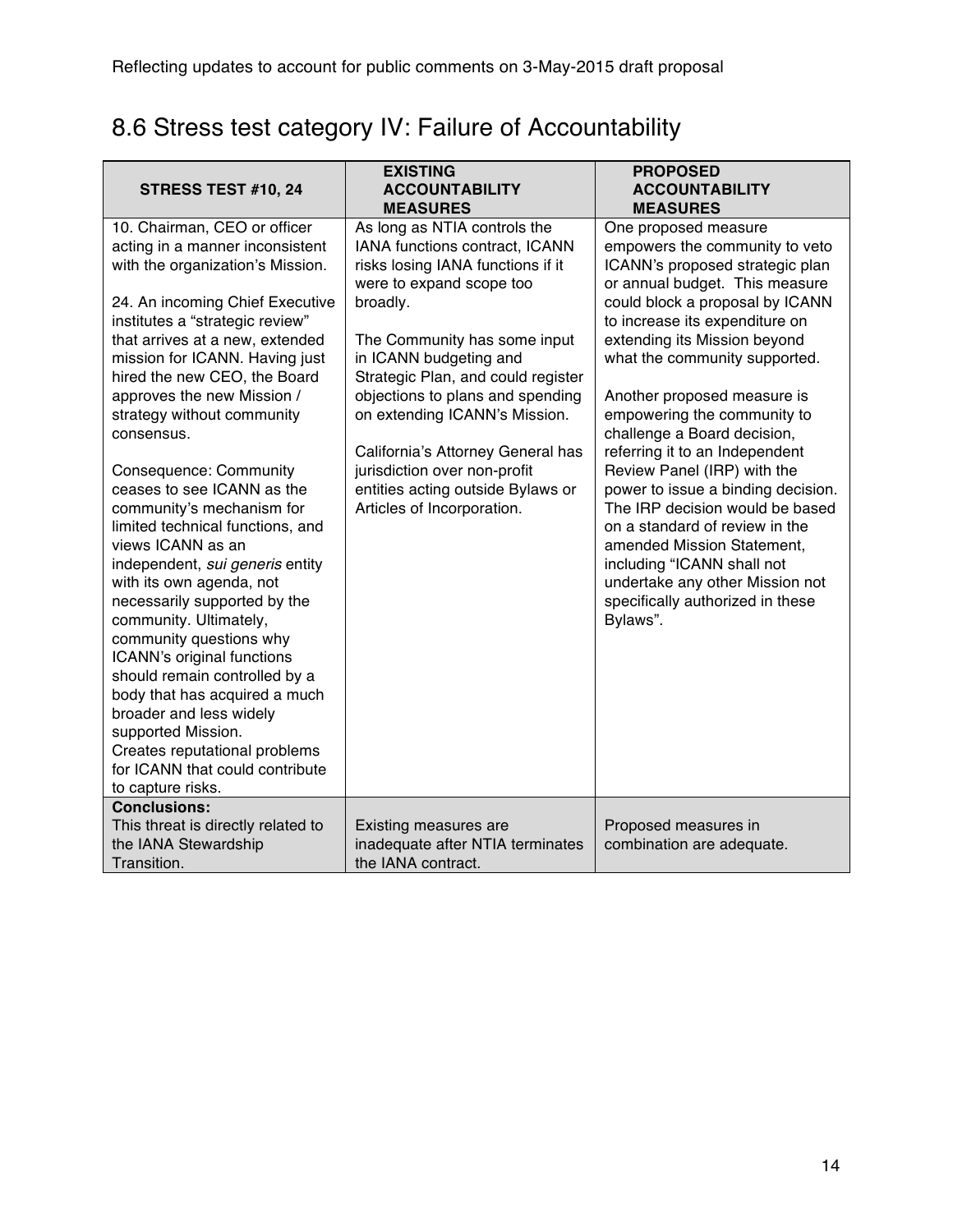| <b>STRESS TEST #12</b>                                                                                                                                                 | <b>EXISTING</b><br><b>ACCOUNTABILITY</b><br><b>MEASURES</b>                                                                                                                                                                                 | <b>PROPOSED</b><br><b>ACCOUNTABILITY</b><br><b>MEASURES</b>                                                                                                                                                                                                                                                                                                                                                                                                                                                                                                                          |
|------------------------------------------------------------------------------------------------------------------------------------------------------------------------|---------------------------------------------------------------------------------------------------------------------------------------------------------------------------------------------------------------------------------------------|--------------------------------------------------------------------------------------------------------------------------------------------------------------------------------------------------------------------------------------------------------------------------------------------------------------------------------------------------------------------------------------------------------------------------------------------------------------------------------------------------------------------------------------------------------------------------------------|
| 12. Capture by one or<br>several groups of<br>stakeholders.<br>Consequence: major impact<br>on trust in multistakeholder<br>model, prejudice to other<br>stakeholders. | Regarding capture by<br>governments, the GAC could<br>change its Operating<br>Principle 47 to use majority<br>voting for formal GAC advice,<br>but ICANN Bylaws would<br>require due deference only to<br>advice that had GAC<br>consensus. | <b>CCWG-Accountability</b><br>proposals for community<br>empowerment rely upon<br>supermajority to veto ICANN<br>budgets and strategic plans,<br>to remove ICANN Board<br>director(s). A supermajority<br>requirement is an effective<br>prevention of capture by one<br>or a few groups, provided<br>that quorum requirements<br>are high enough.<br>Each AC/SO/SG needs<br>processes for accountability,<br>transparency, and<br>participation that are<br>sufficient to prevent capture<br>from those outside that<br>community.<br>To prevent capture by<br>governments, another |
|                                                                                                                                                                        |                                                                                                                                                                                                                                             | proposed measure would<br>amend ICANN Bylaws<br>(Article XI, Section 2, item 1j)<br>to obligate trying to find a<br>mutually agreeable solution<br>only where GAC advice was<br>supported by GAC<br>consensus.                                                                                                                                                                                                                                                                                                                                                                       |
| <b>Conclusions:</b>                                                                                                                                                    |                                                                                                                                                                                                                                             |                                                                                                                                                                                                                                                                                                                                                                                                                                                                                                                                                                                      |
| This threat is not directly related<br>to the transition of IANA<br>stewardship.                                                                                       | Existing measures would be<br>inadequate.                                                                                                                                                                                                   | Proposed measures would be<br>adequate.                                                                                                                                                                                                                                                                                                                                                                                                                                                                                                                                              |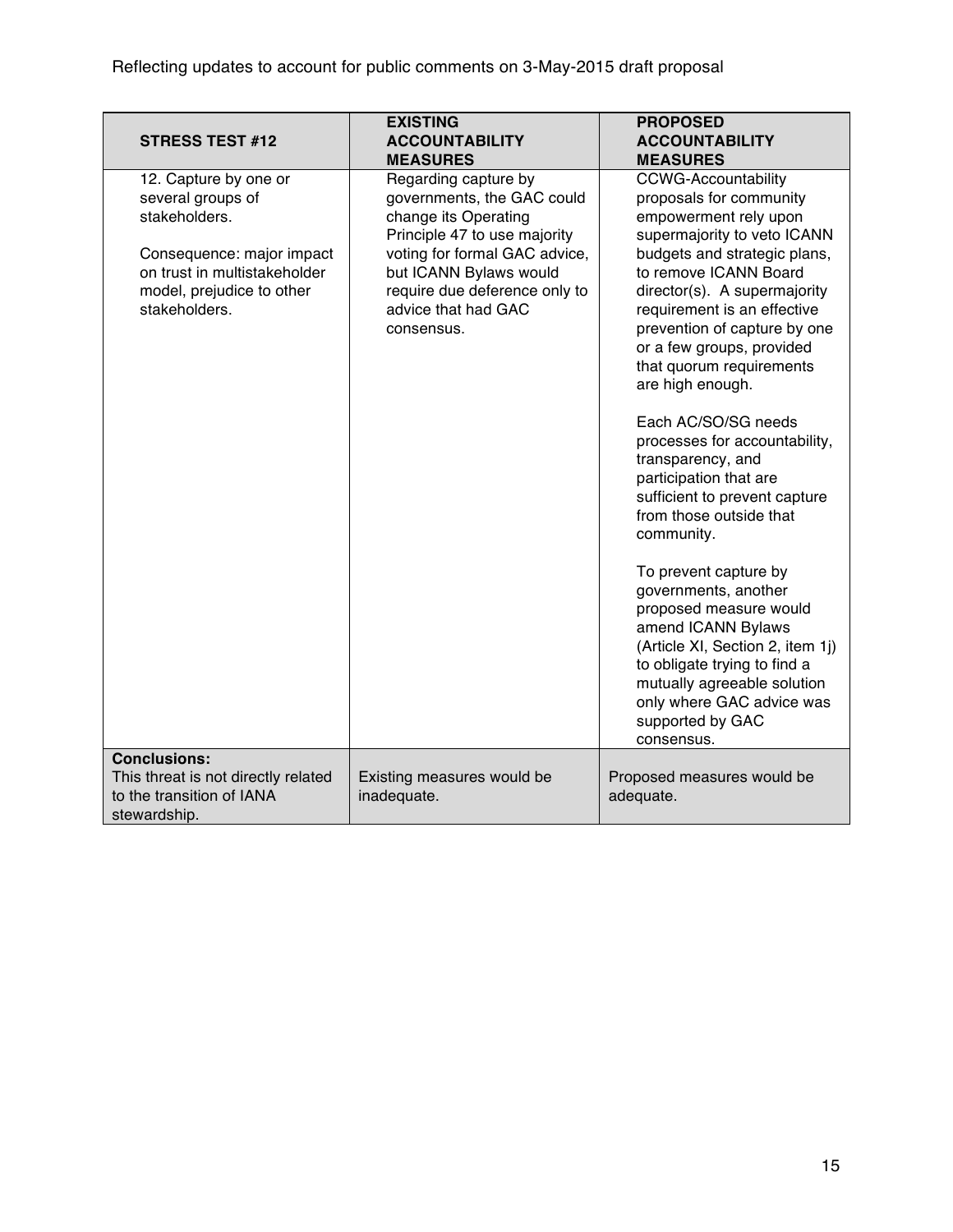| <b>STRESS TEST #13</b>                                                                                                                                                                                                                                            | <b>EXISTING</b><br><b>ACCOUNTABILITY</b><br><b>MEASURES</b>                                                                                                                                                                                                                                                                                  | <b>PROPOSED</b><br><b>ACCOUNTABILITY</b><br><b>MEASURES</b>                                                                                                                                                                                                                                                                                                                                                                                                                                                                                                                                                                                                                                                                                                                                                                                                                                                   |
|-------------------------------------------------------------------------------------------------------------------------------------------------------------------------------------------------------------------------------------------------------------------|----------------------------------------------------------------------------------------------------------------------------------------------------------------------------------------------------------------------------------------------------------------------------------------------------------------------------------------------|---------------------------------------------------------------------------------------------------------------------------------------------------------------------------------------------------------------------------------------------------------------------------------------------------------------------------------------------------------------------------------------------------------------------------------------------------------------------------------------------------------------------------------------------------------------------------------------------------------------------------------------------------------------------------------------------------------------------------------------------------------------------------------------------------------------------------------------------------------------------------------------------------------------|
| 13. One or several<br>stakeholders excessively<br>rely on accountability<br>mechanism to "paralyze"<br>ICANN.<br>Consequence: major impact<br>on corporate reputation,<br>inability to take decisions,<br>instability of governance<br>bodies, loss of key staff. | Current redress mechanisms<br>might enable one stakeholder<br>to block implementation of<br>policies. But these<br>mechanisms (IRP,<br>Reconsideration,<br>Ombudsman) are expensive<br>and limited in scope of what<br>can be reviewed.<br>There are no present<br>mechanisms for a ccTLD<br>operator to challenge a<br>revocation decision. | <b>CCWG-Accountability proposals</b><br>for community empowerment rely<br>upon supermajority to veto<br>ICANN budgets and strategic<br>plans, to remove ICANN Board<br>director(s). A supermajority<br>requirement is an effective<br>prevention of capture by one or a<br>few groups, provided that quorum<br>requirements are high enough.<br>Each AC/SO/SG needs<br>accountability and transparency<br>rules to prevent capture from<br>those outside that community.<br>However, some CCWG-<br>Accountability proposals may<br>make redress mechanisms more<br>accessible and affordable to<br>individual stakeholders,<br>increasing their ability to block<br>implementation of policies and<br>decisions.<br>It should be noted that proposed<br>measures for Reconsideration<br>and IRP include the ability to<br>dismiss frivolous or abusive<br>claims and to limit the duration of<br>proceedings. |
| <b>Conclusions:</b><br>This threat is not directly related<br>to the transition of IANA<br>stewardship.                                                                                                                                                           | Existing measures seem to be<br>adequate.                                                                                                                                                                                                                                                                                                    | Improved access to<br>Reconsideration and IRP could<br>allow individuals to impede<br>ICANN processes, although this<br>risk is mitigated by dismissal of<br>frivolous or abusive claims.                                                                                                                                                                                                                                                                                                                                                                                                                                                                                                                                                                                                                                                                                                                     |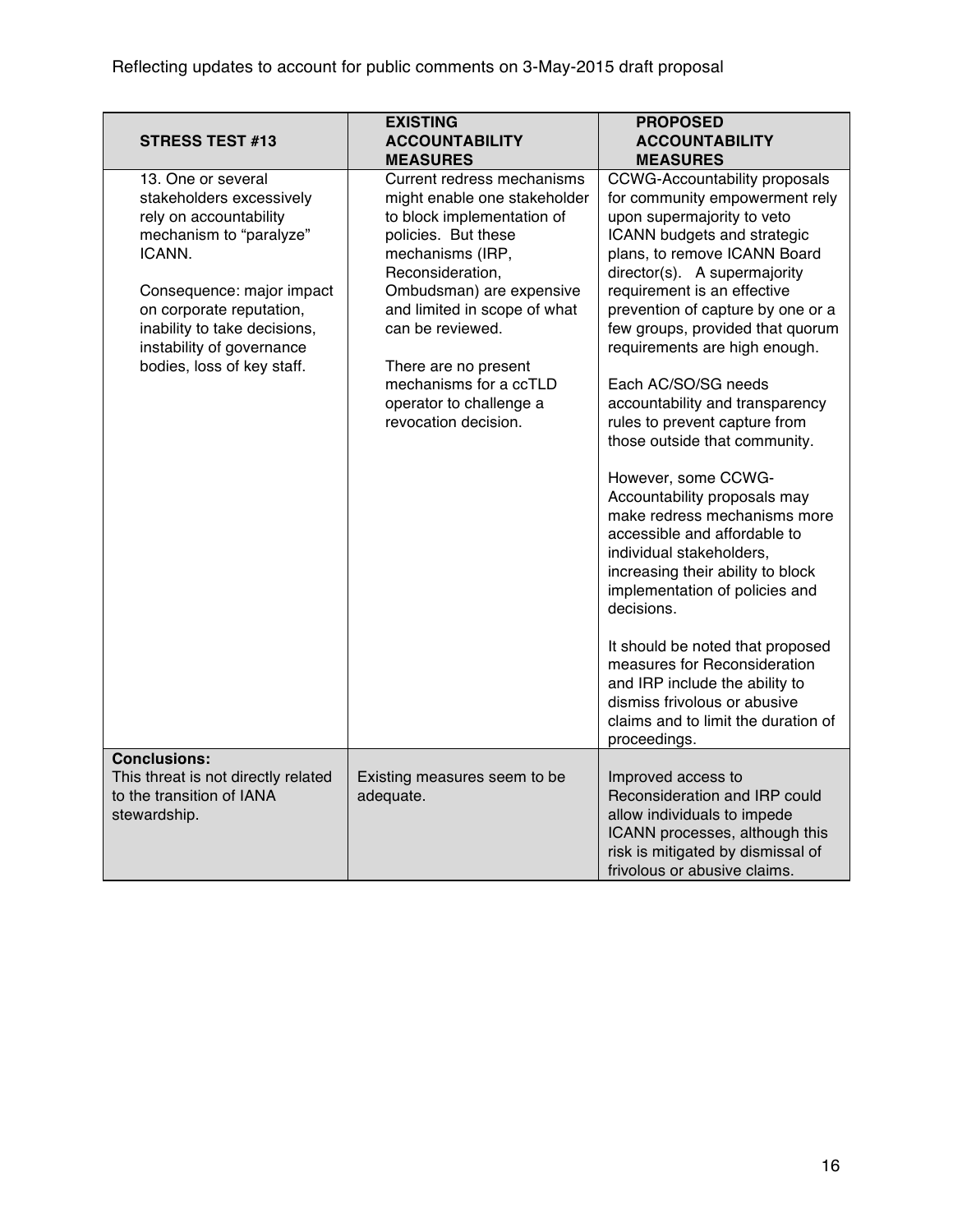| <b>STRESS TEST #16</b>                                                                                                                                                                                                                                                                                                                                                                                                                                                               | <b>EXISTING</b><br><b>ACCOUNTABILITY</b>                                                                                                                                                                                                                                                                                                                                                                                                                                                                           | <b>PROPOSED</b><br><b>ACCOUNTABILITY</b>                                                                                                                                                                                                                                                                                                                                                                                                                                                                                     |
|--------------------------------------------------------------------------------------------------------------------------------------------------------------------------------------------------------------------------------------------------------------------------------------------------------------------------------------------------------------------------------------------------------------------------------------------------------------------------------------|--------------------------------------------------------------------------------------------------------------------------------------------------------------------------------------------------------------------------------------------------------------------------------------------------------------------------------------------------------------------------------------------------------------------------------------------------------------------------------------------------------------------|------------------------------------------------------------------------------------------------------------------------------------------------------------------------------------------------------------------------------------------------------------------------------------------------------------------------------------------------------------------------------------------------------------------------------------------------------------------------------------------------------------------------------|
|                                                                                                                                                                                                                                                                                                                                                                                                                                                                                      | <b>MEASURES</b>                                                                                                                                                                                                                                                                                                                                                                                                                                                                                                    | <b>MEASURES</b>                                                                                                                                                                                                                                                                                                                                                                                                                                                                                                              |
| 16. ICANN engages in<br>programs not necessary to<br>achieve its limited technical<br>Mission. For example, uses fee<br>revenue or reserve funds to<br>expand its scope beyond its<br>technical Mission, giving grants<br>for external causes.<br>Consequence: ICANN has the<br>power to determine fees<br>charged to TLD applicants,<br>registries, registrars, and<br>registrants, so it presents a<br>large target for any Internet-<br>related cause seeking funding<br>sources. | As long as NTIA controls the<br>IANA contract, ICANN would risk<br>losing IANA functions if it were to<br>expand scope without community<br>support. But as a result of IANA<br>stewardship transition, ICANN<br>would no longer need to limit its<br>scope in order to retain IANA<br>contract with NTIA.<br>Community was not aware of<br>ICANN Board's secret resolution<br>to initiate negotiations to create<br>NetMundial. There was no<br>apparent way for community to<br>challenge/reverse this decision. | One proposed measure is<br>empowering the community to<br>veto ICANN's proposed strategic<br>plan and budget. This measure<br>could block a proposal by ICANN<br>to increase its expenditure on<br>initiatives the community believed<br>were beyond ICANN's limited<br>Mission. However, this would be<br>an extreme measure since the<br>entire budget would have to be<br>vetoed.<br>Another proposed mechanism is a<br>challenge to a Board decision,<br>made by an aggrieved party or the<br>Community as a whole. This |
|                                                                                                                                                                                                                                                                                                                                                                                                                                                                                      | The Community has input in<br><b>ICANN</b> budgeting and Strategic<br>Plan.<br>Registrars must approve ICANN's<br>variable registrar fees, though<br>Registrars do not view this as an<br>accountability measure.                                                                                                                                                                                                                                                                                                  | would refer the matter to an<br>Independent Review Panel (IRP)<br>with the power to issue a binding<br>decision. If ICANN made a<br>commitment or expenditure<br>outside the annual budget<br>process, the IRP mechanism<br>enables reversal of that decision.                                                                                                                                                                                                                                                               |
|                                                                                                                                                                                                                                                                                                                                                                                                                                                                                      | California's Attorney General has<br>jurisdiction over non-profit entities<br>acting outside Bylaws or Articles<br>of Incorporation.                                                                                                                                                                                                                                                                                                                                                                               | Another proposal is to amend<br>ICANN Bylaws to prevent the<br>organization from expanding<br>scope beyond ICANN's amended<br>Mission and Core Values.<br>If ICANN's Board proposed to<br>amend/remove these Bylaws<br>provisions, another proposed<br>measure would empower the<br>community to veto that proposed<br>Bylaws change.                                                                                                                                                                                        |
| <b>Conclusions:</b>                                                                                                                                                                                                                                                                                                                                                                                                                                                                  |                                                                                                                                                                                                                                                                                                                                                                                                                                                                                                                    |                                                                                                                                                                                                                                                                                                                                                                                                                                                                                                                              |
| Threat is directly related to the<br>transition of IANA stewardship.                                                                                                                                                                                                                                                                                                                                                                                                                 | Existing measures are<br>inadequate.                                                                                                                                                                                                                                                                                                                                                                                                                                                                               | Proposed measures in<br>combination may be adequate.                                                                                                                                                                                                                                                                                                                                                                                                                                                                         |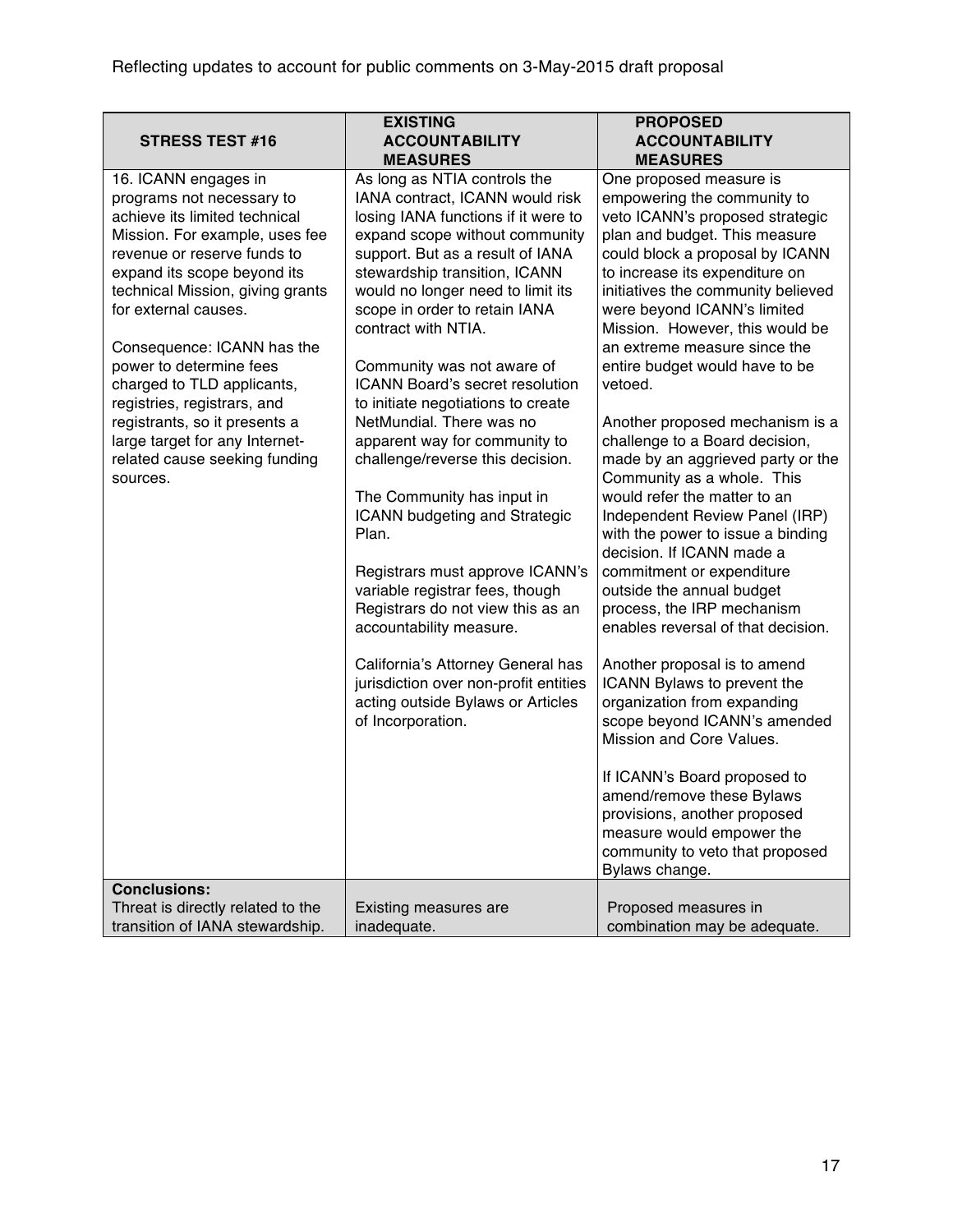| <b>STRESS TEST #18</b>                                                                                                                                                                                                                           | <b>EXISTING</b><br><b>ACCOUNTABILITY</b><br><b>MEASURES</b>                                                                                                                                                                              | <b>PROPOSED</b><br><b>ACCOUNTABILITY</b><br><b>MEASURES</b>                                                                                                                                                                        |
|--------------------------------------------------------------------------------------------------------------------------------------------------------------------------------------------------------------------------------------------------|------------------------------------------------------------------------------------------------------------------------------------------------------------------------------------------------------------------------------------------|------------------------------------------------------------------------------------------------------------------------------------------------------------------------------------------------------------------------------------|
| 18. Governments in ICANN's<br><b>Government Advisory</b><br>Committee (GAC) amend their<br>operating procedures to change<br>from consensus decisions to<br>majority voting for advice to                                                        | <b>Current ICANN Bylaws (Section</b><br>XI) give due deference to GAC<br>advice, including a requirement to<br>try and find "a mutually<br>acceptable solution."                                                                         | One proposed measure would<br>amend ICANN Bylaws (Article XI,<br>Section 2, item 1j) to require trying<br>to find a mutually agreeable<br>solution only where GAC advice<br>was supported by GAC                                   |
| ICANN's Board.<br>Consequence: Under current                                                                                                                                                                                                     | This is required for any GAC<br>advice, not just for GAC<br>consensus advice.                                                                                                                                                            | consensus.                                                                                                                                                                                                                         |
| Bylaws, ICANN must consider<br>and respond to GAC advice,<br>even if that advice were not<br>supported by consensus. A<br>majority of governments could<br>thereby approve GAC advice<br>that restricted free online<br>expression, for example. | Today, GAC adopts formal advice<br>according to its Operating<br>Principle 47: "consensus is<br>understood to mean the practice<br>of adopting decisions by general<br>agreement in the absence of any<br>formal objection." But the GAC | The GAC could change its<br>Operating Principle 47 to use<br>majority voting for formal GAC<br>advice, but ICANN Bylaws would<br>require trying to find a mutually<br>agreeable solution only on advice<br>that had GAC consensus. |
|                                                                                                                                                                                                                                                  | may at any time change its<br>procedures to use majority voting<br>instead of consensus.                                                                                                                                                 | GAC can still give ICANN advice<br>at any time, with or without<br>consensus.                                                                                                                                                      |
| <b>Conclusions:</b><br>This threat is not directly related<br>to the transition of IANA<br>stewardship.                                                                                                                                          | Existing measures are<br>inadequate.                                                                                                                                                                                                     | Proposed measures are<br>adequate.                                                                                                                                                                                                 |

<sup>1&</sup>lt;br>1 ICANN Government Advisory Committee (GAC) - Operating Principles, October, 2011, at https://gacweb.icann.org/display/gacweb/GAC+Operating+Principles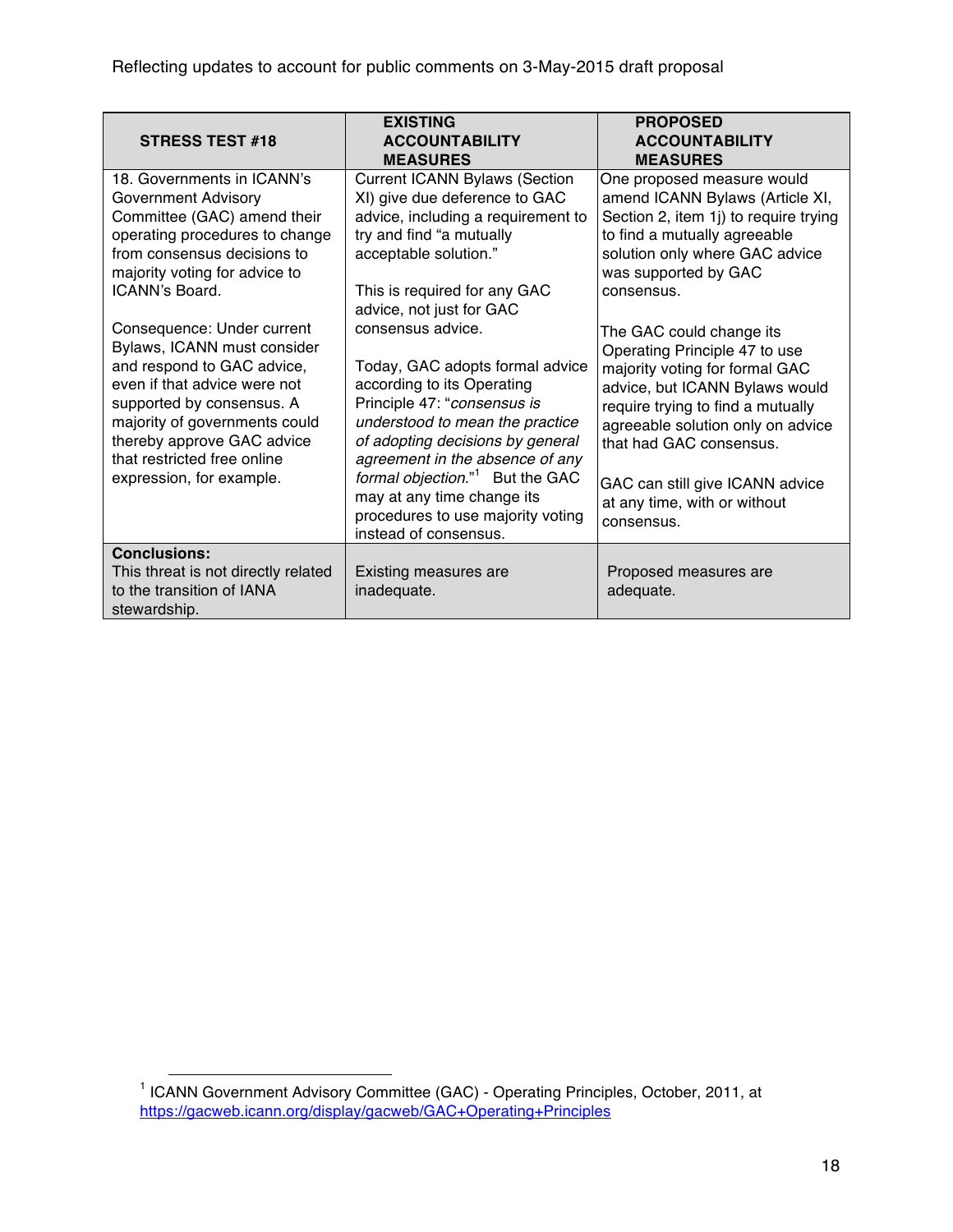| <b>STRESS TEST #22</b>                                                                                                                                                                                                                                    | <b>EXISTING</b><br><b>ACCOUNTABILITY</b><br><b>MEASURES</b>                                                                                                                                                                                                                                                                                                                                                          | <b>PROPOSED ACCOUNTABILITY</b><br><b>MEASURES</b>                                                                                                                                                                                                                                                                                                                                                                                                                                                  |
|-----------------------------------------------------------------------------------------------------------------------------------------------------------------------------------------------------------------------------------------------------------|----------------------------------------------------------------------------------------------------------------------------------------------------------------------------------------------------------------------------------------------------------------------------------------------------------------------------------------------------------------------------------------------------------------------|----------------------------------------------------------------------------------------------------------------------------------------------------------------------------------------------------------------------------------------------------------------------------------------------------------------------------------------------------------------------------------------------------------------------------------------------------------------------------------------------------|
| 22. ICANN Board fails to<br>comply with Bylaws and/or<br>refuses to accept the decision<br>of a redress mechanism<br>constituted under the<br>Bylaws.<br>Consequence: Community<br>loses confidence in<br>multistakeholder structures to<br>govern ICANN. | As long as NTIA controls the<br>IANA contract, ICANN would<br>risk losing IANA functions if it<br>were to ignore Bylaws. But as<br>a result of IANA stewardship<br>transition, ICANN would no<br>longer need to follow Bylaws<br>in to retain IANA contract with<br>NTIA.<br>Aggrieved parties can ask for<br><b>Reconsideration of Board</b><br>decisions, but this is currently<br>limited to questions of whether | One proposed measure is to change<br>the standard for Reconsideration<br>Requests, so that substantive matters<br>may also be challenged.<br>Another proposed measure empowers<br>the community to force ICANN's Board<br>to consider a recommendation arising<br>from an Affirmation of Commitments<br>Review - namely, the Accountability<br>and Transparency Review Team. An<br>ICANN Board decision against those<br>recommendations could be challenged<br>with a Reconsideration and/or IRP. |
|                                                                                                                                                                                                                                                           | process was followed.<br>Aggrieved parties can file for<br>IRP, but decisions of the panel<br>are not binding on ICANN.<br>California's Attorney General<br>has jurisdiction over non-profit<br>entities acting outside Bylaws<br>or Articles of Incorporation.                                                                                                                                                      | One proposed measure is empowering<br>the community to challenge a Board<br>decision, referring it to an Independent<br>Review Panel (IRP) with the power to<br>issue a binding decision. If ICANN<br>failed to comply with its Bylaws, the<br>IRP mechanism enables a reversal of<br>that decision.<br>If the ICANN Board were to ignore<br>binding IRP decisions, another<br>proposed measure would empower the<br>community to force resignation ICANN<br>Board member(s).                      |
| <b>Conclusions:</b><br>This threat is directly related<br>to the transition of IANA<br>stewardship.                                                                                                                                                       | Existing measures are<br>inadequate.                                                                                                                                                                                                                                                                                                                                                                                 | Proposed measures in combination are<br>adequate because the community has<br>power to spill the Board.                                                                                                                                                                                                                                                                                                                                                                                            |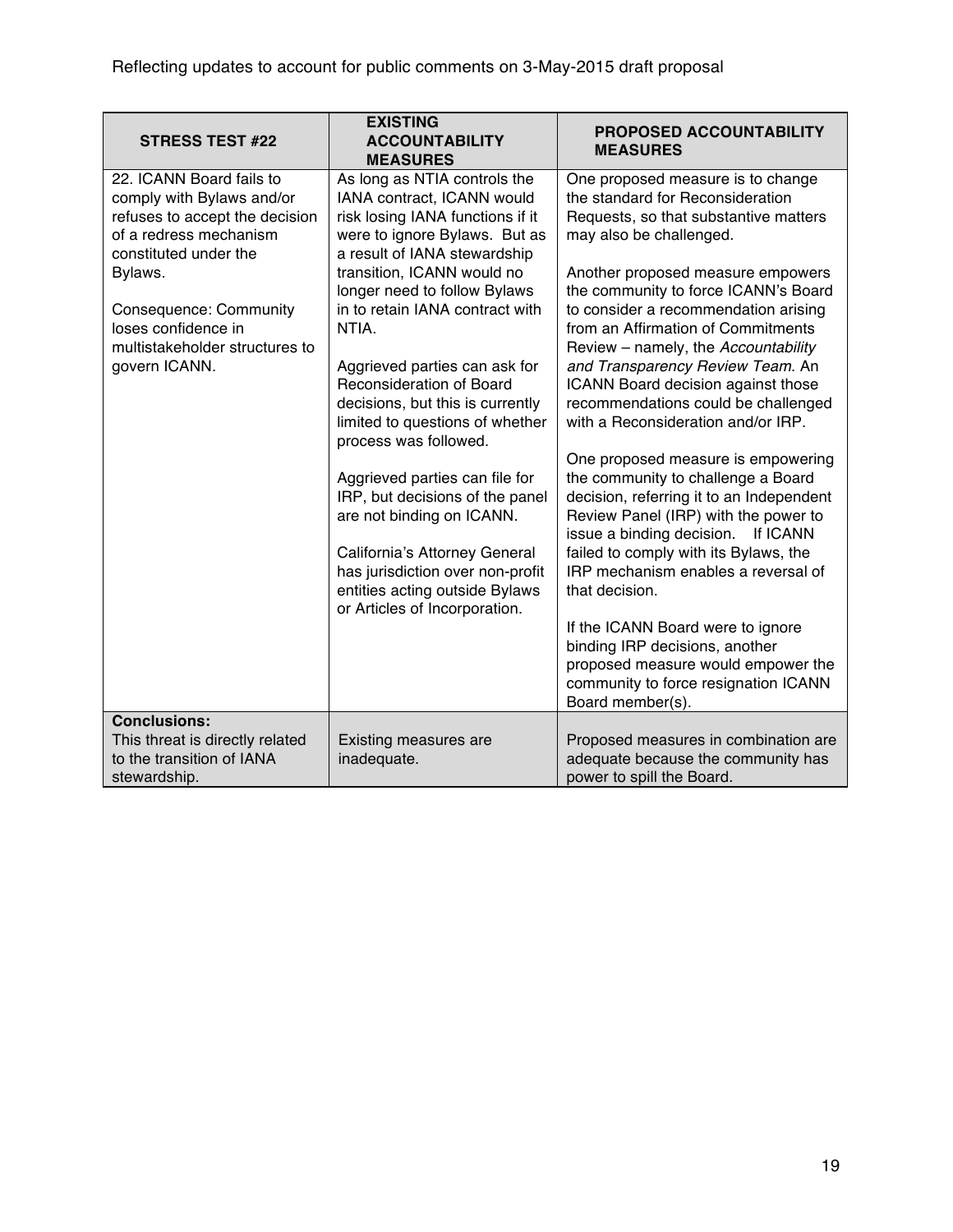| <b>STRESS TEST #23</b>              | <b>EXISTING</b><br><b>ACCOUNTABILITY</b><br><b>MEASURES</b> | <b>PROPOSED</b><br><b>ACCOUNTABILITY</b><br><b>MEASURES</b> |
|-------------------------------------|-------------------------------------------------------------|-------------------------------------------------------------|
| 23. ICANN uses RAA or other         | During policy development,                                  | A proposed measure to empower                               |
| agreements to impose                | affected third parties may                                  | an aggrieved party (e.g.                                    |
| requirements on third parties,      | participate and file comments.                              | registrants and users) to                                   |
| outside scope of ICANN              |                                                             | challenge a Board decision,                                 |
| Mission. (e.g. registrant           | Affected third parties may file                             | referring it to an Independent                              |
| obligations.)                       | comments on proposed changes                                | Review Panel (IRP) with the                                 |
|                                     | to registry and registrar contracts.                        | power to issue a binding                                    |
| Affected third parties, not being   |                                                             | decision, based on standard for                             |
| contracted to ICANN, have no        | Affected third parties (e.g.                                | review in the amended Mission,                              |
| effective recourse.                 | registrants and users) have no                              | <b>Commitments and Core Values.</b>                         |
|                                     | standing to challenge ICANN on                              |                                                             |
| Contracted parties, not affected    | its approved policies.                                      | Another proposed measure is                                 |
| by the requirements, may            |                                                             | empowering the community to                                 |
| choose not to use their ability to  | Affected third parties (e.g.                                | challenge a Board decision,                                 |
| challenge ICANN's decision.         | registrants and users) have no                              | referring it to an Independent                              |
|                                     | standing to challenge ICANN                                 | Review Panel (IRP) with the                                 |
| This issue occurs in policy         | management and Board on how                                 | power to issue a binding                                    |
| development, implementation,        | it has <i>implemented</i> approved                          | decision. That IRP decision                                 |
| and compliance enforcement.         | policies.                                                   | would be based on a standard of                             |
|                                     |                                                             | review in the amended Mission                               |
| Consequence: ICANN seen as a        | If ICANN changes its legal                                  | statement, including "ICANN shall                           |
| monopoly leveraging power in        | jurisdiction, that might reduce the                         | not undertake any other Mission                             |
| one market (domain names) into      | ability of third parties to sue                             | not specifically authorized in                              |
| adjacent markets.                   | ICANN.                                                      | these Bylaws."                                              |
|                                     |                                                             |                                                             |
| <b>Conclusions:</b>                 | Existing measures are                                       | Proposed measures would be                                  |
| This threat is not directly related | inadequate.                                                 | adequate.                                                   |
| to IANA transition.                 |                                                             |                                                             |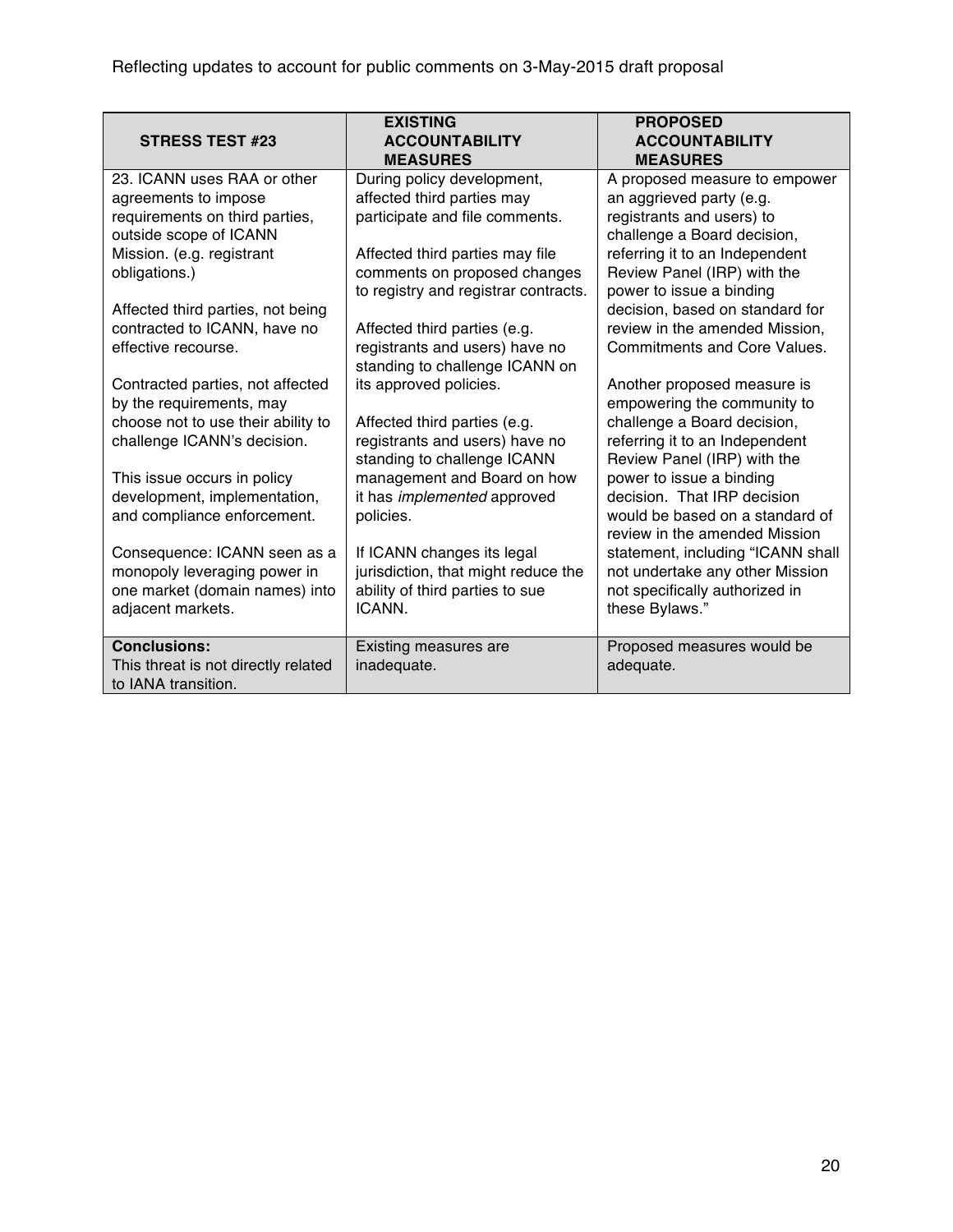| <b>STRESS TEST #26</b>                                                                                                                                                                                                                                                                                                                                                                                                                                                        | <b>EXISTING</b><br><b>ACCOUNTABILITY</b><br><b>MEASURES</b>                                                                                                                                                                                                                                                                                           | <b>PROPOSED</b><br><b>ACCOUNTABILITY</b><br><b>MEASURES</b>                                                                                                                                                                                       |
|-------------------------------------------------------------------------------------------------------------------------------------------------------------------------------------------------------------------------------------------------------------------------------------------------------------------------------------------------------------------------------------------------------------------------------------------------------------------------------|-------------------------------------------------------------------------------------------------------------------------------------------------------------------------------------------------------------------------------------------------------------------------------------------------------------------------------------------------------|---------------------------------------------------------------------------------------------------------------------------------------------------------------------------------------------------------------------------------------------------|
| 26. During implementation of a<br>properly approved policy, ICANN<br>staff substitutes their<br>preferences and creates<br>processes that effectively<br>change or negate the policy<br>developed. Whether staff does<br>so intentionally or<br>unintentionally, the result is the<br>same.<br>Consequence: Staff capture of<br>policy implementation<br>undermines the legitimacy<br>conferred upon ICANN by<br>established community based<br>policy development processes. | The reconsideration review<br>mechanism allows for appeal to<br>the Board of staff actions that<br>contradict established ICANN<br>policies. However,<br>reconsideration looks at process<br>but not substance of a decision.<br>An ICANN Board decision could<br>not be challenged by the<br>community at-large, which lacks<br>standing to use IRP. | If the staff action involved a<br>Board decision, there are<br>proposed improvements to<br>challenge a Board decision by<br>reconsideration or referral to an<br>Independent Review Panel (IRP)<br>with the power to issue a binding<br>decision. |
| <b>Conclusions:</b><br>This threat is not directly related<br>to IANA transition.                                                                                                                                                                                                                                                                                                                                                                                             | <b>Existing measures are</b><br>inadequate.                                                                                                                                                                                                                                                                                                           | Proposed measures would, in<br>combination, be adequate.                                                                                                                                                                                          |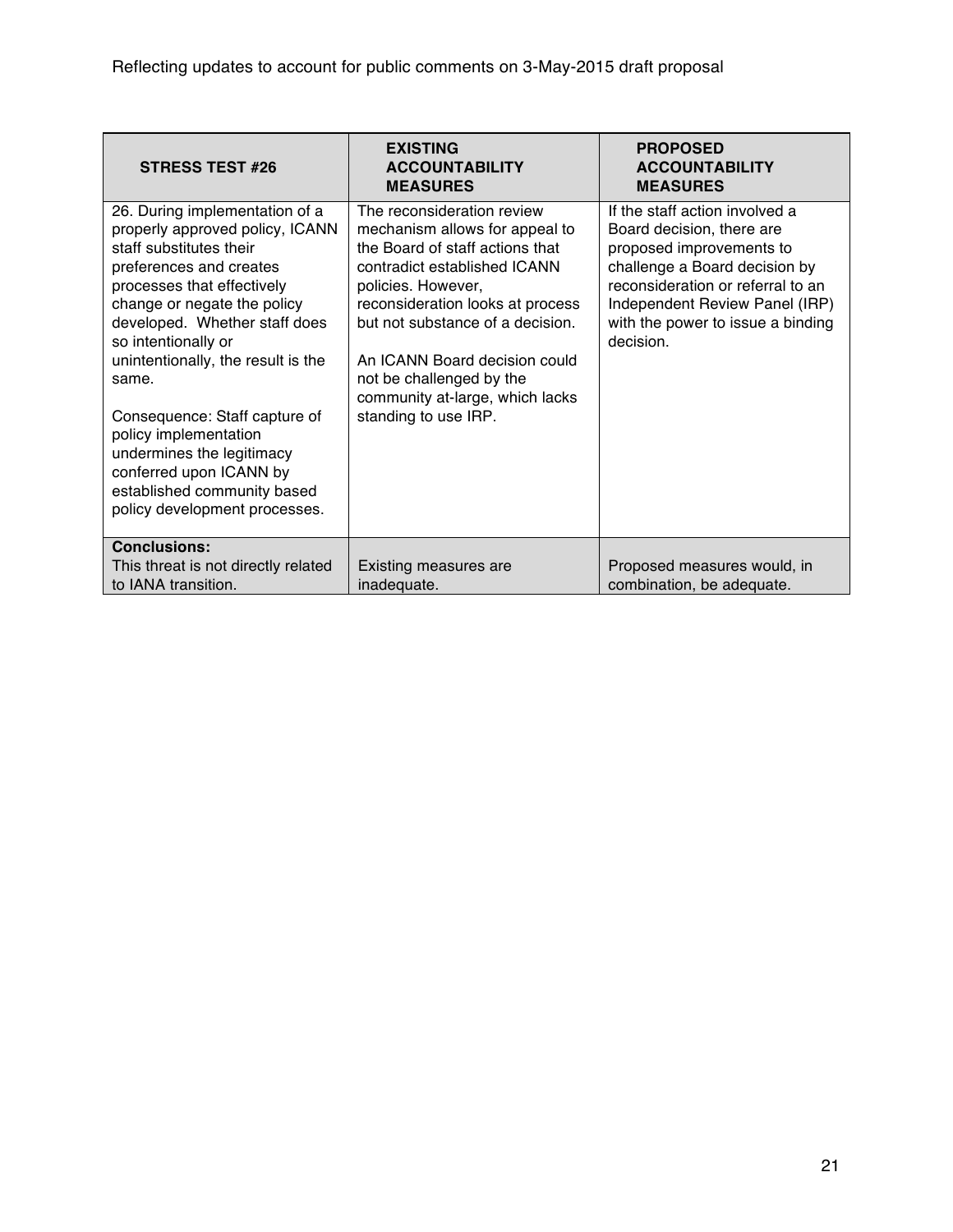### 8.7 Stress test category V: Failure of Accountability to External **Stakeholders**

| <b>STRESS TEST #14</b>                                                                                                                                                                                                                                                          | <b>EXISTING</b><br><b>ACCOUNTABILITY</b><br><b>MEASURES</b>                                                                                                                                                                                                                                                                                                                                                                | <b>PROPOSED</b><br><b>ACCOUNTABILITY</b><br><b>MEASURES</b>                                                                                                                                                                                                                                                                                                                                                                                                                                                                                                                                                                                                                                                                                                                                                                                                                                                                                                                                         |
|---------------------------------------------------------------------------------------------------------------------------------------------------------------------------------------------------------------------------------------------------------------------------------|----------------------------------------------------------------------------------------------------------------------------------------------------------------------------------------------------------------------------------------------------------------------------------------------------------------------------------------------------------------------------------------------------------------------------|-----------------------------------------------------------------------------------------------------------------------------------------------------------------------------------------------------------------------------------------------------------------------------------------------------------------------------------------------------------------------------------------------------------------------------------------------------------------------------------------------------------------------------------------------------------------------------------------------------------------------------------------------------------------------------------------------------------------------------------------------------------------------------------------------------------------------------------------------------------------------------------------------------------------------------------------------------------------------------------------------------|
| 14. ICANN or NTIA choose to<br>terminate the Affirmation of<br>Commitments.<br>Consequence: ICANN would no<br>longer be held to its Affirmation<br>commitments, including the<br>conduct of community reviews<br>and required implementation of<br>review team recommendations. | The Affirmation of Commitments<br>can be terminated by either<br>ICANN or NTIA with 120 days<br>notice.<br>As long as NTIA controls the<br>IANA contract, ICANN feels<br>pressure to maintain the<br>Affirmation of Commitments.<br>But as a result of IANA<br>stewardship transition, ICANN<br>would no longer have the IANA<br>contract as external pressure<br>from NTIA to maintain the<br>Affirmation of Commitments. | One proposed mechanism is<br>community standing to challenge<br>a Board decision by referral to an<br>Independent Review Panel (IRP)<br>with the power to issue a binding<br>decision. If ICANN canceled the<br>Affirmation of Commitments, the<br>IRP mechanism could enable<br>reversal of that decision.<br>Another proposed measure is to<br>import Affirmation of<br>Commitments provisions into the<br>ICANN Bylaws, and dispense<br>with the bilateral Affirmation of<br>Commitments with NTIA. Bylaws<br>would be amended to include<br>Affirmation of Commitments 3, 4,<br>7, and 8, plus the 4 periodic<br>reviews required in paragraph 9.<br>If ICANN's Board proposed to<br>amend the Affirmation of<br>Commitments and reviews that<br>were added to the Bylaws,<br>another proposed measure would<br>empower the community to veto<br>that proposed Bylaws change.<br>Note: none of the proposed<br>measures could prevent NTIA<br>from canceling the Affirmation of<br>Commitments. |
| <b>Conclusions:</b><br>This threat is directly related to<br><b>IANA</b> transition.                                                                                                                                                                                            | Existing measures are<br>inadequate after NTIA terminates<br>the IANA contract.                                                                                                                                                                                                                                                                                                                                            | Proposed measures in<br>combination are adequate.                                                                                                                                                                                                                                                                                                                                                                                                                                                                                                                                                                                                                                                                                                                                                                                                                                                                                                                                                   |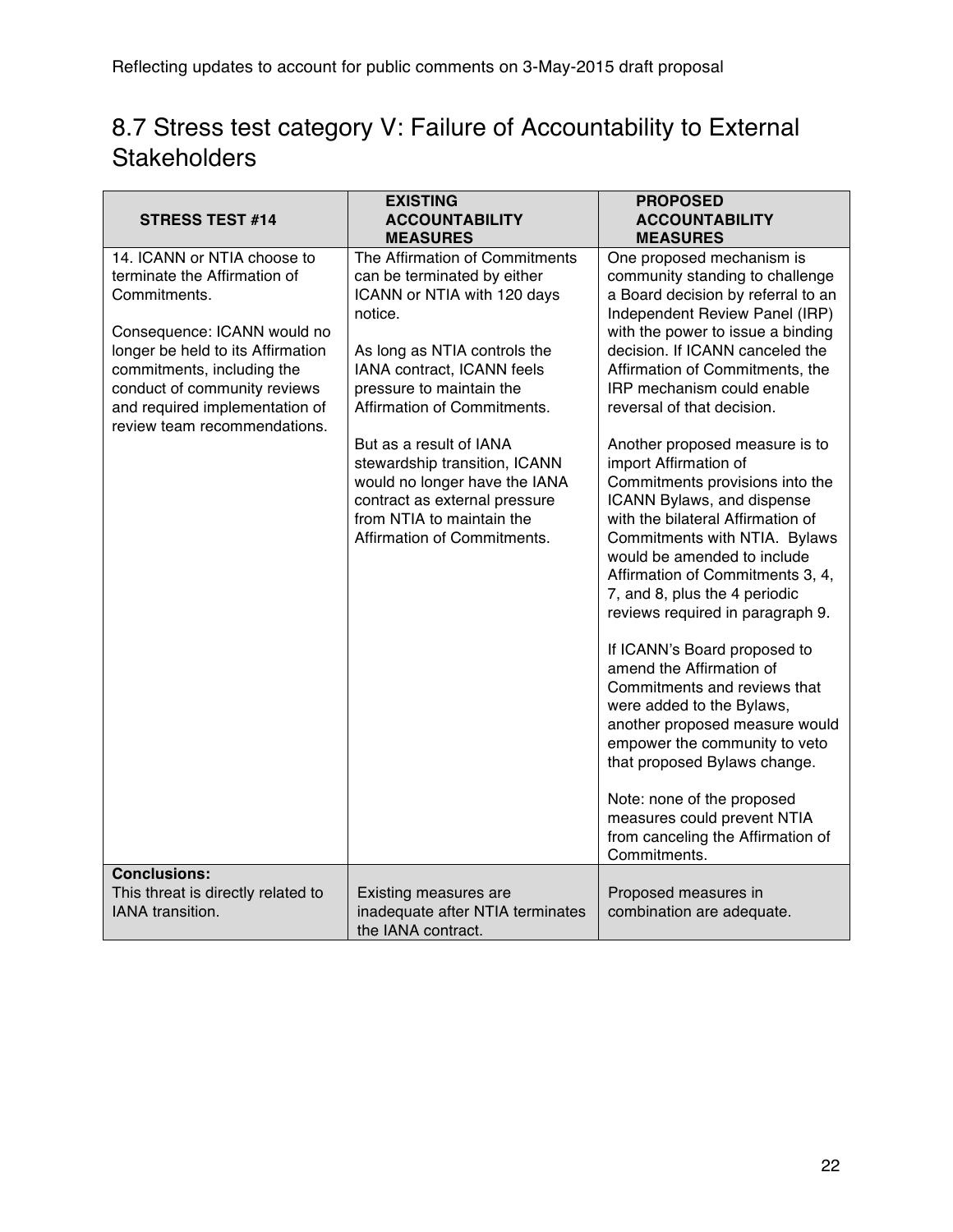| <b>STRESS TEST #15</b>                                                                                                                                                  | <b>EXISTING</b><br><b>ACCOUNTABILITY</b><br><b>MEASURES</b>                                                                                                                               | <b>PROPOSED</b><br><b>ACCOUNTABILITY</b><br><b>MEASURES</b>                                                                                                |
|-------------------------------------------------------------------------------------------------------------------------------------------------------------------------|-------------------------------------------------------------------------------------------------------------------------------------------------------------------------------------------|------------------------------------------------------------------------------------------------------------------------------------------------------------|
| 15. ICANN terminates its<br>legal presence in a nation<br>where Internet users or<br>domain registrants are<br>seeking legal remedies for<br>ICANN's failure to enforce | As long as NTIA controls the<br>IANA contract, ICANN could risk<br>losing IANA functions if it were to<br>move in order to avoid legal<br>jurisdiction.                                   | ICANN's present Bylaws include<br>a commitment to maintain<br>headquarters in California with<br>offices around the world.<br>If ICANN's Board proposed to |
| contracts, or other actions.<br>Consequence: affected<br>parties might be prevented<br>from seeking legal redress<br>for commissions or<br>omissions by ICANN.          | Paragraph 8 of the Affirmation of<br>Commitments requires ICANN to<br>remain headquartered in the US,<br>but the Affirmation of<br>Commitments can be terminated<br>by ICANN at any time. | amend this Bylaws provision, one<br>proposed measure would<br>empower the community to veto<br>that proposed Bylaws change.                                |
|                                                                                                                                                                         | As long as NTIA controls the<br>IANA contract, ICANN feels<br>pressure to maintain the<br>Affirmation of Commitments.                                                                     |                                                                                                                                                            |
| <b>Conclusions:</b><br>This threat is directly related to<br>the transition of IANA<br>stewardship.                                                                     | Existing measures are<br>inadequate once NTIA terminates<br>IANA contract.                                                                                                                | Proposed measures improve<br>upon existing measures, and<br>may be adequate.                                                                               |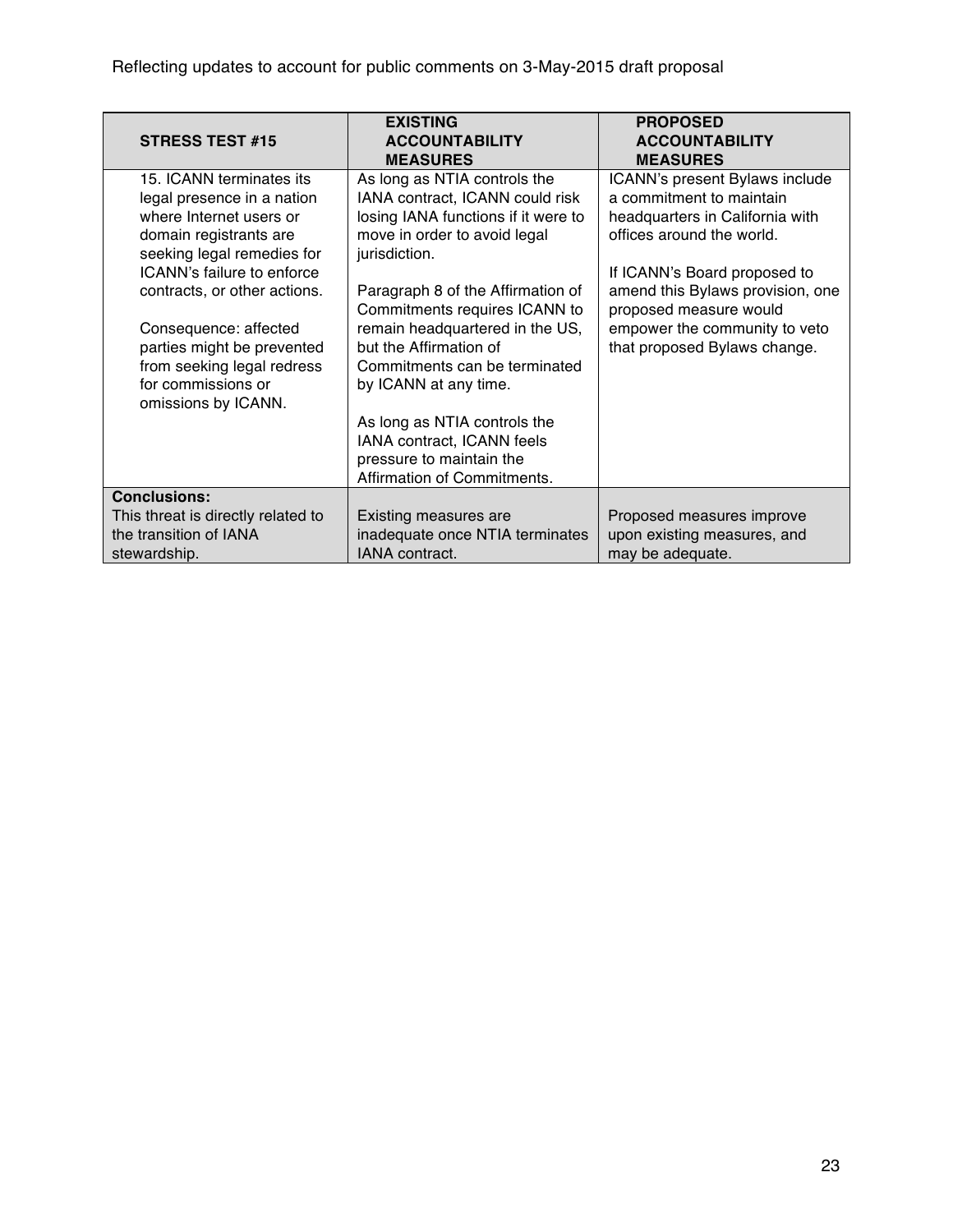| <b>STRESS TEST #25</b>                                                                                                                                                                                                                                                                                                                                                                                                         | <b>EXISTING</b><br><b>ACCOUNTABILITY</b><br><b>MEASURES</b>                                                                                                                                                                                                                                                                                                                                                                        | <b>PROPOSED</b><br><b>ACCOUNTABILITY</b><br><b>MEASURES</b>                                                                                                                                                                                                                                                                                                                                                                                                                                                                                                                                                                                                           |
|--------------------------------------------------------------------------------------------------------------------------------------------------------------------------------------------------------------------------------------------------------------------------------------------------------------------------------------------------------------------------------------------------------------------------------|------------------------------------------------------------------------------------------------------------------------------------------------------------------------------------------------------------------------------------------------------------------------------------------------------------------------------------------------------------------------------------------------------------------------------------|-----------------------------------------------------------------------------------------------------------------------------------------------------------------------------------------------------------------------------------------------------------------------------------------------------------------------------------------------------------------------------------------------------------------------------------------------------------------------------------------------------------------------------------------------------------------------------------------------------------------------------------------------------------------------|
| 25. ICANN delegates or<br>subcontracts its obligations under<br>a future IANA agreement to a<br>third party. Would also include<br>ICANN merging with or allowing<br>itself to be acquired by another<br>organization.<br>Consequence: Responsibility for<br>fulfilling the IANA functions could<br>go to a third party that was<br>subject to national laws that<br>interfered with its ability to<br>execute IANA functions. | The present IANA contract (link)<br>at C.2.1 does not allow ICANN<br>to sub-contract or outsource its<br>responsibilities to a 3rd<br>party without NTIA's consent.<br>NTIA could exert its control over<br>ICANN's decision as long as it<br>held the IANA contract. But not<br>after NTIA relinquishes the IANA<br>contract.<br>Nor would NTIA's required<br>principles for transition be<br>relevant after transition occurred. | The CWG-Stewardship planning<br>the IANA stewardship transition<br>could require community consent<br>before ICANN could sub-contract<br>or outsource its IANA<br>responsibilities to a 3rd party.<br>The CCWG-Accountability is<br>proposing to empower the<br>community to challenge a Board<br>decision, referring it to an<br>Independent Review Panel (IRP)<br>with the power to issue a binding<br>decision. If ICANN failed to<br>comply with its Bylaws, the IRP<br>mechanism enables a reversal<br>of that decision.<br>Note: This would not cover re-<br>assignment of the Root Zone<br>Maintainer role, which NTIA is<br>addressing in a parallel process. |
| <b>Conclusions:</b><br>This threat is directly related to<br>the transition of IANA<br>stewardship.                                                                                                                                                                                                                                                                                                                            | Existing measures would not be<br>adequate after NTIA relinquishes<br>the IANA contract.                                                                                                                                                                                                                                                                                                                                           | Proposed measure are adequate<br>to allow community to challenge<br><b>ICANN</b> decisions in this<br>scenario.                                                                                                                                                                                                                                                                                                                                                                                                                                                                                                                                                       |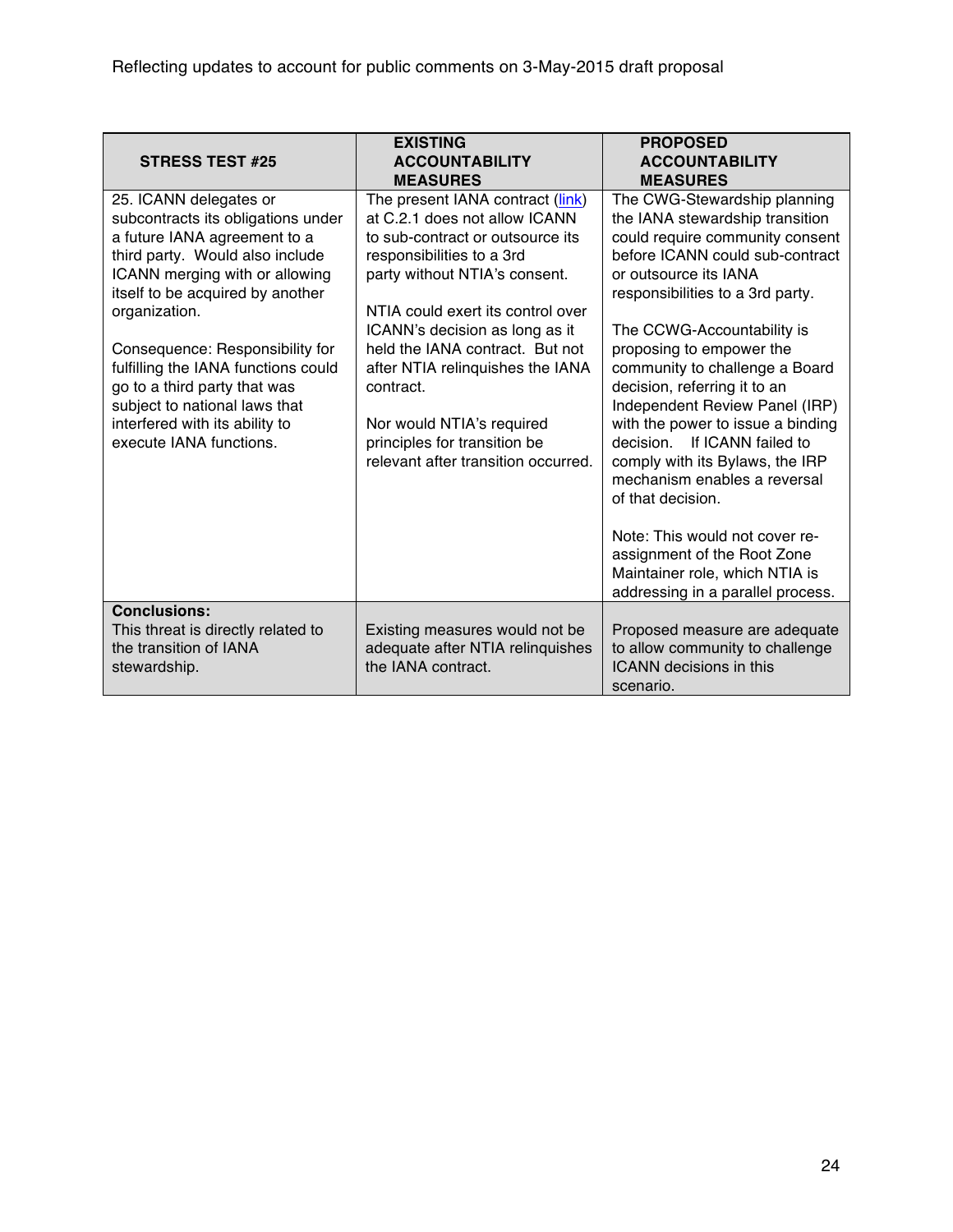After publication of the CCWG first draft proposal, new stress tests were suggested in CCWG email list and in the public comments received. Below are new stress tests proposed for publication in the CCWG's next published draft.

Stress Tests were suggested on 21-May by Chris Disspain's scenario resulting in "handing ultimate authority to a state-based American court and allowing it to make binding and precedent setting decisions about the interpretation of ICANN's mission." The ST team had difficulty identifying a scenario under which a California court would make binding decisions about interpretation of ICANN's mission. This was due in part to a misunderstanding embedded in Chris' scenario. We amended Chris' scenario into two scenarios (27 and 28) that *could* occur under the Member powers described in the CCWG first draft proposal. Neither scenario would result in the outcome Chris worried about.

| <b>STRESS TEST #27</b>                                                                                                                                                                                                                                                                                                                                                                                                                                                                                                                 | <b>EXISTING</b><br><b>ACCOUNTABILITY</b><br><b>MEASURES</b>                                                                                                                                                                                      | <b>PROPOSED ACCOUNTABILITY</b><br><b>MEASURES</b>                                                                                                                                                                                                                                                                                                                                                                                                                                                                                                                                                                                                                                                                                                                                                                                                                                                                                                                                                                                                                                               |
|----------------------------------------------------------------------------------------------------------------------------------------------------------------------------------------------------------------------------------------------------------------------------------------------------------------------------------------------------------------------------------------------------------------------------------------------------------------------------------------------------------------------------------------|--------------------------------------------------------------------------------------------------------------------------------------------------------------------------------------------------------------------------------------------------|-------------------------------------------------------------------------------------------------------------------------------------------------------------------------------------------------------------------------------------------------------------------------------------------------------------------------------------------------------------------------------------------------------------------------------------------------------------------------------------------------------------------------------------------------------------------------------------------------------------------------------------------------------------------------------------------------------------------------------------------------------------------------------------------------------------------------------------------------------------------------------------------------------------------------------------------------------------------------------------------------------------------------------------------------------------------------------------------------|
| 27. Board refuses to follow<br>community<br>recommendation, triggering<br>a "Member" to sue ICANN<br>in California courts.<br>For example, an ATRT<br>(Accountability and<br><b>Transparency Review</b><br>Team) recommends a new<br>policy for<br>implementation. But<br>ICANN board decides to<br>reject the recommendation.<br>Consequence: Gives<br>ultimate authority to a state-<br>based American court,<br>allowing it to make binding<br>and precedent setting<br>decisions about the<br>interpretation of ICANN's<br>mission | This scenario assumes<br>that ICANN converts to<br>a model where<br>Members acquire<br>statutory rights to<br>pursue relief in<br>California courts.<br>Member access to court<br>relief is not available<br>under ICANN's present<br>structure. | CCWG proposal does not give AC/SOs the<br>power to force ICANN board to accept and<br>implement the ATRT recommendation. This is<br>intentional, since ICANN Board could cite cost<br>or implementability in deciding not to<br>implement part of a Review Team<br>recommendation.<br>If ICANN board refused to implement the<br>ATRT recommendation, AC/SOs could<br>challenge the board's decision with an<br>IRP. An IRP panel of 3 international<br>arbitrators (not a Court) could hold that the<br>ATRT recommendation does not conflict with<br>"substantive limitations on the permissible<br>scope of ICANN's actions". The IRP decision<br>cancels the board decision to reject the ATRT<br>recommendation. Any court recognizing<br>arbitration results could enforce the IRP<br>decision.<br>If the ICANN Board continued to ignore the<br>IRP decision and court orders to enforce it.<br>AC/SOs have 2 more options:<br>AC/SOs could vote to recall the board.<br>AC/SOs could vote to block the very next<br>budget or Op plan if it did not include the<br>ATRT recommendation. |
| <b>Conclusions:</b><br>This threat is not directly<br>related to the transition of<br>IANA stewardship.                                                                                                                                                                                                                                                                                                                                                                                                                                | Not applicable to<br>ICANN's existing<br>accountability measures                                                                                                                                                                                 | California courts would not interpret ICANN<br>mission statement, so proposed measures<br>are adequate.                                                                                                                                                                                                                                                                                                                                                                                                                                                                                                                                                                                                                                                                                                                                                                                                                                                                                                                                                                                         |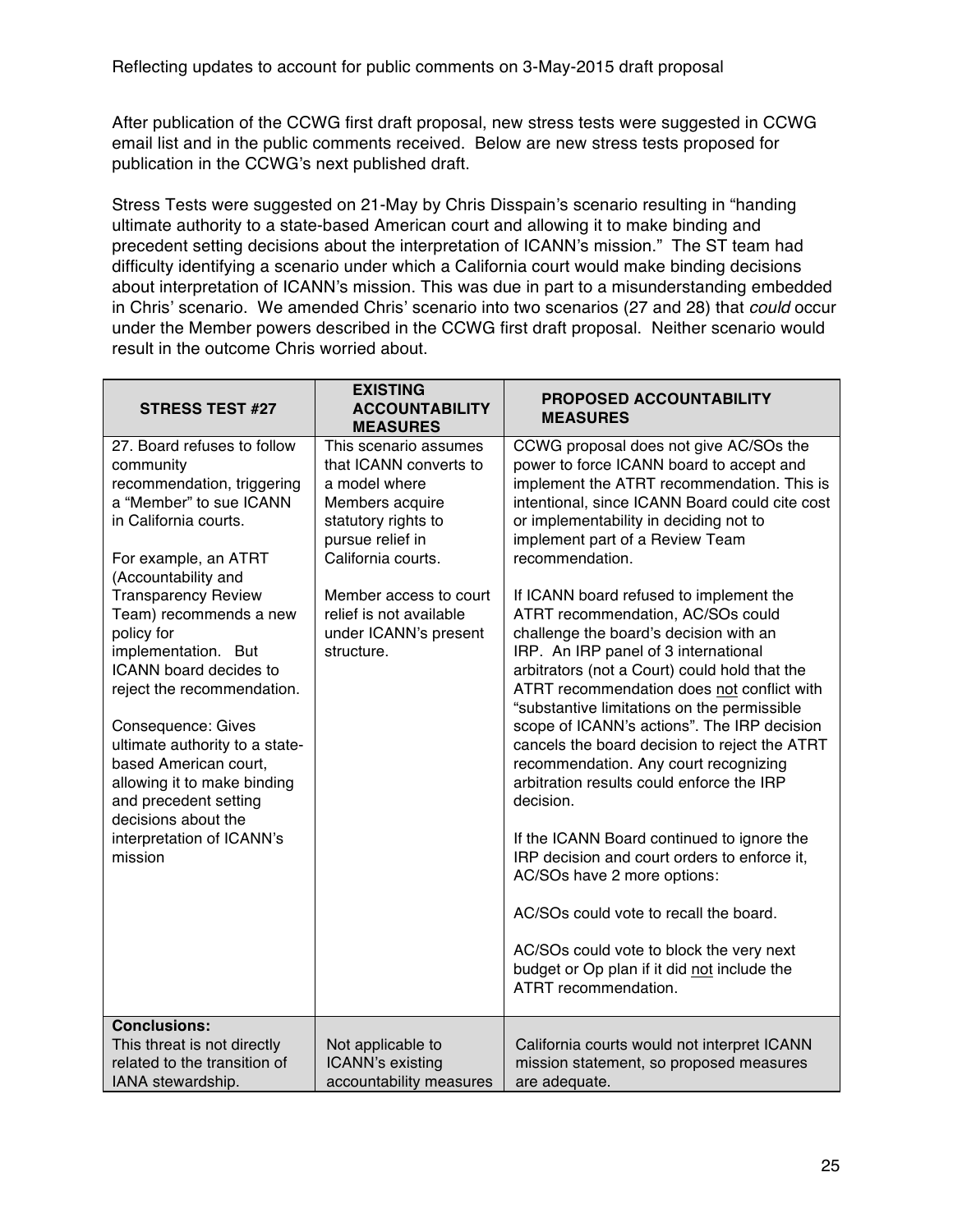| <b>STRESS TEST #28</b>                                                                                                                                                                                                                                                                                                                                                                                                                                                                                                                                                                                                                                | <b>EXISTING</b><br><b>ACCOUNTABILITY</b><br><b>MEASURES</b>                                                                                                                                                                                   | <b>PROPOSED ACCOUNTABILITY</b><br><b>MEASURES</b>                                                                                                                                                                                                                                                                                                                                                                                                                                                                                                                                                                                                                                                                                                                                                                                                                                                                                                                      |
|-------------------------------------------------------------------------------------------------------------------------------------------------------------------------------------------------------------------------------------------------------------------------------------------------------------------------------------------------------------------------------------------------------------------------------------------------------------------------------------------------------------------------------------------------------------------------------------------------------------------------------------------------------|-----------------------------------------------------------------------------------------------------------------------------------------------------------------------------------------------------------------------------------------------|------------------------------------------------------------------------------------------------------------------------------------------------------------------------------------------------------------------------------------------------------------------------------------------------------------------------------------------------------------------------------------------------------------------------------------------------------------------------------------------------------------------------------------------------------------------------------------------------------------------------------------------------------------------------------------------------------------------------------------------------------------------------------------------------------------------------------------------------------------------------------------------------------------------------------------------------------------------------|
| 28. Board follows community<br>recommendation, but is reversed<br>by IRP decision, triggering a<br>"Member" to sue ICANN in<br>California courts.<br>For example, an ATRT<br>(Accountability and<br>Transparency Review Team)<br>recommends a new policy for<br>implementation. ICANN board<br>decides to accept the<br>recommendation, believing that it<br>does not conflict with ICANN's<br>limited Mission Statement in the<br>amended bylaws<br>Consequence: Gives ultimate<br>authority to a state-based<br>American court, allowing it to<br>make binding and precedent<br>setting decisions about the<br>interpretation of ICANN's<br>mission | This scenario assumes<br>that ICANN converts to a<br>model where Members<br>acquire statutory rights<br>to pursue relief in<br>California courts.<br>Member access to court<br>relief is not available<br>under ICANN's present<br>structure. | Aggrieved party or AC/SOs could<br>challenge board's decision with an IRP.<br>An IRP panel of international arbitrators<br>(not a Court) finds that the ATRT<br>recommendation does conflict with<br>"substantive limitations on the permissible<br>scope of ICANN's actions". The IRP panel<br>therefore cancels the board decision to<br>accept and implement the ATRT<br>recommendation.<br>If the board ignored the IRP ruling and<br>continued to implement its earlier decision,<br>parties to the IRP could ask courts to<br>enforce the IRP decision. Judgments of<br>the IRP Panel would be enforceable in any<br>court that accepts international arbitration<br>results"<br>If the ICANN Board continued to ignore<br>the IRP decision and court orders to<br>enforce it, AC/SOs have 2 more options:<br>AC/SOs could vote to recall the board.<br>AC/SOs could vote to block the very next<br>budget or Op plan if it included the ATRT<br>recommendation. |
| <b>Conclusions:</b><br>This threat is not directly related<br>to the transition of IANA<br>stewardship.                                                                                                                                                                                                                                                                                                                                                                                                                                                                                                                                               | Not applicable to<br>ICANN's existing<br>accountability measures                                                                                                                                                                              | California courts would not interpret<br>ICANN mission statement, so proposed<br>measures are adequate.                                                                                                                                                                                                                                                                                                                                                                                                                                                                                                                                                                                                                                                                                                                                                                                                                                                                |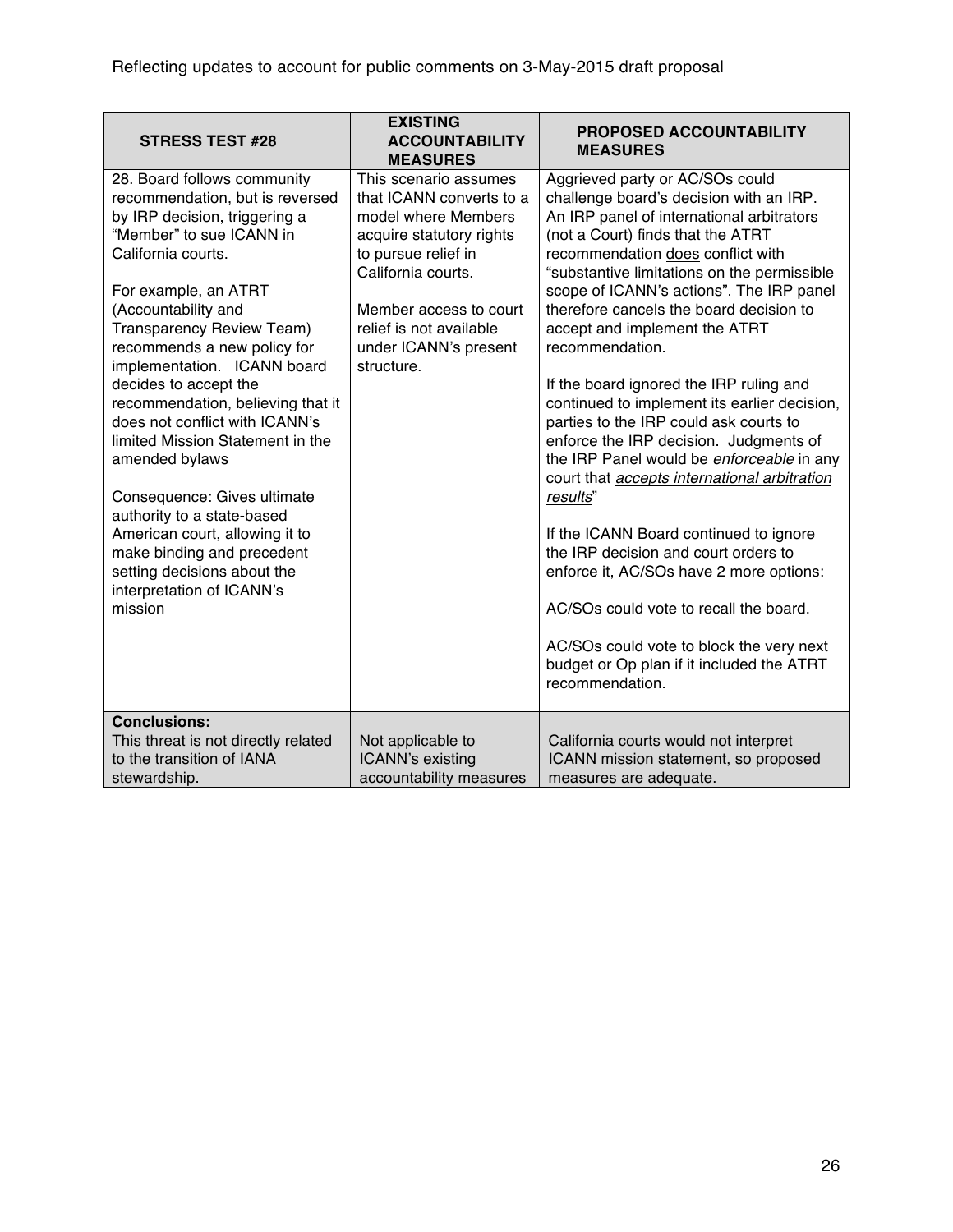In their public comment (link), David Post and Danielle Kehl requested two additional stress tests regarding enforcement of contract provisions that exceed the limited mission of ICANN.

| <b>STRESS TEST #29</b><br>(similar to $#23$ )                                                                                                                                                                                                                                                                                                                                                             | <b>EXISTING</b><br><b>ACCOUNTABILITY</b><br><b>MEASURES</b>                                                                                                                                                                                                                                                                                                      | <b>PROPOSED</b><br><b>ACCOUNTABILITY</b><br><b>MEASURES</b>                                                                                                                                                                                                                                                                                                                                                                                                                                                                                                                                                                                             |
|-----------------------------------------------------------------------------------------------------------------------------------------------------------------------------------------------------------------------------------------------------------------------------------------------------------------------------------------------------------------------------------------------------------|------------------------------------------------------------------------------------------------------------------------------------------------------------------------------------------------------------------------------------------------------------------------------------------------------------------------------------------------------------------|---------------------------------------------------------------------------------------------------------------------------------------------------------------------------------------------------------------------------------------------------------------------------------------------------------------------------------------------------------------------------------------------------------------------------------------------------------------------------------------------------------------------------------------------------------------------------------------------------------------------------------------------------------|
| 29. ICANN strongly enforces the<br>new gTLD registrar contract<br>provision to investigate and<br>respond to reports of abuse,<br>resulting in terminations of some<br>name registrations.<br>ICANN also insists that legacy<br>gTLD operators adopt the new<br>gTLD contract upon renewal.<br>Consequence: ICANN<br>effectively becomes a regulator<br>of conduct and content on<br>registrant websites. | The GNSO could initiate a policy<br>development process to define<br>registrar obligations. A new<br>Consensus Policy would apply to<br>all Registry contracts and RAA.<br>Affected registrants may file<br>comments on the proposed gTLD<br>contract renewals.<br>Affected registrants and users<br>have no standing to use IRP to<br>challenge ICANN decision. | The GNSO could initiate a policy<br>development process to define<br>registrar obligations. A new<br>Consensus Policy would apply to<br>all Registry contracts and RAA.<br>The proposed IRP allows any<br>aggrieved party to challenge<br>ICANN's enforcement actions,<br>resulting in a binding decision.<br>IRP challenge could assert that<br>RAA provision was not the result<br>of consensus policy and violates<br>mission statement and core<br>values in amended bylaws.<br>Moreover, the new IRP standard<br>of review includes "public interest<br>as identified through the bottom-<br>up, multistakeholder policy<br>development process. " |
| <b>Conclusions:</b><br>This threat is not directly related<br>to the transition of IANA<br>stewardship.                                                                                                                                                                                                                                                                                                   | Existing measures would not be<br>adequate to challenge ICANN<br>enforcement decision.                                                                                                                                                                                                                                                                           | Proposed measures would be<br>adequate to challenge ICANN<br>enforcement decision.                                                                                                                                                                                                                                                                                                                                                                                                                                                                                                                                                                      |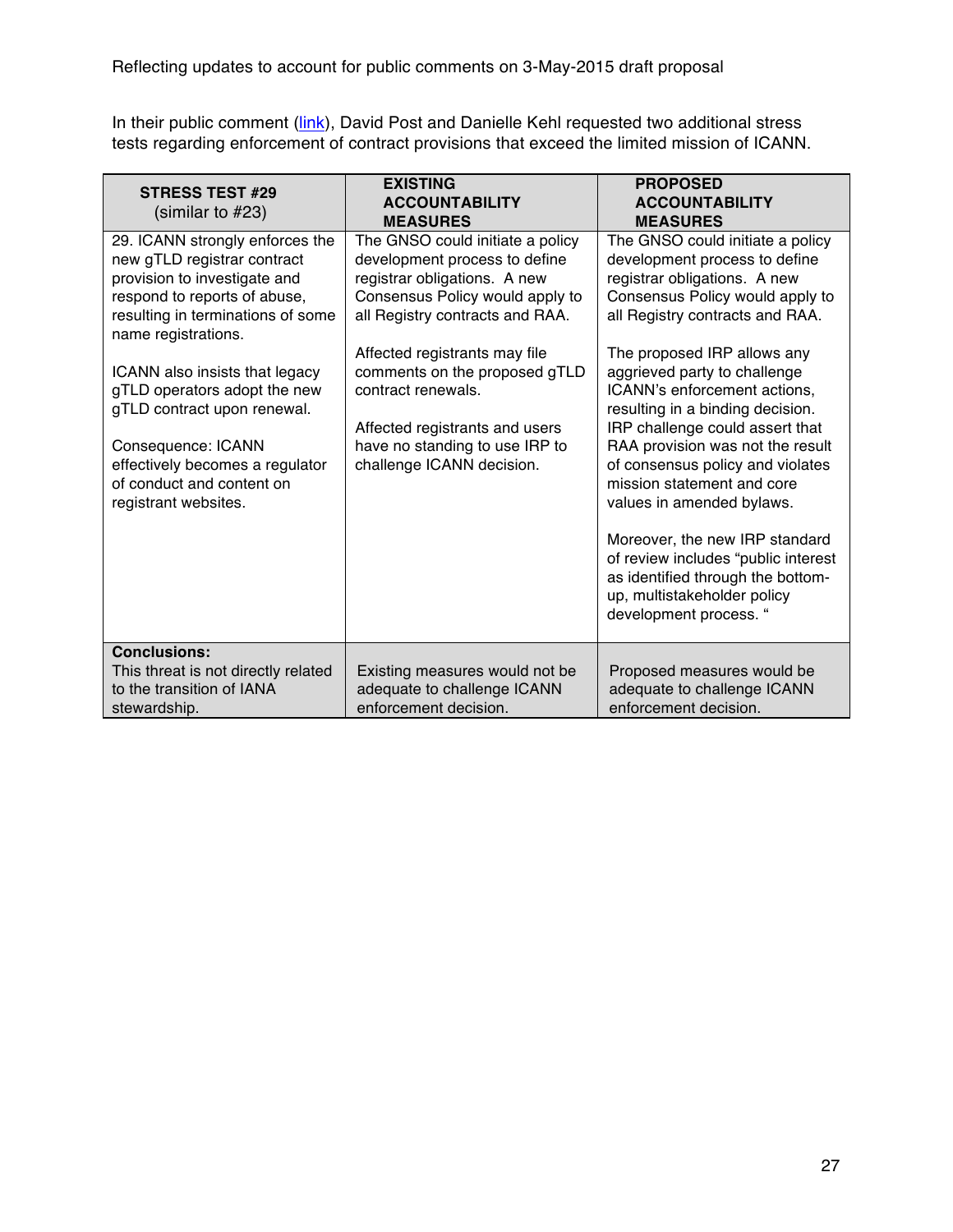| <b>STRESS TEST #30</b><br>(similar to $#23, 29$ )                                                                                                                                                                                     | <b>EXISTING</b><br><b>ACCOUNTABILITY</b><br><b>MEASURES</b>                                                                                                                                                                                                                                                                                                                                                                                                          | <b>PROPOSED</b><br><b>ACCOUNTABILITY</b><br><b>MEASURES</b>                                                                                                                                                                                                                                                                                                                                                                                                                                                                                               |
|---------------------------------------------------------------------------------------------------------------------------------------------------------------------------------------------------------------------------------------|----------------------------------------------------------------------------------------------------------------------------------------------------------------------------------------------------------------------------------------------------------------------------------------------------------------------------------------------------------------------------------------------------------------------------------------------------------------------|-----------------------------------------------------------------------------------------------------------------------------------------------------------------------------------------------------------------------------------------------------------------------------------------------------------------------------------------------------------------------------------------------------------------------------------------------------------------------------------------------------------------------------------------------------------|
| 30. ICANN terminates registrars<br>for insufficient response to<br>reports of copyright abuse on<br>registered domains.<br>Consequence: ICANN<br>effectively becomes a regulator<br>of conduct and content on<br>registrant websites. | The GNSO could initiate a policy<br>development process to define<br>registrar obligations. A new<br>Consensus Policy would apply to<br>all Registry contracts and RAA.<br>Affected registrars could<br>challenge ICANN's termination<br>decisions with Reconsideration or<br>IRP, although the standard of<br>review is only on whether ICANN<br>followed process.<br>Affected registrants and users<br>have no standing to use IRP to<br>challenge ICANN decision. | The GNSO could initiate a policy<br>development process to define<br>registrar obligations. A new<br>Consensus Policy would apply to<br>all Registry contracts and RAA.<br>The proposed IRP allows any<br>aggrieved party to challenge<br>ICANN's enforcement actions,<br>resulting in a binding decision.<br>IRP challenge could assert that<br>RAA provision was not the result<br>of consensus policy and violates<br>mission statement and core<br>values in amended bylaws.<br>Moreover, the new IRP standard<br>of review includes "public interest |
|                                                                                                                                                                                                                                       |                                                                                                                                                                                                                                                                                                                                                                                                                                                                      | as identified through the bottom-<br>up, multistakeholder policy<br>development process. "                                                                                                                                                                                                                                                                                                                                                                                                                                                                |
| <b>Conclusions:</b>                                                                                                                                                                                                                   |                                                                                                                                                                                                                                                                                                                                                                                                                                                                      |                                                                                                                                                                                                                                                                                                                                                                                                                                                                                                                                                           |
| This threat is not directly related                                                                                                                                                                                                   | Existing measures would not be                                                                                                                                                                                                                                                                                                                                                                                                                                       | Proposed measures would be                                                                                                                                                                                                                                                                                                                                                                                                                                                                                                                                |
| to the transition of IANA                                                                                                                                                                                                             | adequate to challenge ICANN                                                                                                                                                                                                                                                                                                                                                                                                                                          | adequate to challenge ICANN                                                                                                                                                                                                                                                                                                                                                                                                                                                                                                                               |
| stewardship.                                                                                                                                                                                                                          | enforcement decision.                                                                                                                                                                                                                                                                                                                                                                                                                                                | enforcement decision.                                                                                                                                                                                                                                                                                                                                                                                                                                                                                                                                     |

Should we add a scenario where RAA enforcement is *too relaxed*, resulting in challenges?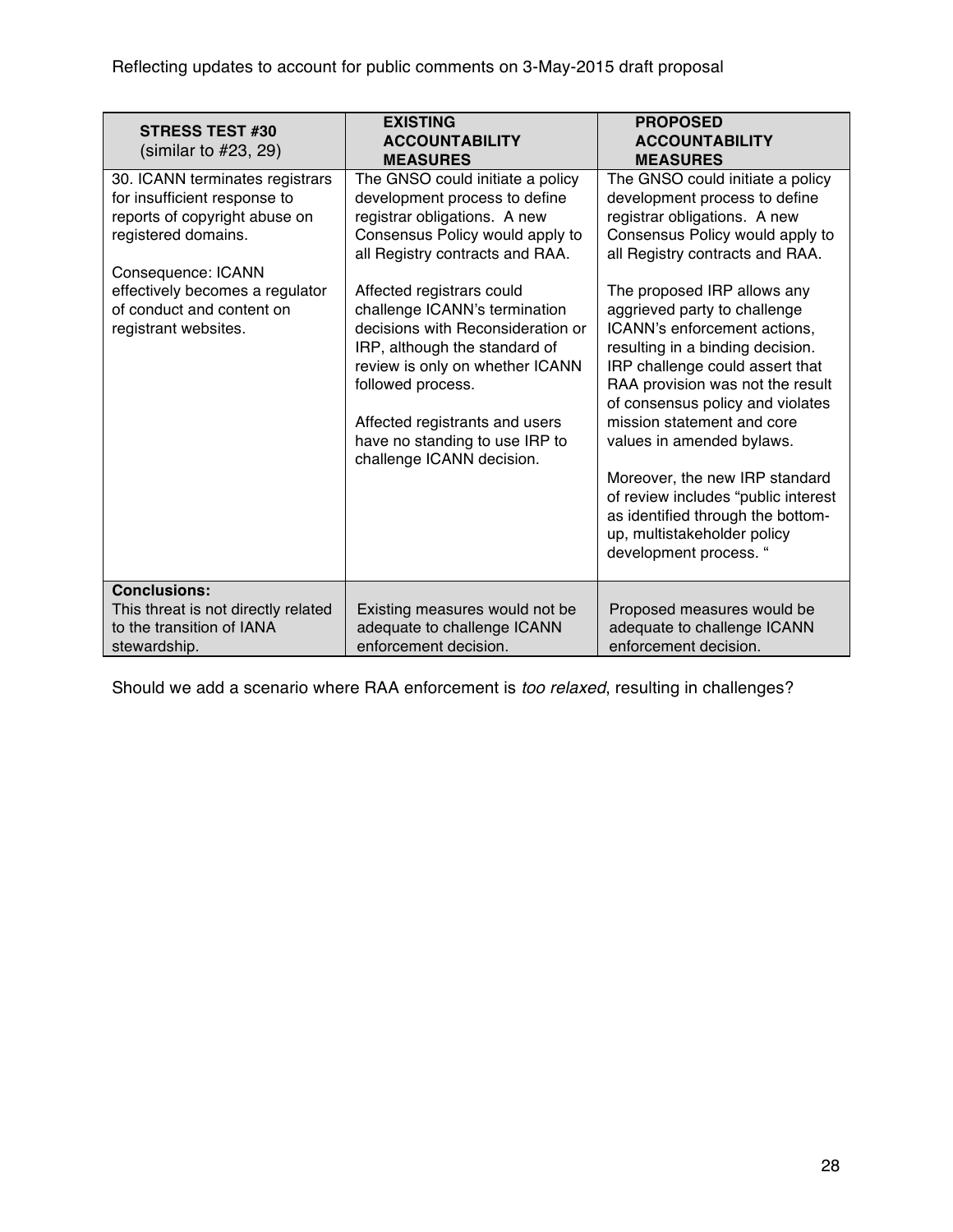Several individuals asked us to evaluate a stress test scenario where the individual designated by an AC/SO failed to follow their AC/SO voting instructions when communicating AC/SO vote for any of the community powers proposed by CCWG.

| <b>STRESS TEST #31</b>                                                                                    | <b>EXISTING</b><br><b>ACCOUNTABILITY</b><br><b>MEASURES</b>                     | <b>PROPOSED ACCOUNTABILITY</b><br><b>MEASURES</b>                                                                                                                                                                                                     |
|-----------------------------------------------------------------------------------------------------------|---------------------------------------------------------------------------------|-------------------------------------------------------------------------------------------------------------------------------------------------------------------------------------------------------------------------------------------------------|
| 31. "Rogue" voting, where<br>an AC/SO vote on a<br>community power is not<br>exercised in accord with the | AC/SO community<br>powers are not available<br>under ICANN's present<br>bylaws. | An AC/SO could develop internal processes<br>to ensure that any vote communicated would<br>match the AC/SO voting instructions.                                                                                                                       |
| express position of the<br>AC/SO.                                                                         |                                                                                 | If an AC/SO vote communicator voted against<br>the instructions of their AC/SO, the voting<br>rules for community empowerment                                                                                                                         |
| Consequence: Voting on a<br>community power would be<br>challenged as invalid, and                        |                                                                                 | mechanisms could specify procedures to<br>invalidate a vote:                                                                                                                                                                                          |
| the integrity of voting could<br>be questioned more<br>broadly.                                           |                                                                                 | If any elected AC/SO officer is aware that the<br>person designated to communicate the<br>AC/SO vote did not follow AC/SO instructions,<br>an AC/SO officer could publicize this issue to<br>ICANN staff and to all other AC/SO<br>communities.       |
|                                                                                                           |                                                                                 | After notice, the results of community vote<br>would be set aside, pending correction of the<br>problem by the AC/SO. Correction might<br>involve giving more explicit instructions to<br>vote communicator, or replacing the person in<br>that role. |
|                                                                                                           |                                                                                 | After the problem has been remedied, another<br>round of voting would occur.                                                                                                                                                                          |
| <b>Conclusions:</b><br>This threat is not directly<br>related to the transition of<br>IANA stewardship.   | Not applicable to<br>ICANN's existing<br>accountability measures                | Proposed measures would be adequate to<br>avoid "rogue voting" problems                                                                                                                                                                               |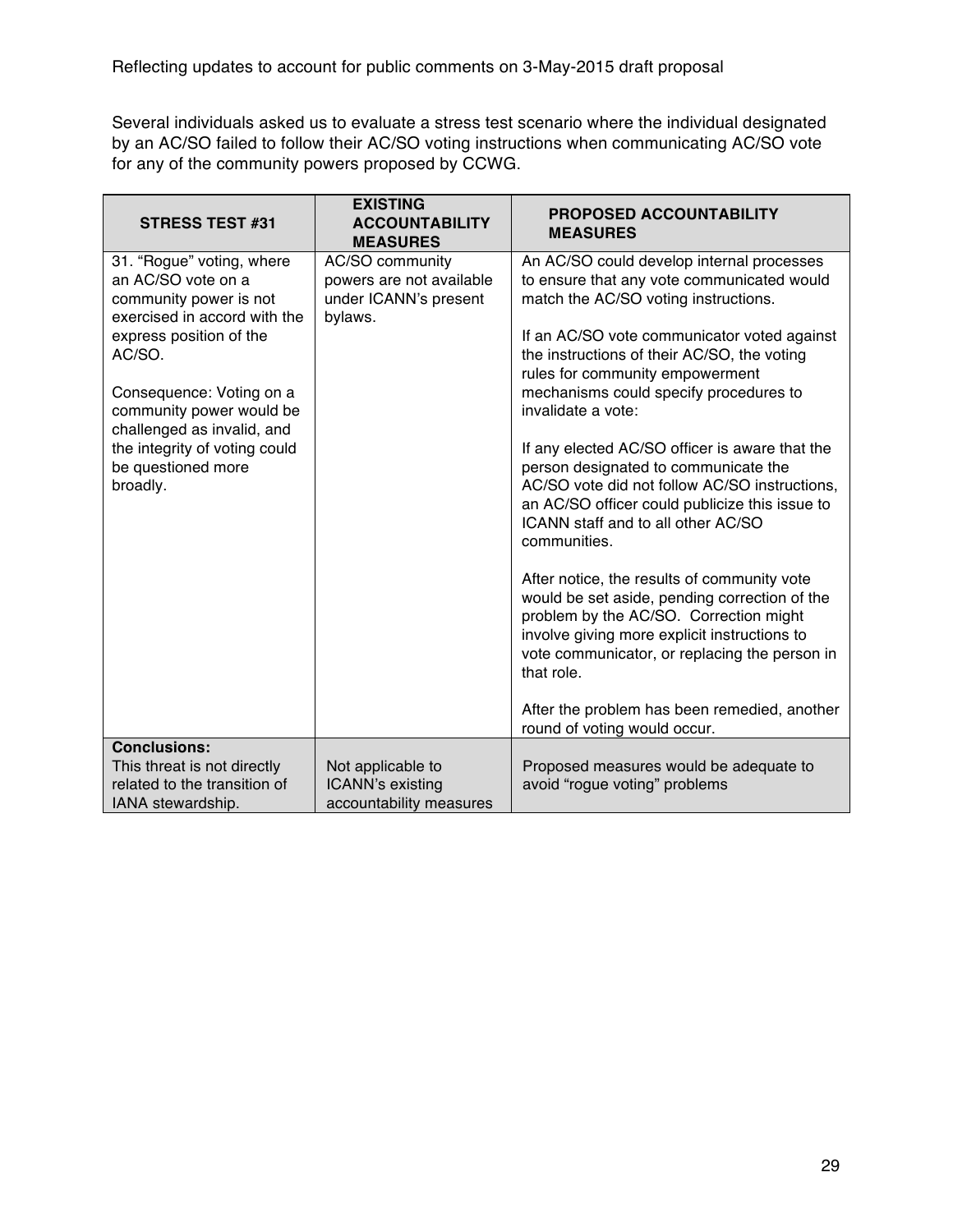Reflecting updates to account for public comments on 3-May-2015 draft proposal

There are four stress test items suggested in NTIA Secretary Larry Strickling's statement of16- Jun-2015 (link):

NTIA-1: Test preservation of the multistakeholder model if individual ICANN AC/SOs opt out of having votes in community empowerment mechanisms.

NTIA-2: Address the potential risk of internal capture. ST 12 and 13 partly address capture by external parties, but not for capture by internal parties in an AC/SO.

NTIA-3: Barriers to entry for new participants.

NTIA-4: Unintended consequences of "operationalizing" groups that to date have been advisory in nature (e.g. GAC)

Each of these NTIA stress tests is shown below.

| <b>STRESS TEST #32</b><br>$(NTIA-1)$                                                                                                                                                                                                                                                                                                                                  | <b>EXISTING</b><br><b>ACCOUNTABILITY</b><br><b>MEASURES</b>                     | <b>PROPOSED ACCOUNTABILITY</b><br><b>MEASURES</b>                                                                                                                                                                                                                                                                                                                                                                                                                                                                                                                                                                                                                                                                                                                                                                                                                                                                                                        |
|-----------------------------------------------------------------------------------------------------------------------------------------------------------------------------------------------------------------------------------------------------------------------------------------------------------------------------------------------------------------------|---------------------------------------------------------------------------------|----------------------------------------------------------------------------------------------------------------------------------------------------------------------------------------------------------------------------------------------------------------------------------------------------------------------------------------------------------------------------------------------------------------------------------------------------------------------------------------------------------------------------------------------------------------------------------------------------------------------------------------------------------------------------------------------------------------------------------------------------------------------------------------------------------------------------------------------------------------------------------------------------------------------------------------------------------|
| 32. Several AC/SOs opt-out<br>of exercising community<br>powers (blocking budget,<br>blocking op plan, blocking<br>changes to bylaws, approving<br>changes to fundamental<br>bylaws, recalling board<br>members)<br>Consequence: ICANN's<br>multistakeholder model would<br>be in question if multiple<br>stakeholders did not<br>participate in community<br>powers. | AC/SO community<br>powers are not available<br>under ICANN's present<br>bylaws. | In the true spirit of ICANN's multistakeholder<br>model, CCWG proposes inviting all AC/SOs<br>to exercise community powers. Their<br>community powers and voting rights would<br>be preserved in the bylaws, even if they<br>declined to participate.<br>The SSAC and RSSAC said they don't<br>intend to exercise voting in community<br>powers, but that does not remove these ACs<br>from ICANN's multistakeholder process. The<br>SSAC and RSSAC would continue advising<br>the board and community on matters<br>relevant to them. Other AC/SOs can ask for<br>SSAC/RSSAC advice before they exercise<br>community powers. The SSAC and RSSAC<br>could opt at any time to exercise voting rights<br>provided in the bylaws.<br>There may be instances where only 2 or 3<br>AC/SOs exercise their community powers,<br>but their participation would still represent<br>global stakeholders as long as gNSO,<br>ccNSO, or ALAC were among the voters. |
| <b>Conclusions:</b><br>This threat is not directly<br>related to the transition of<br>IANA stewardship.                                                                                                                                                                                                                                                               | Not applicable to<br>ICANN's existing<br>accountability measures                | ICANN's multistakeholder model would be<br>preserved, even if 2 or 3 AC/SOs decided<br>not to exercise the new community powers.                                                                                                                                                                                                                                                                                                                                                                                                                                                                                                                                                                                                                                                                                                                                                                                                                         |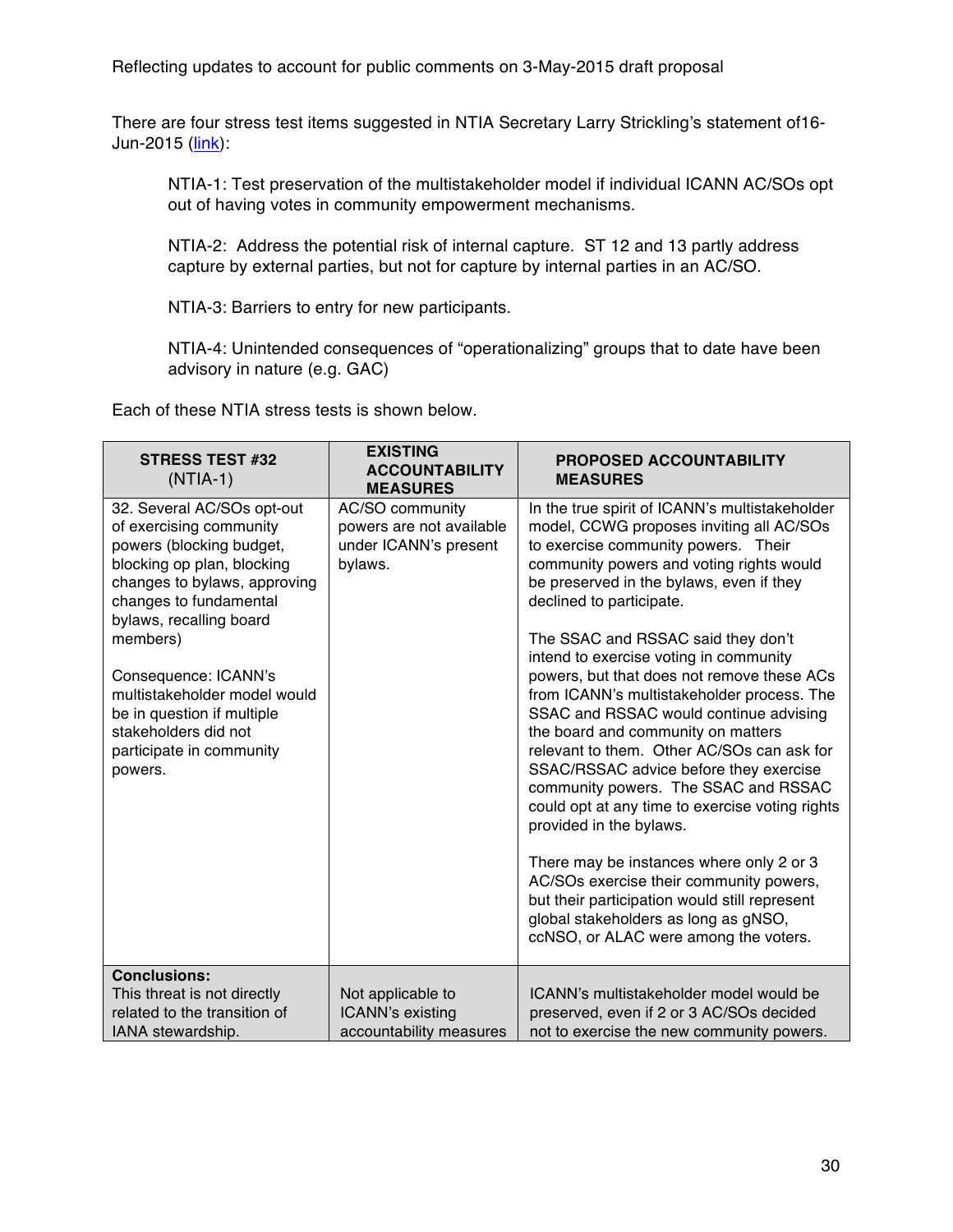| <b>STRESS TEST #33</b><br>$(NTIA-2)$                                                                                                                                                                                                                                                                                                                   | <b>EXISTING</b><br><b>ACCOUNTABILITY</b><br><b>MEASURES</b>                                                                                                                                                                                                                                                                                                                                                                                                                                                               | <b>PROPOSED ACCOUNTABILITY</b><br><b>MEASURES</b>                                                                                                                                                                                                                                                                                                                                                                                                                                                                                                                                                                                                                                                                  |
|--------------------------------------------------------------------------------------------------------------------------------------------------------------------------------------------------------------------------------------------------------------------------------------------------------------------------------------------------------|---------------------------------------------------------------------------------------------------------------------------------------------------------------------------------------------------------------------------------------------------------------------------------------------------------------------------------------------------------------------------------------------------------------------------------------------------------------------------------------------------------------------------|--------------------------------------------------------------------------------------------------------------------------------------------------------------------------------------------------------------------------------------------------------------------------------------------------------------------------------------------------------------------------------------------------------------------------------------------------------------------------------------------------------------------------------------------------------------------------------------------------------------------------------------------------------------------------------------------------------------------|
| 33. Participants in an AC/SO<br>could attempt to capture an<br>AC/SO, by arranging over-<br>representation in a working<br>group, in electing officers, or<br>voting on a decision.<br>Consequence: Internal<br>capture, whether actual or<br>perceived, would call into<br>question ICANN's credibility<br>in applying the<br>multistakeholder model. | ICANN bylaws require periodic<br>reviews of each AC/SO, where<br>protections against internal<br>capture could be recommended<br>for adoption.<br>AC/SOs can revise their charters<br>if they see need to protect<br>against internal capture.<br>However, capture might inhibit<br>adoption of AC/SO charter<br>amendments.<br>If a 'captured' AC/SO sent<br>advice /policy to the board, it is<br>not clear how disenfranchised<br>AC/SO members could<br>challenge the board decision to<br>follow that advice/policy. | ICANN bylaws require periodic<br>reviews of each AC/SO, where<br>protections against internal capture<br>could be recommended for adoption.<br>AC/SOs can revise their charters if<br>they see need to protect against<br>internal capture. However, capture<br>might inhibit adoption of AC/SO<br>charter amendments.<br>If a 'captured' AC/SO sent advice<br>/policy to the board, a disenfranchised<br>AC/SO could challenge the board<br>decision to follow that advice/policy,<br>using reconsideration or IRP. The<br>standard of review would be ICANN's<br>amended bylaws, including a<br>requirement that policies "are<br>developed through a bottom-up,<br>consensus-based multistakeholder<br>process" |
| <b>Conclusions:</b><br>This threat is not directly<br>related to the transition of<br>IANA stewardship.                                                                                                                                                                                                                                                | Existing accountability<br>measures are not likely to be<br>adequate.                                                                                                                                                                                                                                                                                                                                                                                                                                                     | Existing accountability measures are<br>more likely to be adequate.                                                                                                                                                                                                                                                                                                                                                                                                                                                                                                                                                                                                                                                |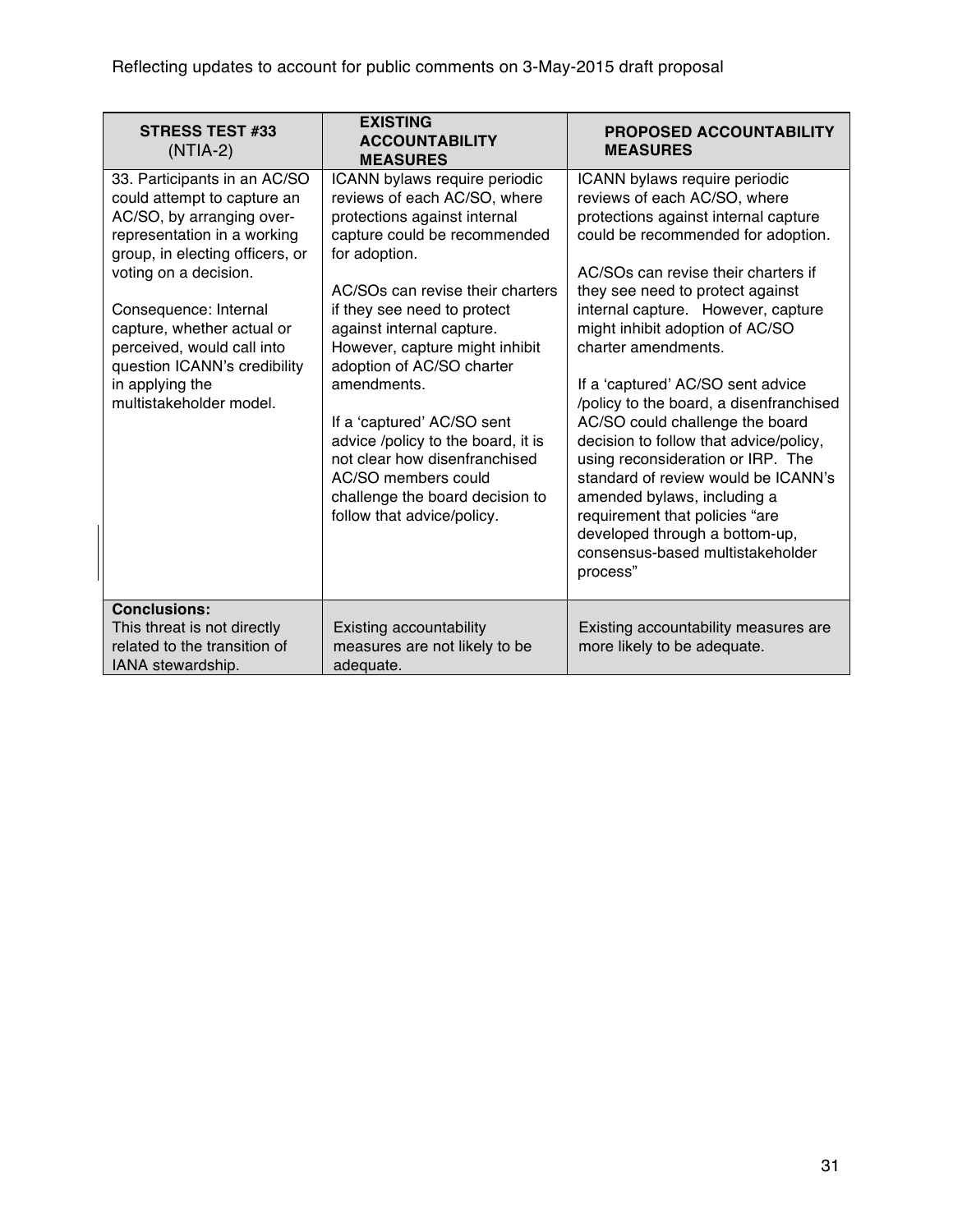| <b>STRESS TEST #34</b><br>$(NTIA-3)$                                                                                                                             | <b>EXISTING</b><br><b>ACCOUNTABILITY</b><br><b>MEASURES</b>                                                                                                                                                                                                                                                                             | <b>PROPOSED ACCOUNTABILITY</b><br><b>MEASURES</b>                                                                                                                                                                                                                                                                                                                                                                                                                                                                                                                                                                                                                                                      |
|------------------------------------------------------------------------------------------------------------------------------------------------------------------|-----------------------------------------------------------------------------------------------------------------------------------------------------------------------------------------------------------------------------------------------------------------------------------------------------------------------------------------|--------------------------------------------------------------------------------------------------------------------------------------------------------------------------------------------------------------------------------------------------------------------------------------------------------------------------------------------------------------------------------------------------------------------------------------------------------------------------------------------------------------------------------------------------------------------------------------------------------------------------------------------------------------------------------------------------------|
| 34. Stakeholders who<br>attempt to join an ICANN<br>AC/SO encounter barriers<br>that discourage them from<br>participating.                                      | ICANN bylaws require periodic<br>reviews of each AC/SO, where<br>barriers to entry could be<br>assessed and could generate<br>recommended changes.                                                                                                                                                                                      | ICANN bylaws require periodic reviews of<br>each AC/SO, where barriers to entry<br>could be assessed and could generate<br>recommended changes.<br>Affirmation of Commitments requires                                                                                                                                                                                                                                                                                                                                                                                                                                                                                                                 |
| Consequence: Barriers to<br>entry, whether actual or<br>perceived, would call into<br>question ICANN's<br>credibility in applying the<br>multistakeholder model. | <b>Affirmation of Commitments</b><br>requires period reviews of<br>Accountability and<br>Transparency, including "(d)<br>assessing the extent to which<br>ICANN's decisions are<br>embraced, supported and<br>accepted by the public and the<br>Internet community;"<br>ICANN's Ombudsman might<br>help new entrants to join<br>AC/SOs. | period reviews of Accountability and<br>Transparency, including "(d) assessing<br>the extent to which ICANN's decisions are<br>embraced, supported and accepted by the<br>public and the Internet community;"<br>ICANN's Ombudsman might help new<br>entrants to join AC/SOs.<br>CCWG proposes a new Core Value in<br>ICANN bylaws, requiring ICANN to<br>employ "open, transparent and bottom-up,<br>private sector led, multistakeholder policy<br>development processes that seek input<br>from the public, for whose benefit ICANN<br>shall in all events act". This would be the<br>standard of review for IRPs that could be<br>brought by anyone encountering barriers<br>to entry to an AC/SO. |
| <b>Conclusions:</b><br>This threat is not directly<br>related to the transition of<br>IANA stewardship.                                                          | Existing accountability reviews<br>can help erode barriers to<br>entry, though not in real-time.                                                                                                                                                                                                                                        | Proposed changes to Core Values and<br>IRP could also provide faster solutions to<br>barriers encountered by new entrants.                                                                                                                                                                                                                                                                                                                                                                                                                                                                                                                                                                             |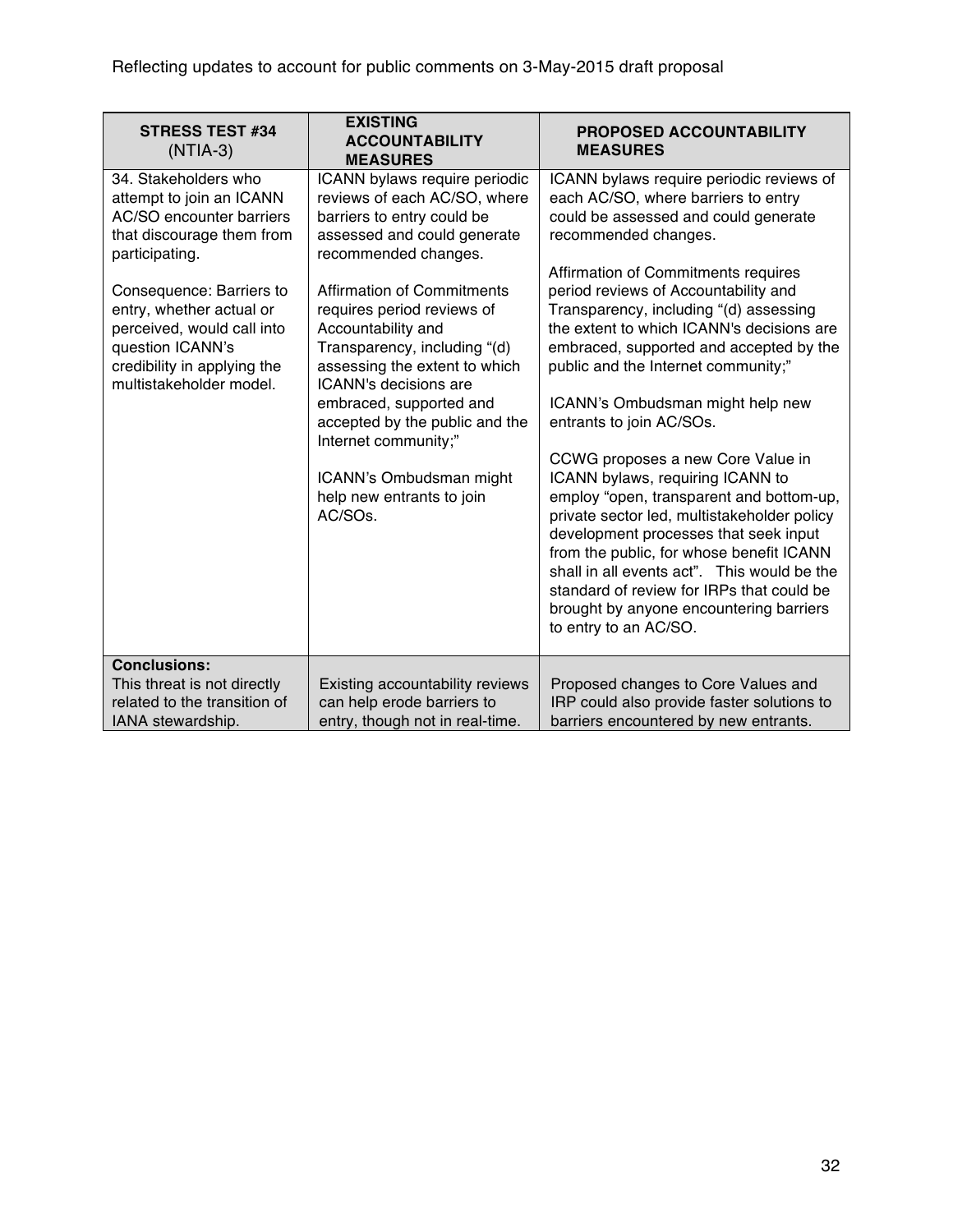| <b>STRESS TEST #35</b><br>$(NTIA-4)$                                                                                                                                             | <b>EXISTING</b><br><b>ACCOUNTABILITY</b><br><b>MEASURES</b>                                                                                                                                                                        | <b>PROPOSED ACCOUNTABILITY</b><br><b>MEASURES</b>                                                                                                                                                                                                                                                                                                                                                                                                               |
|----------------------------------------------------------------------------------------------------------------------------------------------------------------------------------|------------------------------------------------------------------------------------------------------------------------------------------------------------------------------------------------------------------------------------|-----------------------------------------------------------------------------------------------------------------------------------------------------------------------------------------------------------------------------------------------------------------------------------------------------------------------------------------------------------------------------------------------------------------------------------------------------------------|
| 35. Unintended<br>consequences of<br>"operationalizing" groups<br>that formerly only gave<br>advice to the ICANN<br>board. (for example, the<br>GAC)                             | <b>Advisory Committees (ACs)</b><br>have no community powers<br>or voting rights under<br>ICANN's present bylaws.<br>That said, ICANN has given<br>significant deference to GAC<br>advice in the new gTLD<br>program, resulting in | In the true spirit of ICANN's multistakeholder<br>model, CCWG proposes inviting all AC/SOs<br>to exercise community powers.<br>While an AC such as the GAC could expand<br>its scope of influence by voting on<br>community powers, there are several ways<br>that CCWG proposed to reduce GAC's ability<br>to affect ICANN operations:                                                                                                                         |
| Consequence: An AC that<br>previously gave only<br>advice on narrow scope<br>of issues could affect<br>voting on community<br>powers that extend<br>beyond that narrow<br>scope. | significant effects on<br>operations for new gTLD<br>registries and registrars.                                                                                                                                                    | Per Stress Test 18, GAC advice gets no<br>special deference unless it is "consensus"<br>advice.<br>In Core Values, we say the Private Sector<br>leads the multistakeholder process.<br>In Core Values, we restrict ICANN's scope of<br>activities.<br>For the Affirmation of Commitments reviews,<br>the GAC Chair would no longer<br>approve/appoint review team members.<br>The new IRP gives community ability to<br>overturn a board decision to accept GAC |
|                                                                                                                                                                                  |                                                                                                                                                                                                                                    | advice that goes against Mission and Core<br>Values in amended bylaws.                                                                                                                                                                                                                                                                                                                                                                                          |
| <b>Conclusions:</b><br>This threat is not directly<br>related to the transition of<br>IANA stewardship.                                                                          | <b>Existing accountability</b><br>measures have already<br>given advisory committees<br>significant influence over<br>ICANN operations.                                                                                            | Proposed accountability measures would<br>treat ACs aw multi-equal stakeholders in<br>exercising community powers, while also<br>reducing the GAC's ability to affect ICANN<br>operations.                                                                                                                                                                                                                                                                      |